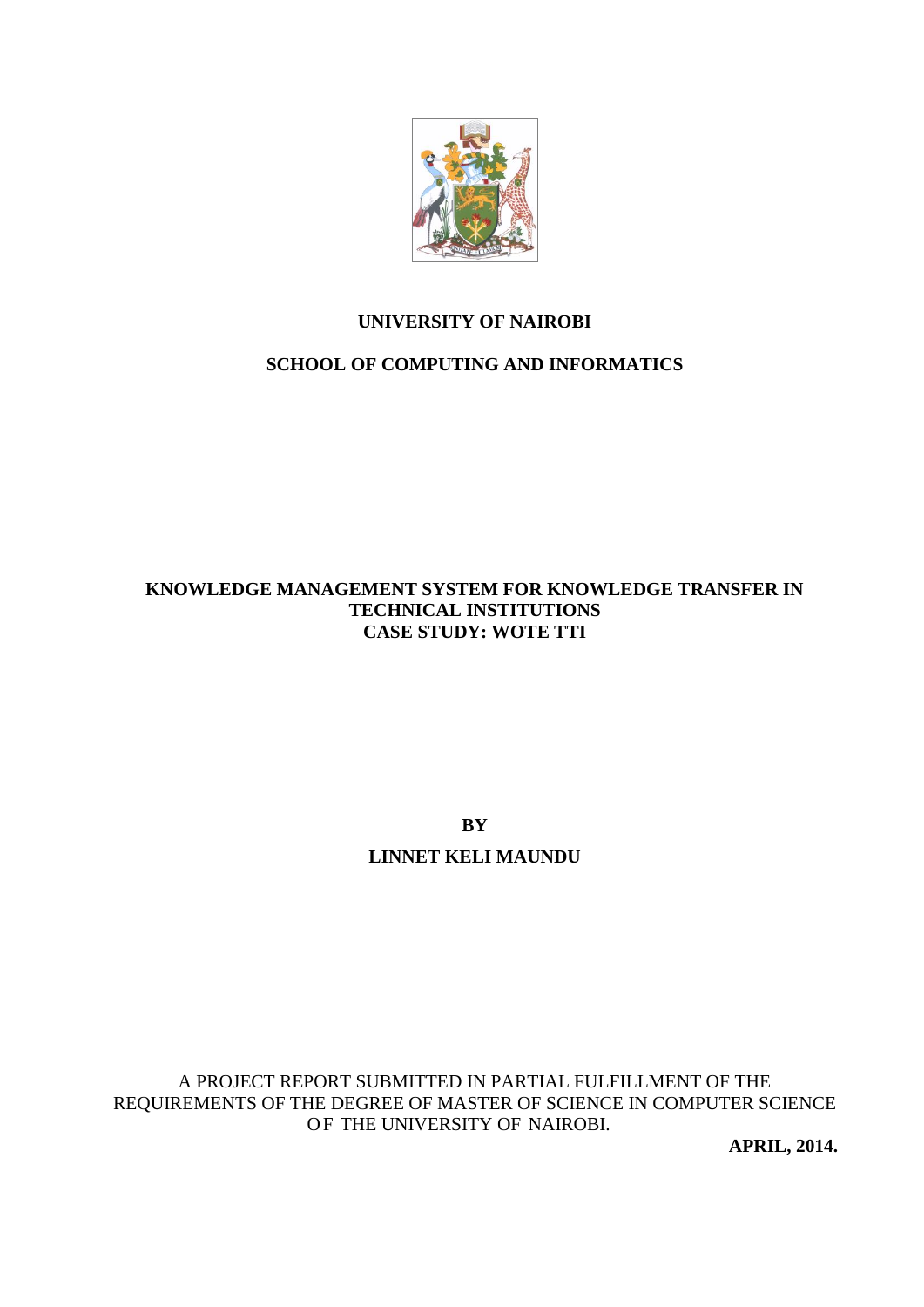# **Declaration**

This project report is my original work and has not been presented for any other award in any other University.

| <b>Signature</b>           |                      | Date: |
|----------------------------|----------------------|-------|
| <b>Name</b>                | : Linnet Keli Maundu |       |
| <b>Registration Number</b> | $:$ P58 /75540/2009  |       |

Supervised by:

This project report has been submitted in partial fulfillment of requirements of the award of Master of Science degree in Computer Science of the School of computing and Informatics of the University of Nairobi, with my approval as the University supervisor.

| <b>Signature</b> | Date:                                       |
|------------------|---------------------------------------------|
| <b>Name</b>      | :Dr. Elisha T Opiyo Omulo                   |
|                  | <b>School of Computing and Informatics.</b> |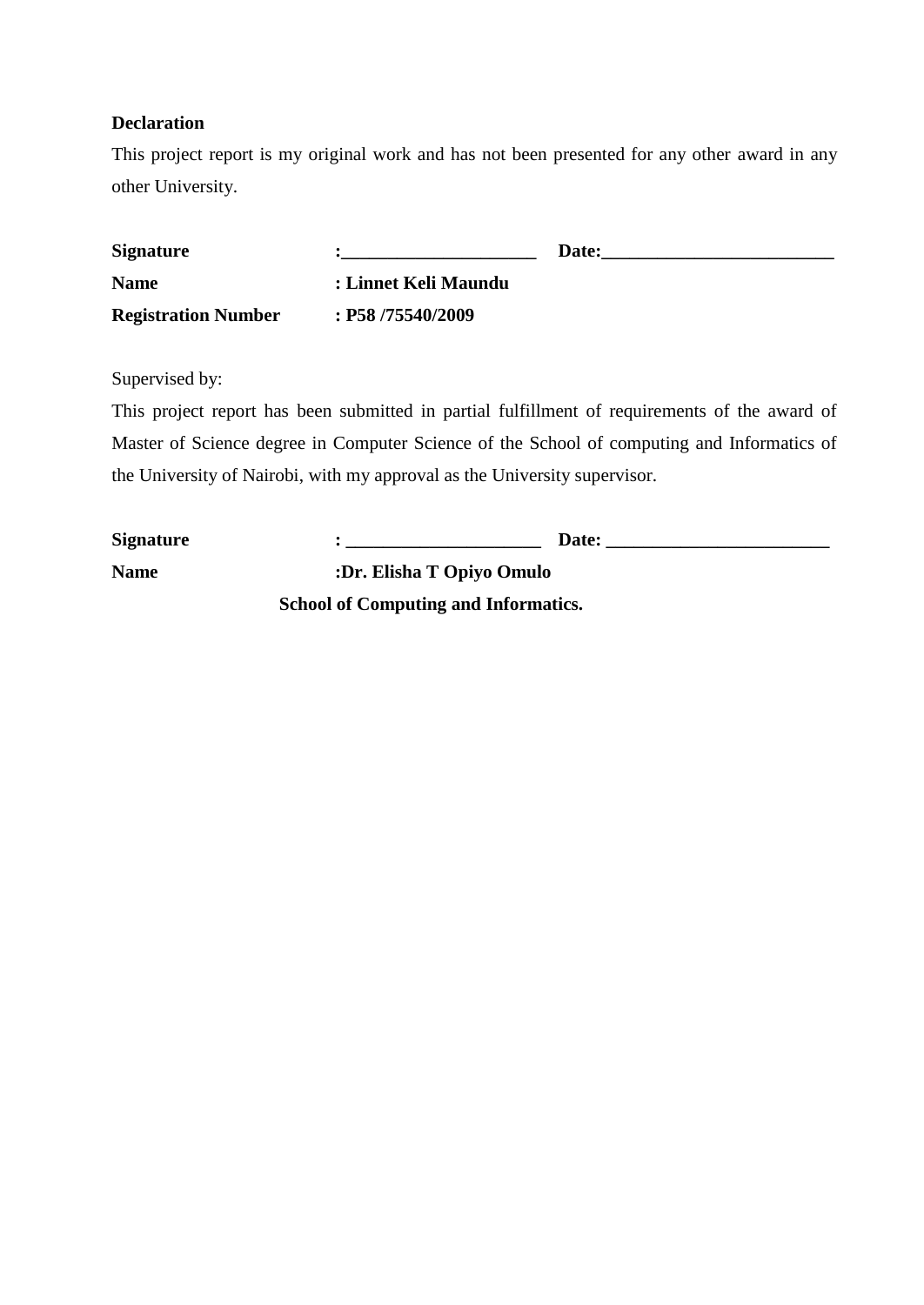# **Dedication**

I dedicate this project to my beloved Dad and late Mom, sister, Charlyn and brothers, Charlesray, Nicholson and Kyalo for their continued support throughout the study period. God richly bless you.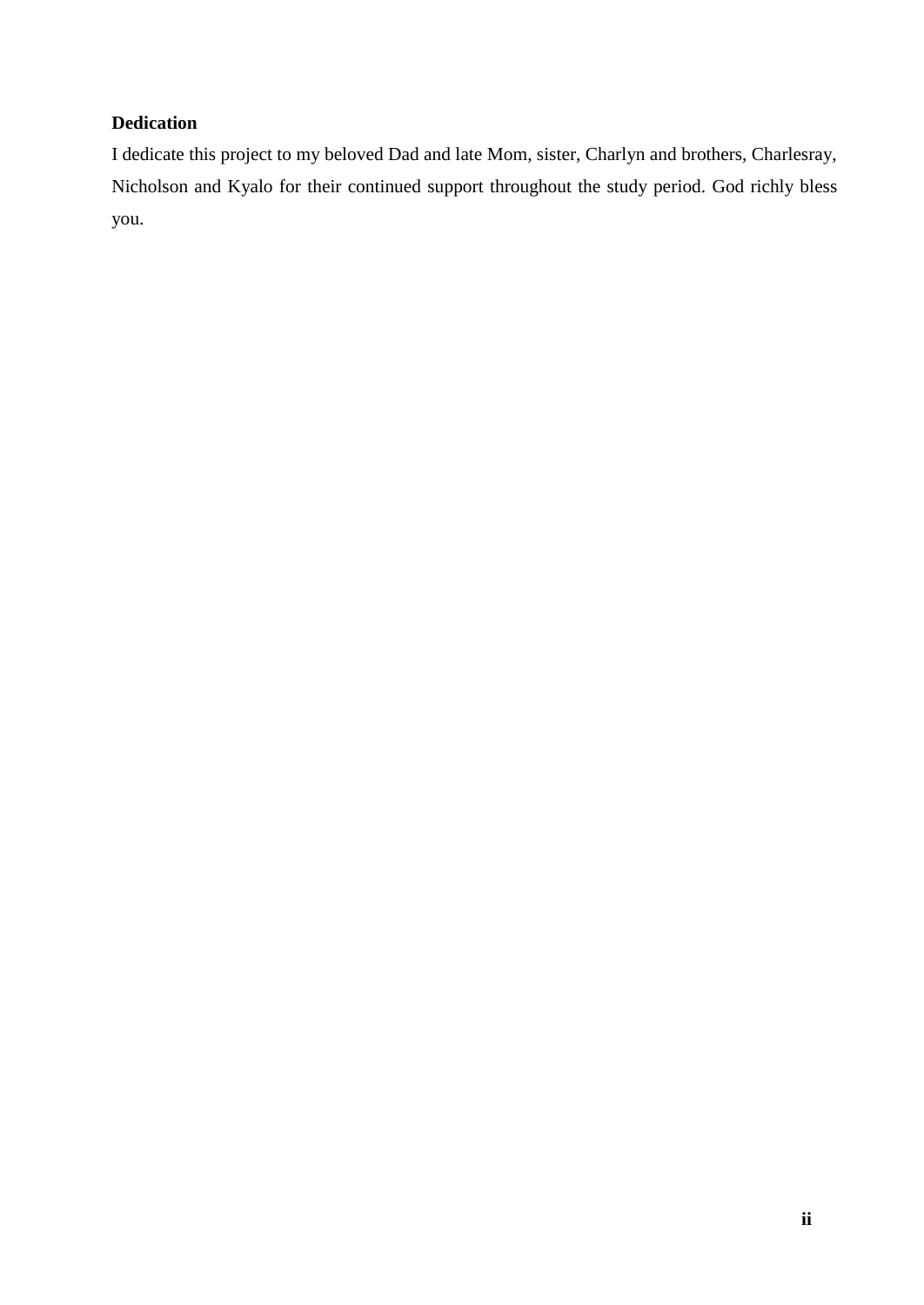## **Acknowledgement**

I first and foremost express my gratitude to the Almighty Lord the Monarch of all galaxies for the gift of life and His tender mercies upon me. I thank Dr. E. Opiyo for having been patient with me as he led me through the project work right from the proposal up to its completion. All the Lecturers, School of Computing and Informatics who imparted knowledge that has been of great relevance to this project. My family who have given me unmerited support both emotionally and financially especially my parents, brothers and sister. My friends who have been a great source of encouragement and given me profound support throughout the process especially Muthoka, William, Rabala, Veronica, Angela, Dan, Maina, Liz and Maureen. God richly bless you all!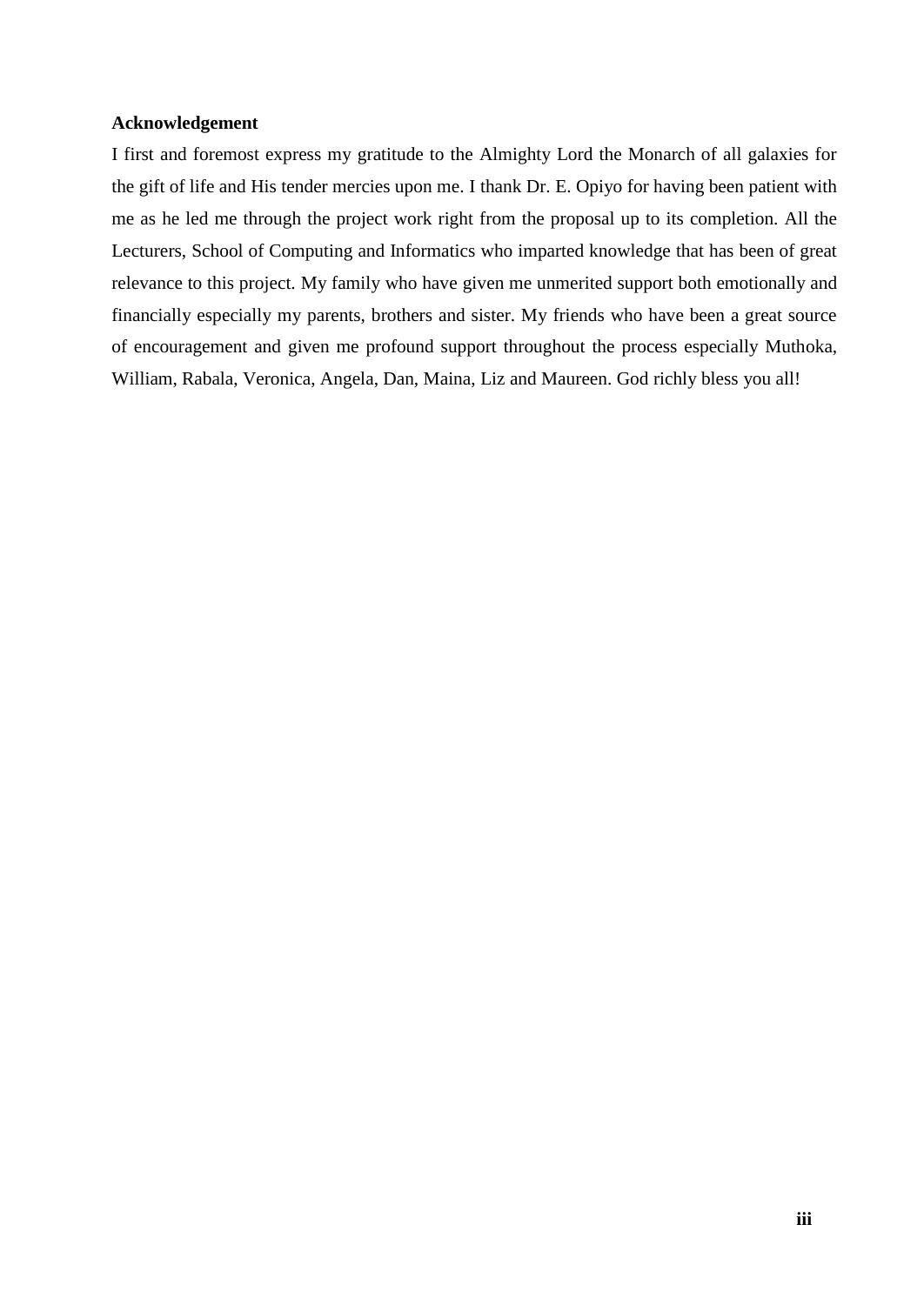#### **ABSTRACT**

Lack of proper skills has led to mass failure in technical and business national examinations in the Technical Institutions. A committee, in its report, considered the problem of mass failure as due to lack or unavailability of resource materials in technical institutions. The rate at which technology is changing is not commensurate with the rate at which the human personnel imparting skills to the learners are being retrained or acquiring knowledge to fit aptly in their areas of specialization. This study involved carrying out a research in this field; designing and implementing a prototype system that will help in effective management and transfer of knowledge to students in technical institutions. The methodology used in developing the prototype was Rapid Application Development (RAD). It is an approach to systems development that includes method of development as well as software tools. RAD and prototyping shorten the time taken in the development process and involves more users in the process. The proposed system is expected to provide knowledge to learners in technical institutions as technology evolves most updated data is posted in the knowledge base to ensure that all the students have access to the most current information in different disciplines. This is geared towards helping the students to perform better in their examinations.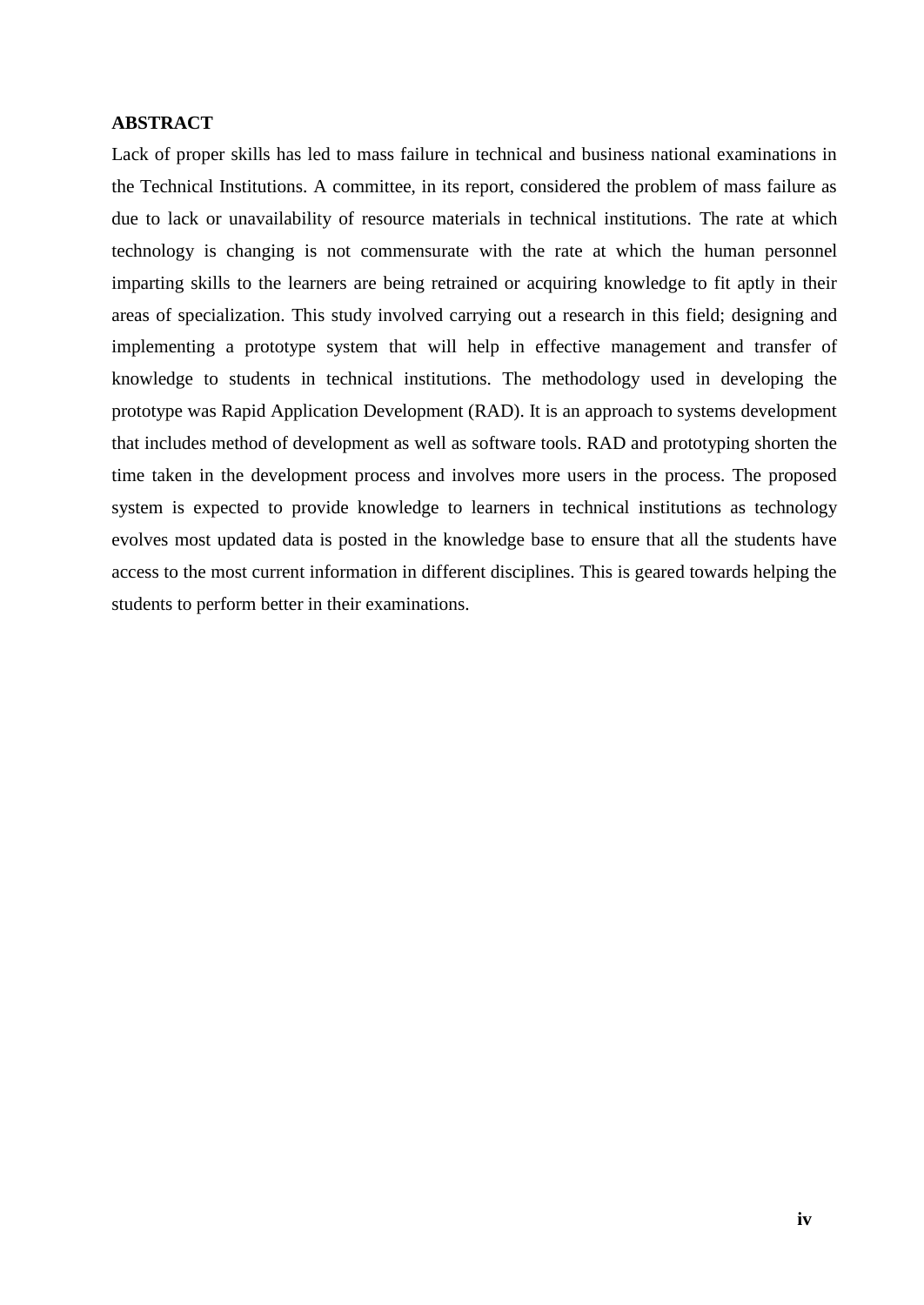# TABLE OF CONTENTS

| 1.1   |                                                                           |   |
|-------|---------------------------------------------------------------------------|---|
| 1.2   |                                                                           |   |
| 1.3   |                                                                           |   |
| 1.4   |                                                                           |   |
| 1.5   |                                                                           |   |
| 1.6   |                                                                           |   |
| 1.7   |                                                                           |   |
|       | <b>CHAPTER TWO:</b>                                                       |   |
| 2.1   |                                                                           |   |
| 2.2   |                                                                           |   |
| 2.3   |                                                                           |   |
| 2.4   | Integrated knowledge management model                                     | 9 |
| 2.5   |                                                                           |   |
| 2.6   | An Integrated Knowledge Management Model for Community Enterprises in  10 |   |
| 2.7   |                                                                           |   |
| 2.8   |                                                                           |   |
| 2.9   |                                                                           |   |
|       | <b>CHAPTER THREE:</b>                                                     |   |
| 3.1   |                                                                           |   |
| 3.2   |                                                                           |   |
| 3.3   |                                                                           |   |
| 3.3.1 |                                                                           |   |
| 3.3.2 |                                                                           |   |
| 3.4   |                                                                           |   |
| 3.5   |                                                                           |   |
| 3.6   |                                                                           |   |
| 3.6.1 |                                                                           |   |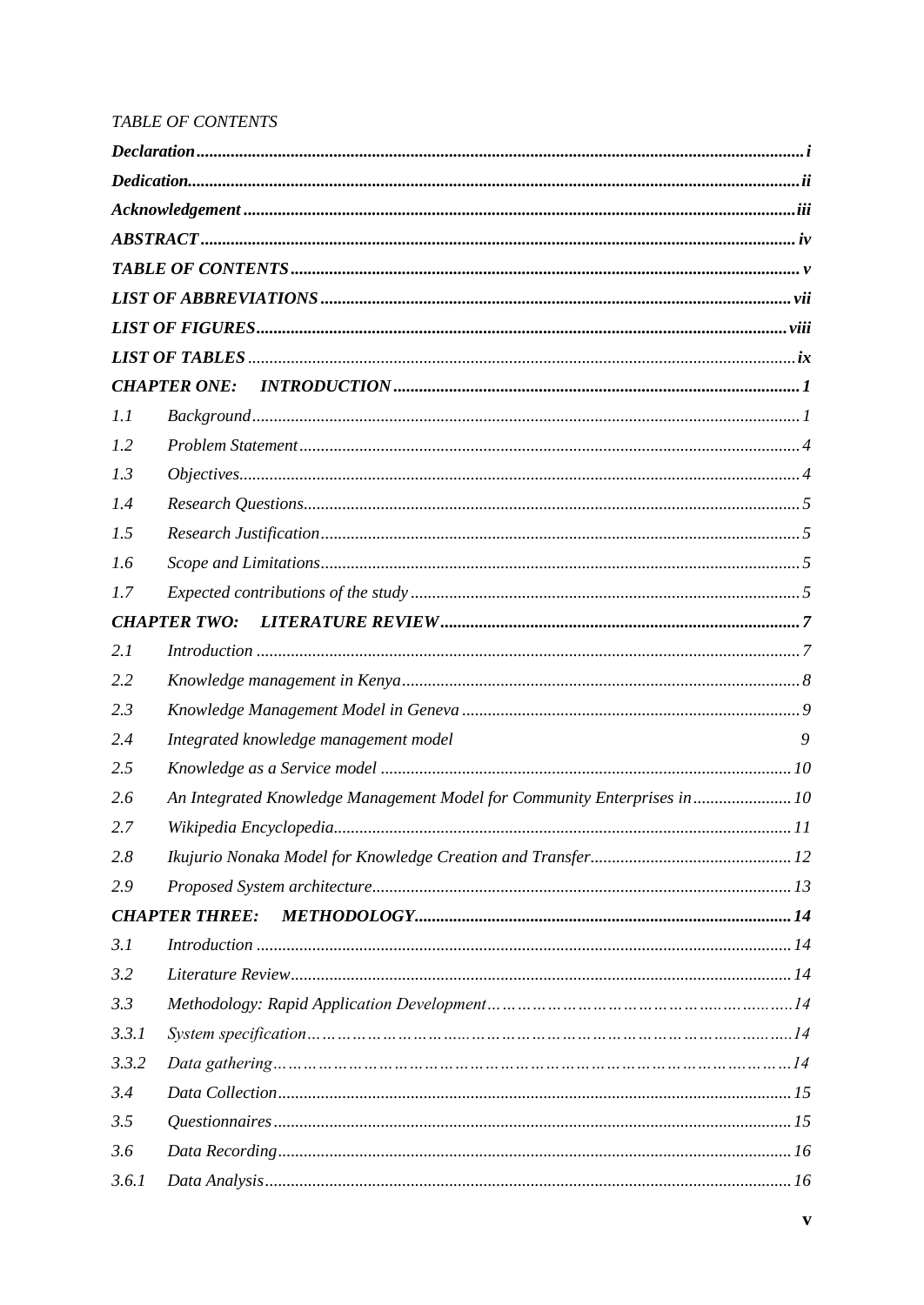| 3.7   |                                                                  |  |
|-------|------------------------------------------------------------------|--|
|       | CHAPTER FOUR: ANALYSIS, DESIGN AND IMPLEMENTATION OF PROTOTYPE21 |  |
| 4.1   |                                                                  |  |
| 4.2.  |                                                                  |  |
| 4.2.1 |                                                                  |  |
| 4.2.2 |                                                                  |  |
| 4.2.3 |                                                                  |  |
|       |                                                                  |  |
|       |                                                                  |  |
| 4.2.4 |                                                                  |  |
| 4.3   |                                                                  |  |
| 4.4   |                                                                  |  |
| 4.5   |                                                                  |  |
| 4.6   |                                                                  |  |
|       |                                                                  |  |
| 5.1   |                                                                  |  |
| 5.2   |                                                                  |  |
| 5.3   |                                                                  |  |
|       | 27                                                               |  |
| 6.1   | Introduction 1, 27                                               |  |
| 6.2   |                                                                  |  |
| 6.3   |                                                                  |  |
|       |                                                                  |  |
|       |                                                                  |  |
|       |                                                                  |  |
|       |                                                                  |  |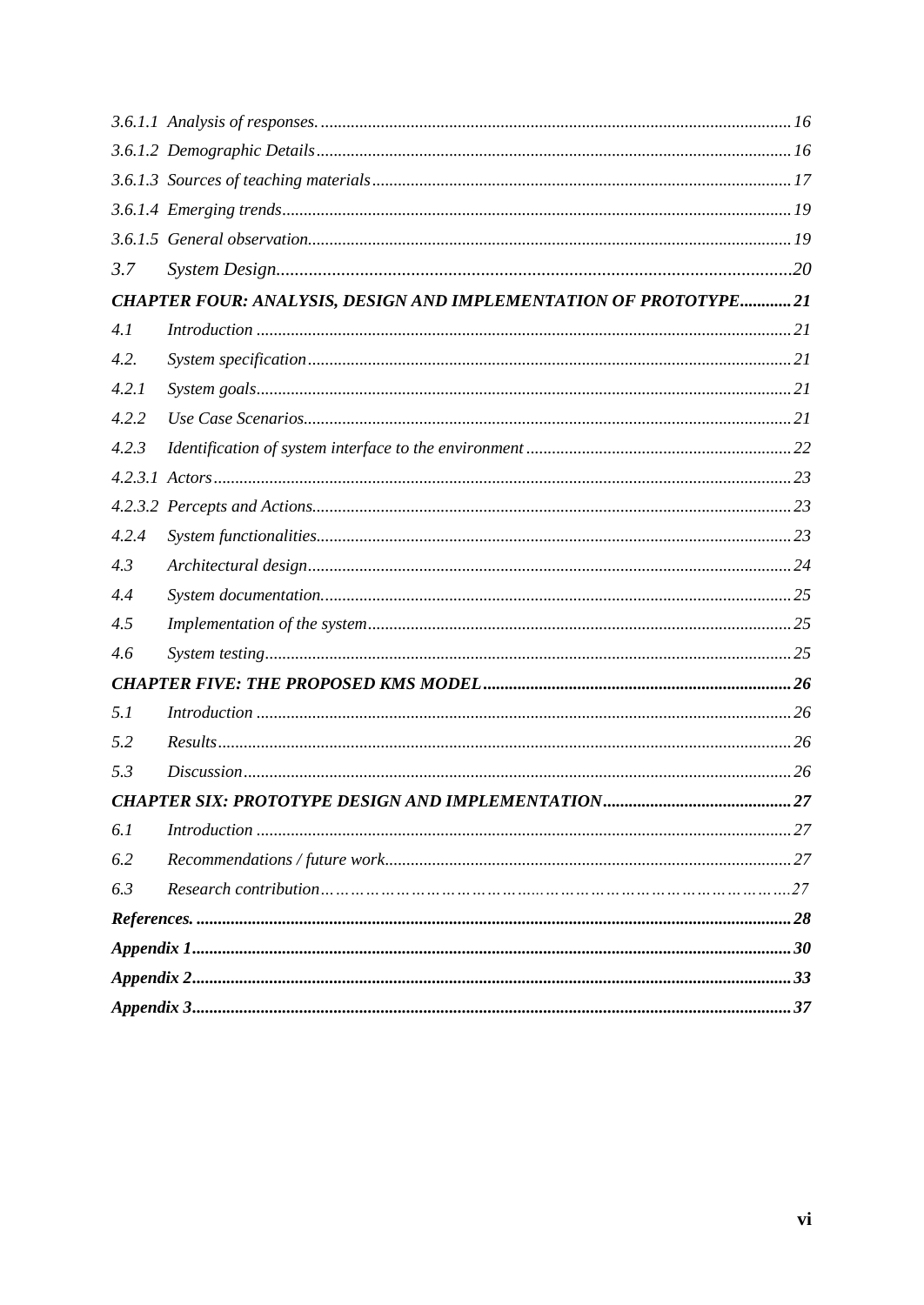| <b>LIST OF ABBREVIATIONS</b> |  |
|------------------------------|--|
| ABBREVIATION DESCRIPTION     |  |
|                              |  |
|                              |  |
|                              |  |
|                              |  |
|                              |  |
|                              |  |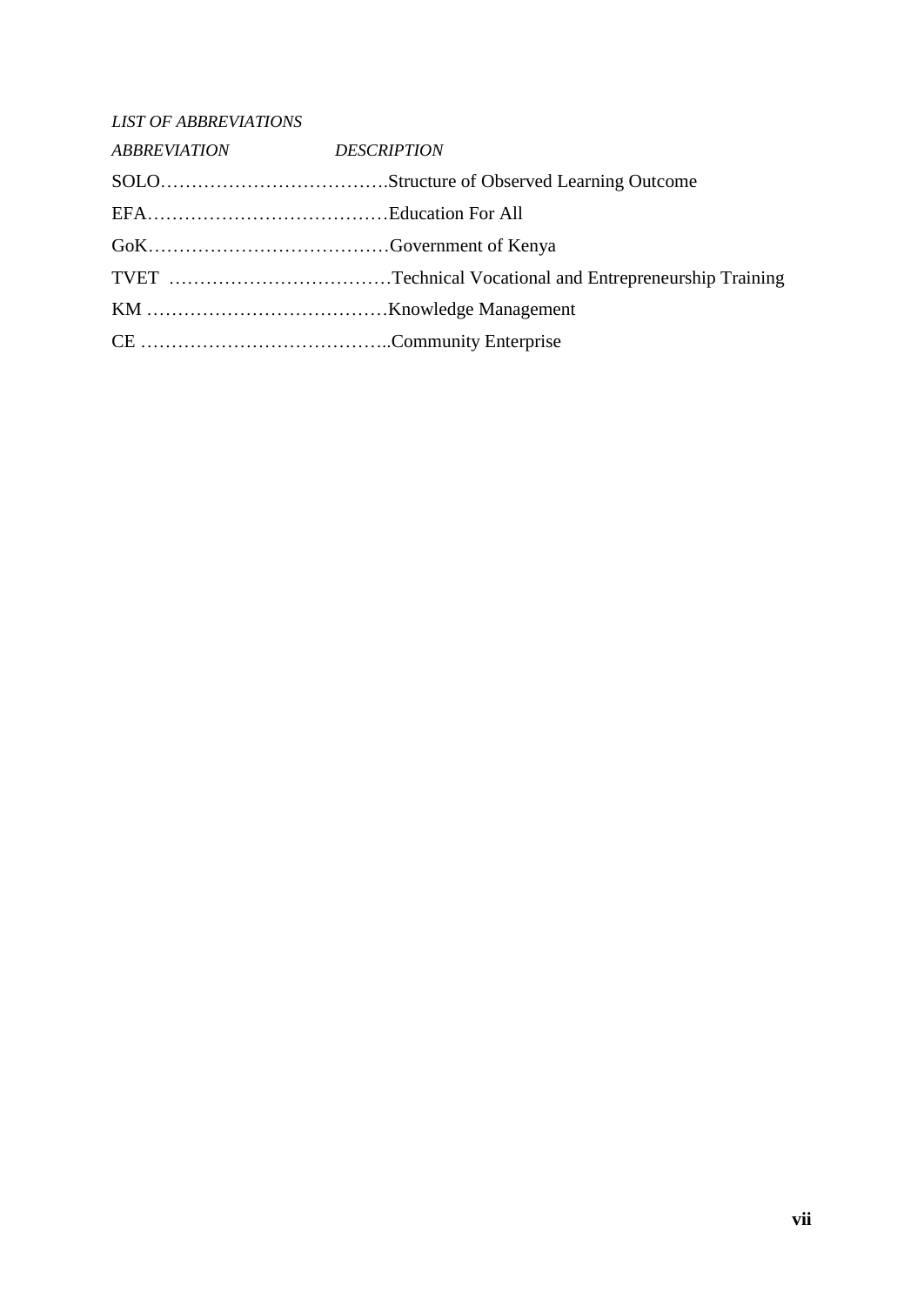# *LIST OF FIGURES*

| Figure 2.8.1   | $\ddot{\phantom{0}}$ | Proposed system architecture |
|----------------|----------------------|------------------------------|
| Figure 4.2.1.1 | $\ddot{\phantom{1}}$ | System goals                 |
| Figure 4.2.1.2 |                      | System administrator         |
| Figure 4.2.1.3 |                      | System users                 |
| Figure 4.2.1.4 |                      | Source of knowledge          |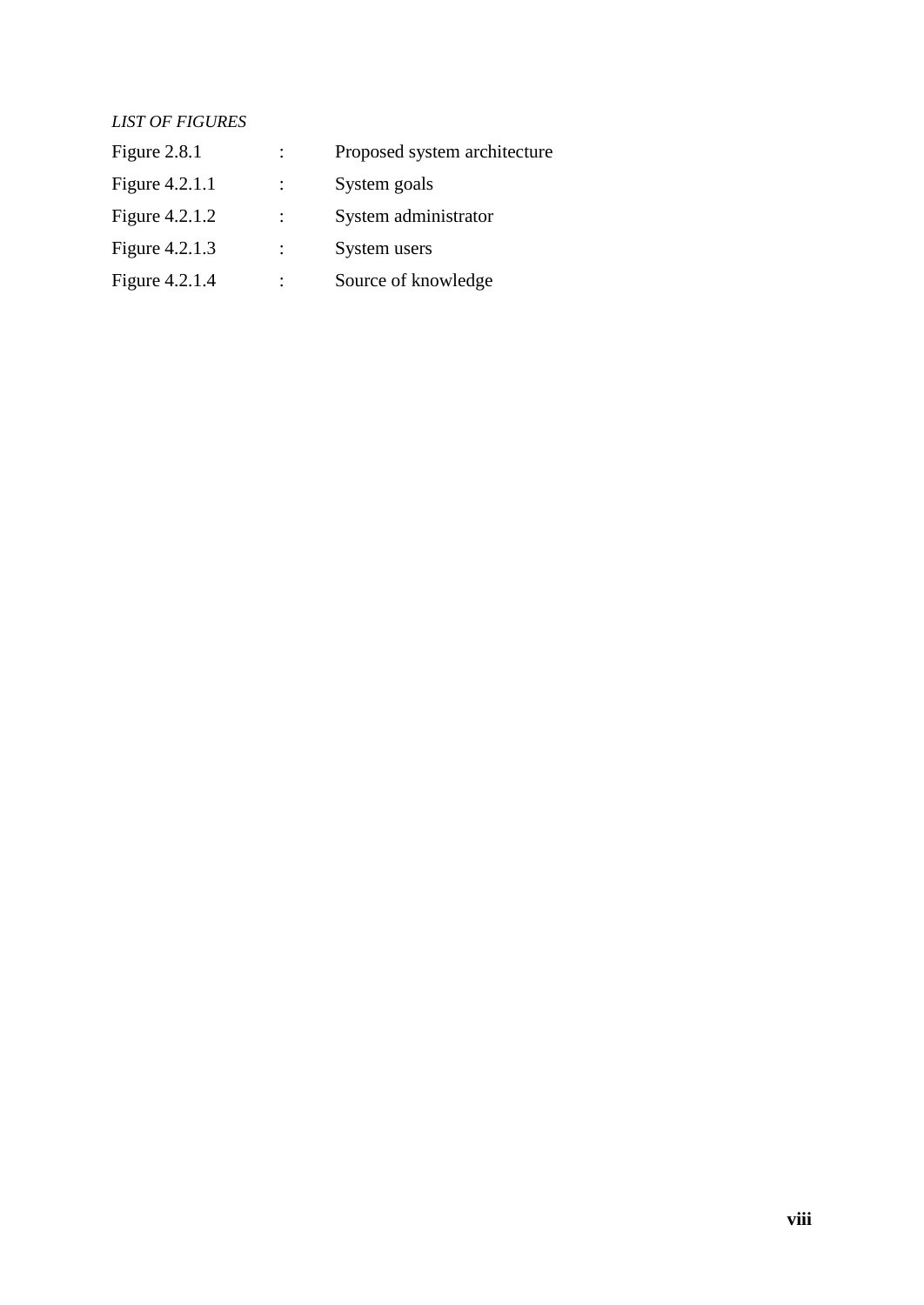# *LIST OF TABLES Table 3.6.1.2.1 : Responses by department Table 3.6.1.2.2 : Responses by frequency of internet use. Table 3.6.1.2.3 : Responses on sources of teaching materials. Table 3.6.1.2.4 : Responses by department Table 5.2.1 : Response from Student*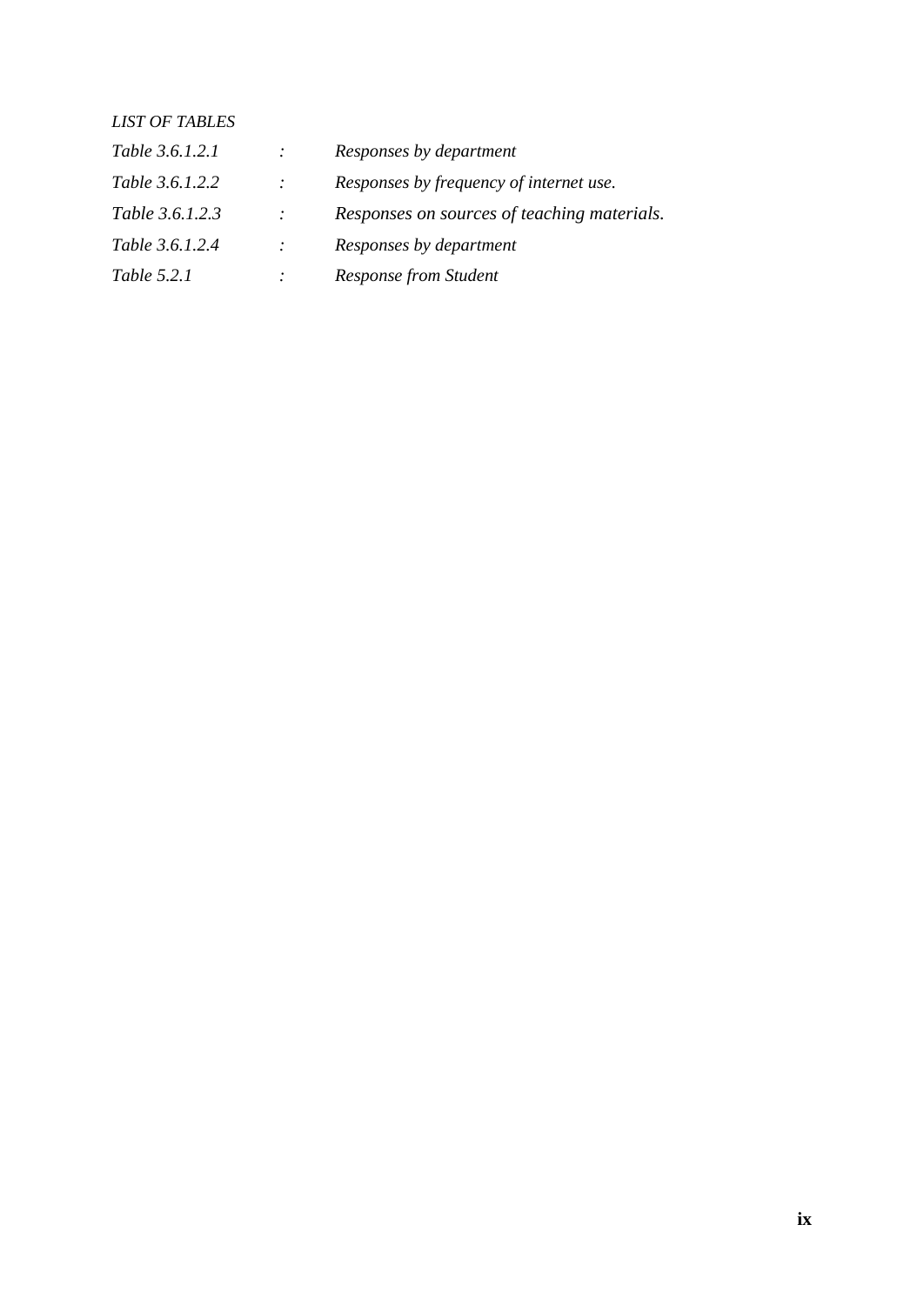### *CHAPTER ONE: INTRODUCTION*

### **1.1 Background**

Knowledge is an "Ideational construct (i.e. Conceptual rather than Physical) developed through the action of mind. It is a fluid mix of framed expertise, values, contextual information and expert insight that provides a framework for evaluating and incorporating new experiences and information. It originates from and is applied in the minds of the knower "Davenport & Purasak, (1998).

Knowledge is acquired through learning and there are three types of learning as illustrated in the Bloom's Taxonomy which was created under the leadership of educational psychologist Dr Benjamin Bloom (1956). This Taxonomy was intended to promote higher forms of thinking in education, such as applying, analyzing, synthesizing and evaluating, rather than just remembering facts which is commonly referred to as rote learning. The three types of learning which was identified by the committee lead by Dr. Benjamin Bloom they are as follows:

#### **Cognitive**: mental skills (*Knowledge*)

**Affective**: growth in feelings or emotional areas (*Attitude or self*)

**Psychomotor**: manual or physical skills (*Skills*)

This taxonomy of learning activities can be thought of as the purpose behind every learning process. By the end of every learning period, the learner should have acquired new skills, knowledge, and/or attitudes. Trainers often refer to these three categories as KSA (Knowledge, Skills, and Attitude).

An improvement of Bloom's Taxonomy was devised and it is referred to as Structure of Observed Learning Outcome (SOLO) taxonomy. This model has proved to be quite useful. It is a model that describes levels of increasing complexity in a learner's understanding of subjects Biggs, Collis (1982). It aids both trainers and learners in understanding the learning process.

Technical education is largely composed of learning of procedures of achieving given objectives. It can be best described as learning that involves mastering psychomotor skills. In learning psychomotor skills, one is required to co-ordinate the hands and the eye movements. This method of learning requires that the instructor and the learner to be actively involved. For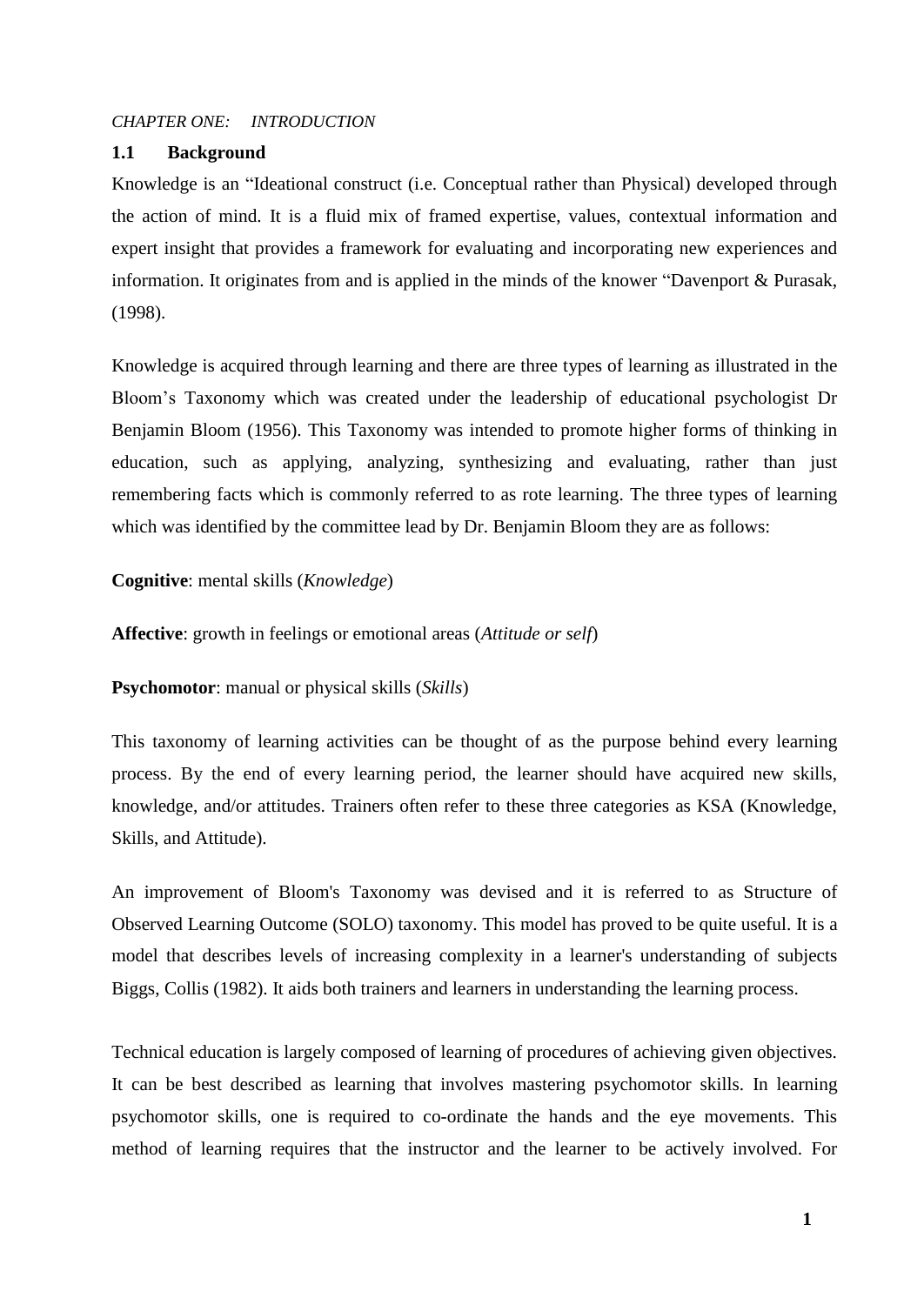learning to be said to have taken place when learning psychomotor skills, the following are the steps that are taken:

Orientation and explanation (conceptualization) - At this level the instructor explains to the learner the reasons for learning the skills to be acquired, describes the desired outcome and explains any potential problem, common errors or any tricky areas likely to be encountered during the process. The instructor also strives to provide the learner with all knowledge required for the skill to be performed accurately. All the equipment required are also enumerated during this stage. Basically, it is at this stage that the learners are exposed to "what" to do and not necessarily "how" to do it.

Instructor "talk through" - The instructor organizes the learners in such away that all are able to watch him/her as he/she carries out the tasks necessary to accomplish the task. If the population of the class is so large, the instructor divides the class into smaller groups and does the demonstration as many times as the number of groups to ensure that no learner is disadvantaged. Thereafter the instructor starts the process as s/he narrates each step and maneuver s/he is performing. At this point the learner is able to ask questions or seeks any further clarification.

Learner "talk through" with coaching - The instructor invites a volunteer or points on one of the learners to perform the procedure explaining to the instructor every step. The instructor watches as s/he makes encouraging remarks like that's good, that's right, that's a brilliant move among others.

Learner "talks through" without coaching - The learner is left to go through the process under very close supervision providing a comment at each step. Once the instructor is contented with the learner's ability to perform the process, the instructor gives the learner an exercise relevant to the skill learned so as to practice and drill helping the learner to perfect the skill as time goes by. Ultimately the learner is given a project to undertake that requires that the learner uses a number of a combination of skills learned over duration of time.

The Education For All (EFA) 2000 Assessment Country Report notes that the provision of educational and training opportunities has been a standing objective of the Government of Kenya (GoK) since independence in 1963. Education has been considered by different stakeholders in the country as an important vehicle for socio-economic and political development. Education has, therefore, been seen as a fundamental strategy for human capital development and a crucial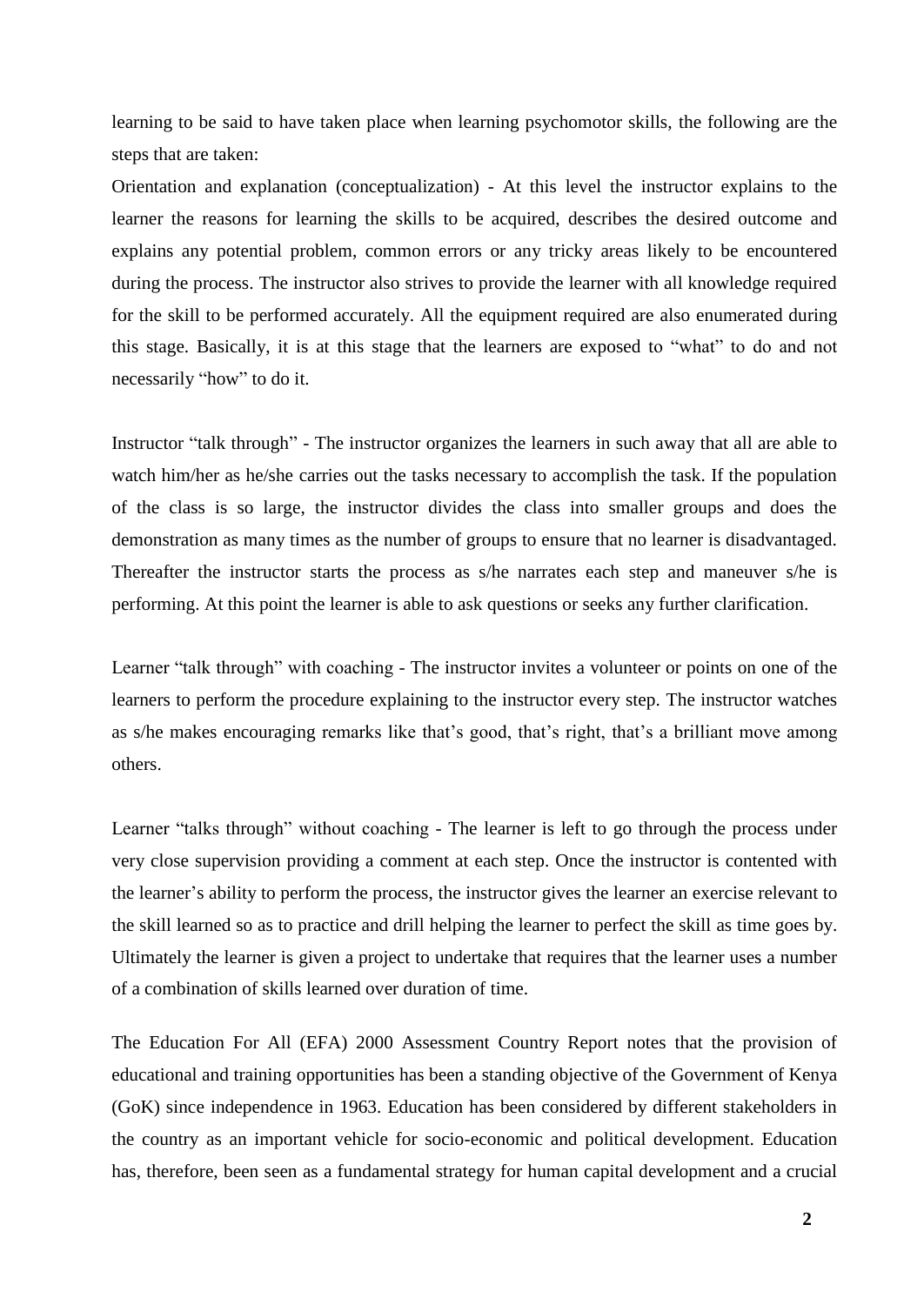vehicle for enhancing the quality of life. However, as Kenya approaches the  $21<sup>st</sup>$  century, the county is faced with new challenges of meeting the public demand for education and training both as a human right and as an essential investment in the strive to attain the status of a newly industrialized country. These challenges point to the need for the education sector to properly play its role of developing needed skilled human resource.

Education and Training, highlights on the importance of matching skills to market demand as outlined in Vision 2030 Sessional paper (2012). Presently this is a big challenge at all levels. Many primary and secondary students who cannot proceed with formal education are absorbed by TVET institutions. This project strives to establish on the importance of a knowledge management system to aid in knowledge transfer in the Technical Institution.

## **COMPONENTS OF KNOWLEDGE MANAGEMENT SYSTEM**

The following are the components of knowledge management system:

Content **-** With regard to Education and Training organizations such as TVET systems, knowledge and skills is the sole commodity that is placed for sale. It is their core competency on which depend their survival and competitiveness. Therefore the knowledge presented in courses and training programs should be relevant, updated and easy to understand. It should match the demand of the knowledge Intensive workplace. The main education process of TVET system contain the delivery of concepts and theories in the traditional class rooms, followed by practical/ hands-on exercise in the workshops and laboratories and ends with the supervision of the students' projects. Some TVET Institutes have linkages with Industries for apprenticeship in a bid to integrate the experiences of the two. Some have a dual training system and a lot more similar type of partnerships. *Dr. Hazrat Hussain (2009)*

Processes - As a process, KM is the art of bringing the right Knowledge to the right person at the right time in the right place. The process encompasses knowledge creation and acquisition, organization and storage, sharing and dissemination and application of the knowledge to processes to enable them deliver products and services meeting or exceeding the customer's expectations.

Infrastructure - Identifying, nurturing, and harvesting knowledge is a principal concern in the information age. The technology infrastructure adopted to support knowledge Management, should be according to the needs of the institution and not vice versa. The knowledge sharing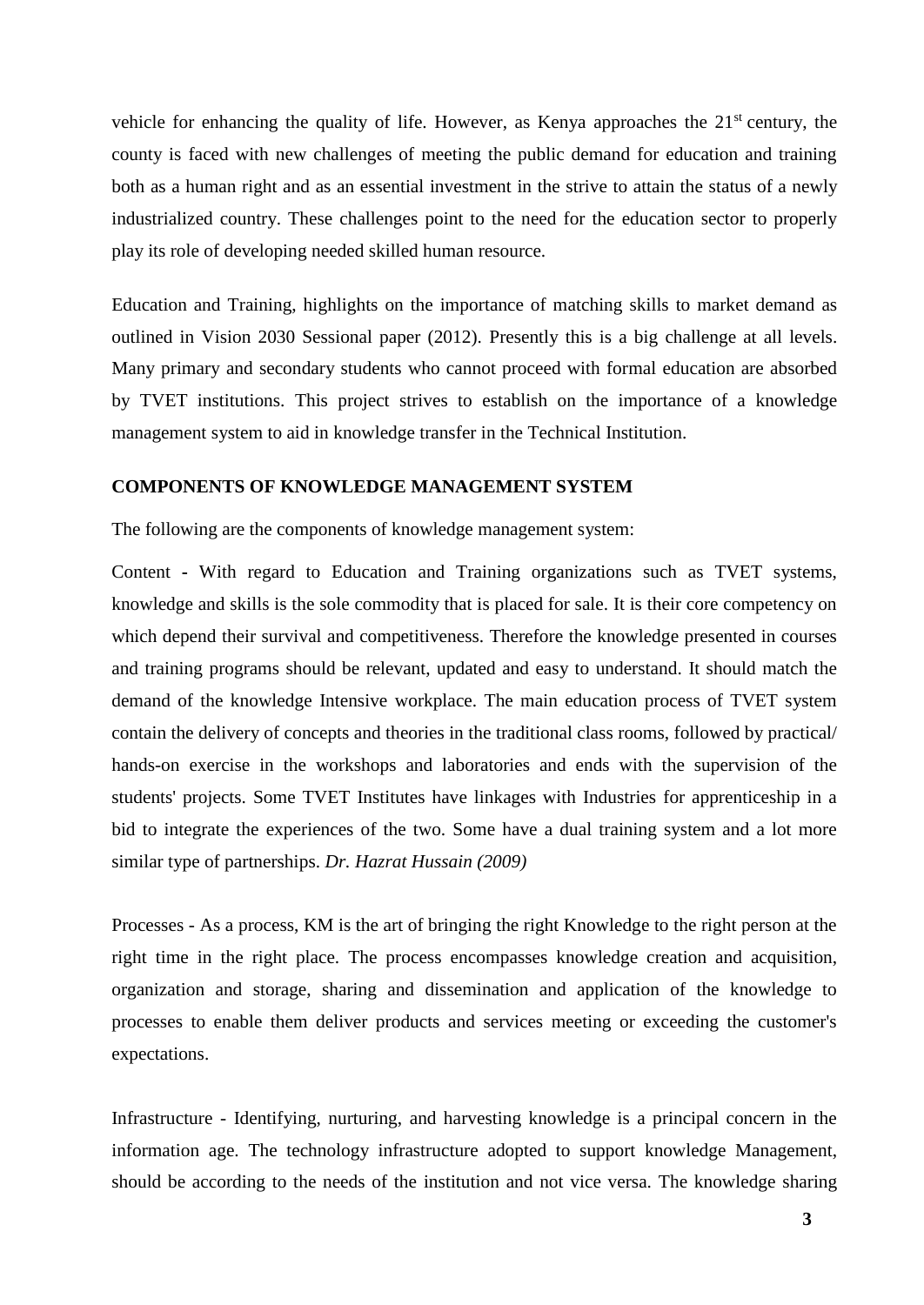medium should be very carefully selected to fit the institution system needs, actual knowledge behaviour and of course, cost effectiveness.

Culture - Thus, knowledge management is the building foundation for creating knowledge based working culture faster and even more solid than the present one. The work culture must stimulate continuous improvements, continuous organizational learning, knowledge sharing, a high degree of openness, productive co-operation among employees and external parties so that synergy is created across traditional borders.

# **1.2 Problem Statement**

Many of the youths lack adequate training and hence they don't pass well in their examination and consequently lack appropriate skills. Jacob Omolo (*October 2012 FES Kenya Occasional Paper, No. 1* FES Kenya.)

Inadequate training can be attributed to lack of flexible, effective knowledge transfer and delivery systems.

There are various ways of transferring knowledge to the learner namely:

- Teacher transfers knowledge acquired to the learner;
- Learners studying on there own and acquiring the knowledge through the following methods;
- Using the available materials in the libraries;
- Informally through interacting with experts like during attachments.

It has been observed that poor performance is due to lack of updated relevant resource materials.

# **1.3 Objectives**

The main objective is to design and develop a knowledge management system for knowledge transfer in Technical Institutions using the World Wide Web to avail resource materials as per the syllabus in technical curicullum to learners, teachers, publisher, curriculum developers, and examiners among others. The following are the specific objectives that are to be met by the end of the research:

- (a) To identify the existing knowledge management systems in the Technical Institutions in Makueni County.
- (b) To design a management system for knowledge transfer for Technical institutions that is accessible via the web.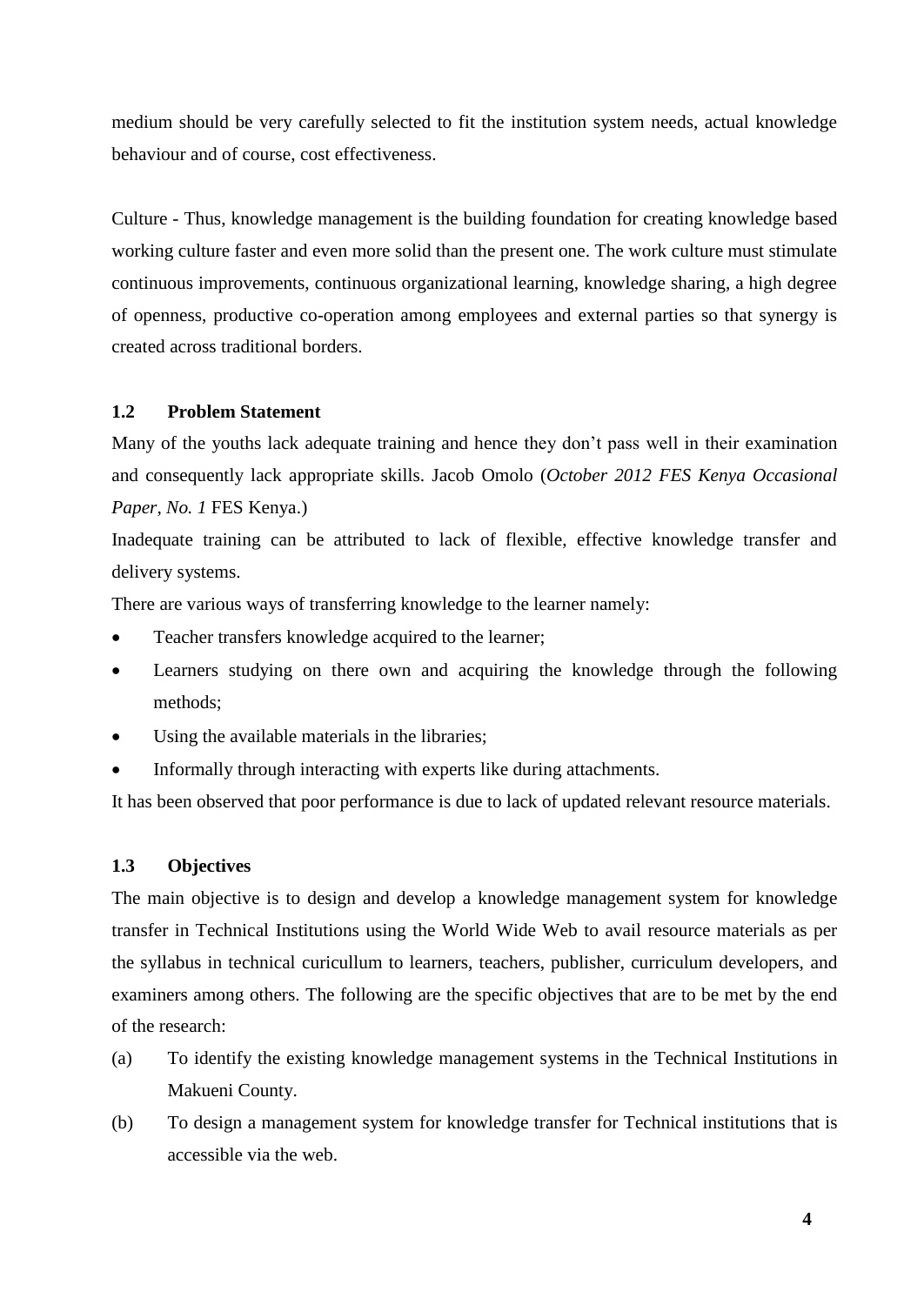(c) To develop a prototype to implement the proposed knowledge management information system.

## **1.4 Research Questions**

This research will endeavor to answer each of these questions:

- (a) Are there existing computerized knowledge management information systems in use in Technical Institutions?
- (b) Are there Institutions with knowledge management systems that are effective and are used by Technical students on the web?
- (c) Would knowledge management system be a preferred source of knowledge for the students and teachers in Technical Institutes?

### **1.4 Research Justification**

It is widely believed that educational development would lead to a speed up in equitable wealth and income distribution, availability of skilled human power, better health outcomes, low crime rates, national unity and political stability among others. It is evident that the number of students who sit class eight and form four examinations don't all end up in secondary schools and Universities respectively. There is a big mass of them who end up in Technical institutions and there is a need of developing more technology oriented methods of knowledge acquisition. This will be aimed at:

- (a) Providing online resource material which otherwise would take long to be provided in printed media.
- (b) Develop a more learner centered digital learning resource material.
- (c) Rapid changes and resulting obsolescence of technologies have rendered existing knowledge and skills obsolete.

## **1.5 Scope and Limitations**

The scope of the research will be confined to one Technical Institution in Makueni County. The limitation of the research will be on learning of psychomotor skills using modern technology.

# **1.6 Expected contributions of the study**

The following are the expected contributions of the project to the society at large:

- (a) Knowledge management system to be used in promotion of learning**;**
- (b) Development of a prototype during the research;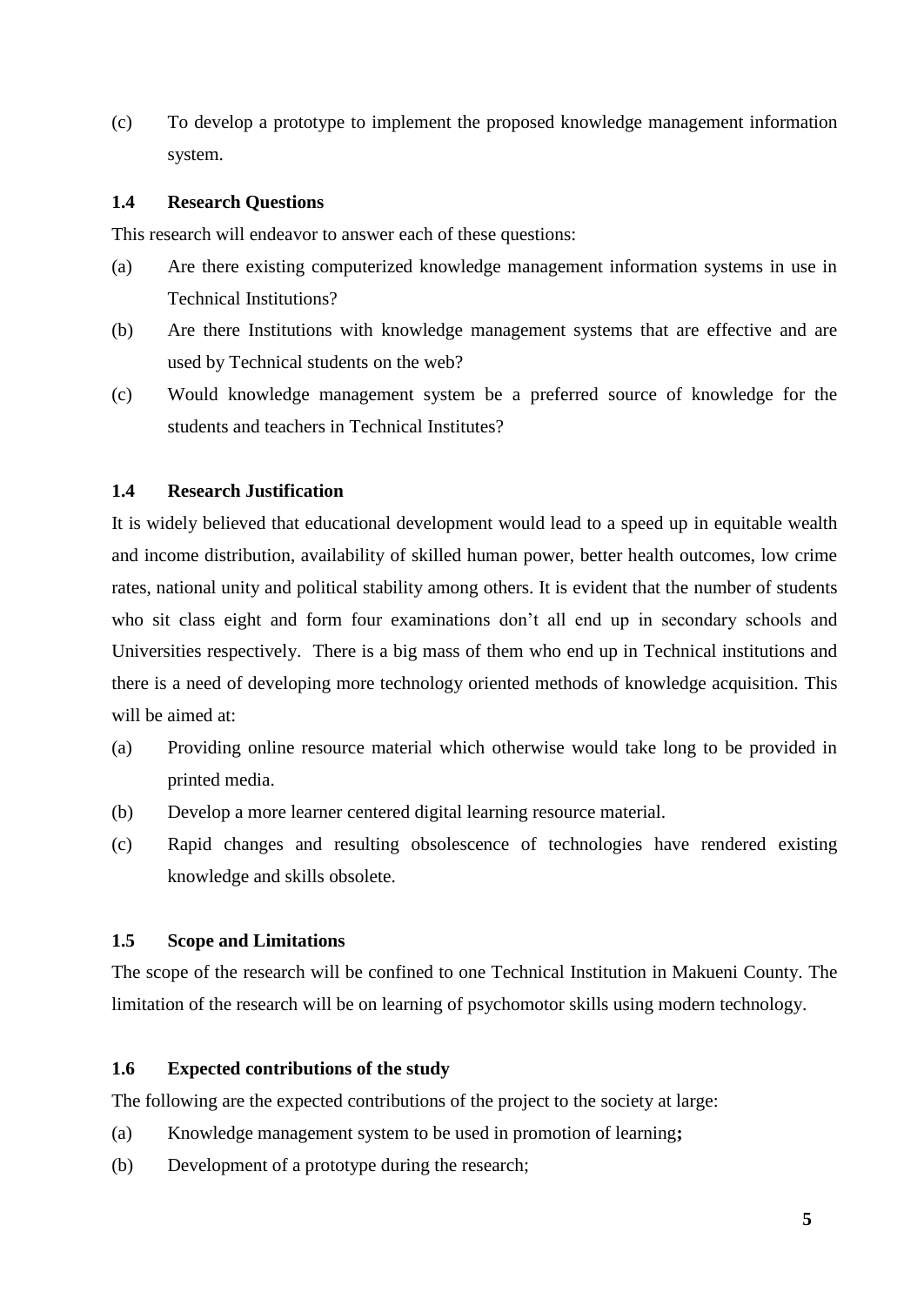- (c) Creation of conceptual models.
- (d) The research findings will reveal the possibility of the use of knowledge management in learning.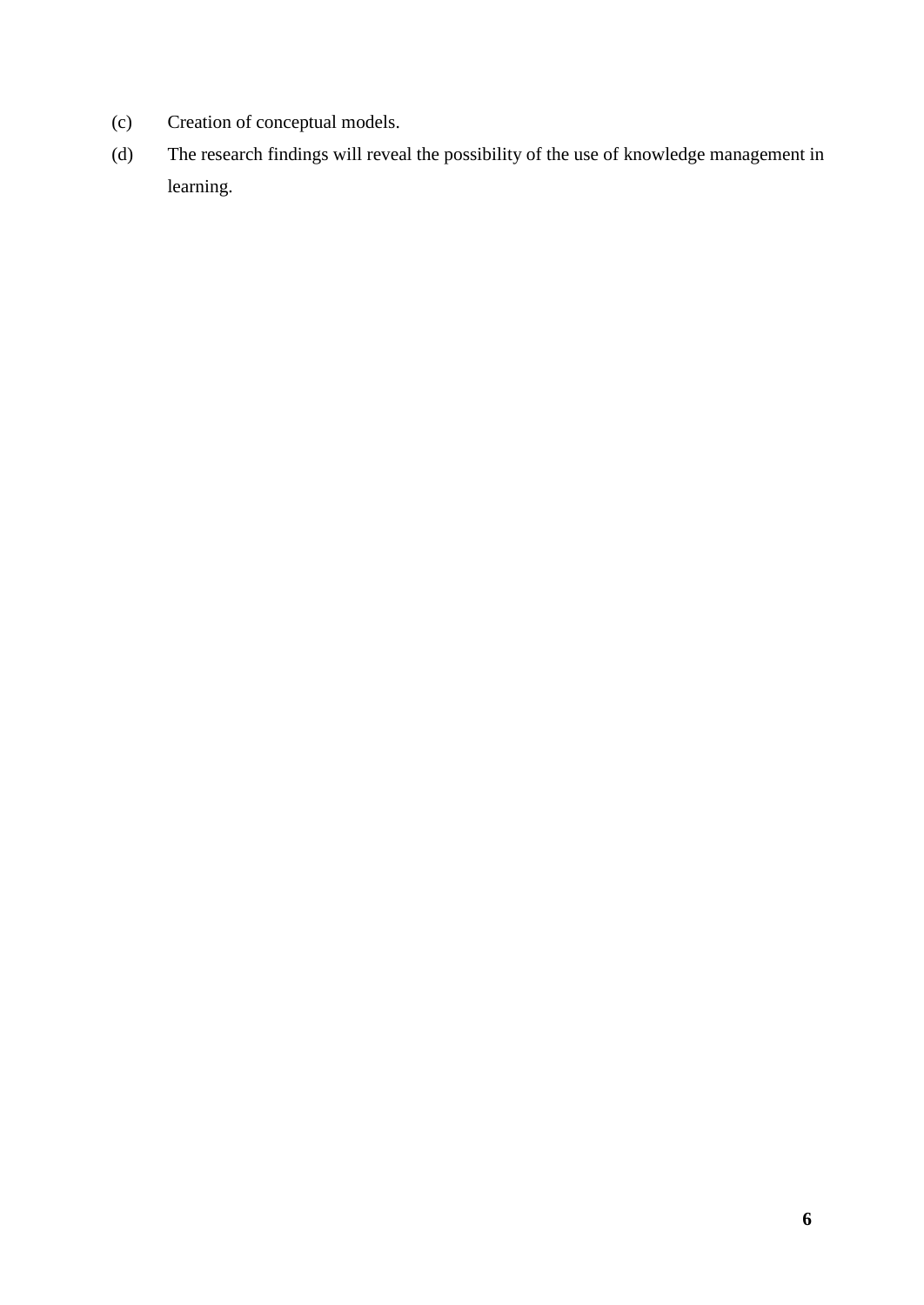#### **CHAPTER TWO: LITERATURE REVIEW**

### **2.1 INTRODUCTION**

Literature review section is aimed at making clear the theoretical context of the problem under investigation and how it has been studied by other scholars. This chapter reviews both practical and theoretical literature on knowledge management system for technical institutions in order to identify research gaps, form and justify the questions this research will endeavour to answer.

According to www.dictionary.com, knowledge is nothing but familiarity, awareness, or understanding gained through experience or study and management is the act, manner, or practice of managing; handling, supervision, or control. So any act or practice to handle your familiarities, understandings and awareness in a meaningful manner is knowledge management. Knowledge management is also concerned with finding new knowledge, propagate that knowledge and thus utilize it. Knowledge management (KM) has emerged from earlier buzzwords of computing like data processing, data management and information management. Online Journal of Distance Education (2007)

Knowledge is something which only humans can possess. People know things, computers can't know things. Traditionally in our schooling system knowledge is seen as a personal possession. Knowledge gives us the ability to take action. Knowledge is based on experience; it requires instruction, and it involves the application of theory or heuristics (either consciously or unconsciously). Peter Mikulecký, Mohammad Saeed Lodhi Conference on Mathematics and Computers in Business and Economics (2010 )

It is suggested that a more natural 'continual anytime anywhere learning approach' where students can learn when they are ready to learn and have need for the knowledge which is continually updating through knowledge instruments and networks. But not only processing and acquiring knowledge is a key to a modern learning approach, but also collaboration and community-based practice for knowledge and skills development are important success factors. Charles Zhao1, Christian Gütl2, Elizabeth Chang(2008)

Workers of the knowledge era will need new skills to learn, unlearn and relearn right throughout their lives. Their working lives will be in learning organizations, which are constantly renewing and reshaping themselves. The challenge to TVET Institutes will be to support teachers and learners to develop the skills and orientation needed to learn and function in knowledge based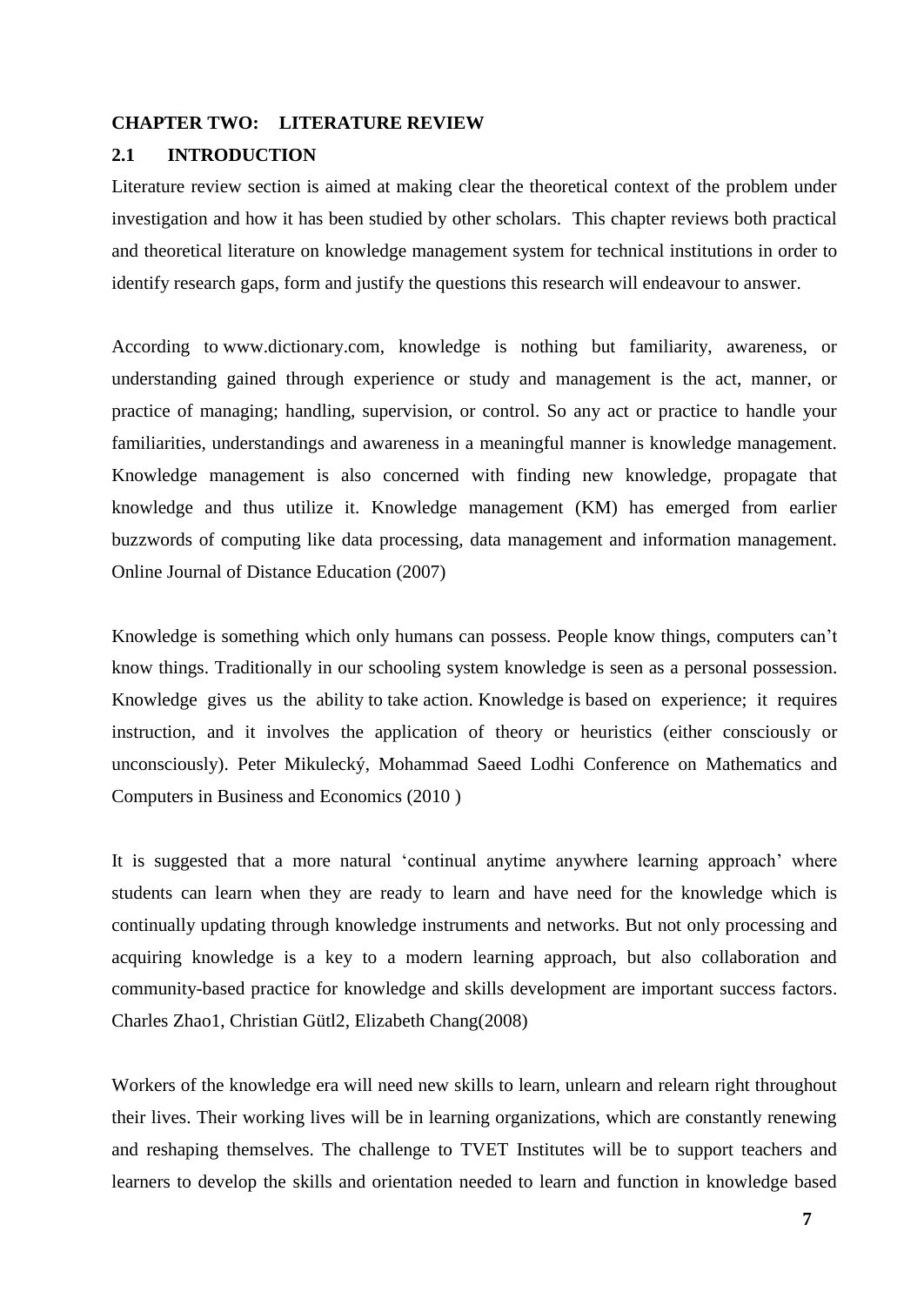learning communities. This is what Harper and Elich (2001) sees as to how TVET Institutes in providing education and training can adequately prepare learners for working in the new economy.

Knowledge is immanent as well as extant. It can be born and can die. It can also be owned, stored and categorized. All these characteristics give a notion that knowledge is an object that undergoes some processes and forms. This necessitates the application of management concept to knowledge. After all it is a prime mover of all productive processes, interactions and anticipations. Knowledge management is the process of acquisition and creation, storage and organization, sharing and dissemination and of course the application of knowledge. Karl Wiig, (1999). Knowledge Management (KM) is about getting the right knowledge to the right people at the right time through a collection of technologies, tools and philosophies. Petrash, (1996)

For a learning process to be complete, a number of stakeholders are involved in the facilitation of it. These stakeholders includes: Kenya Institute of Curriculum Development (KICD), Kenya National Examination Council (KNEC), Ministry of Higher Education Science & Technology (MOEST) and Publishers like Kenya Literature Bureau (KLB) among others. KICD is charged with the responsibility of developing and reviewing syllabi. The Technical Education syllabi takes too long to be reviewed just to cite one example the first edition of syllabus for Diploma in Information Technology was developed in the year 2001 and revised in the year 2008. Considering the dynamism of technology six years is such along time and hence the students trained between this period of first edition and second edition would not fit very well in the market.

Most of the students interviewed agreed that technical education would play a major role in realization of vision 2030 but their attitudes have been negatively influenced by the lack of focus and incentives on the part of the government to make technical education more interesting to learn. The respondents from technical colleges also alleged that though attachment was provided for in the curriculum, many of them hardly got a chance in a suitable or relevant firm.

# **2.2 Knowledge management in Kenya**

As the global economy fast transitions into a knowledge-based economy, there is need to develop a knowledge policy at the national as well as industry level to guide the various economic agents on knowledge management in Kenya. Effective knowledge management may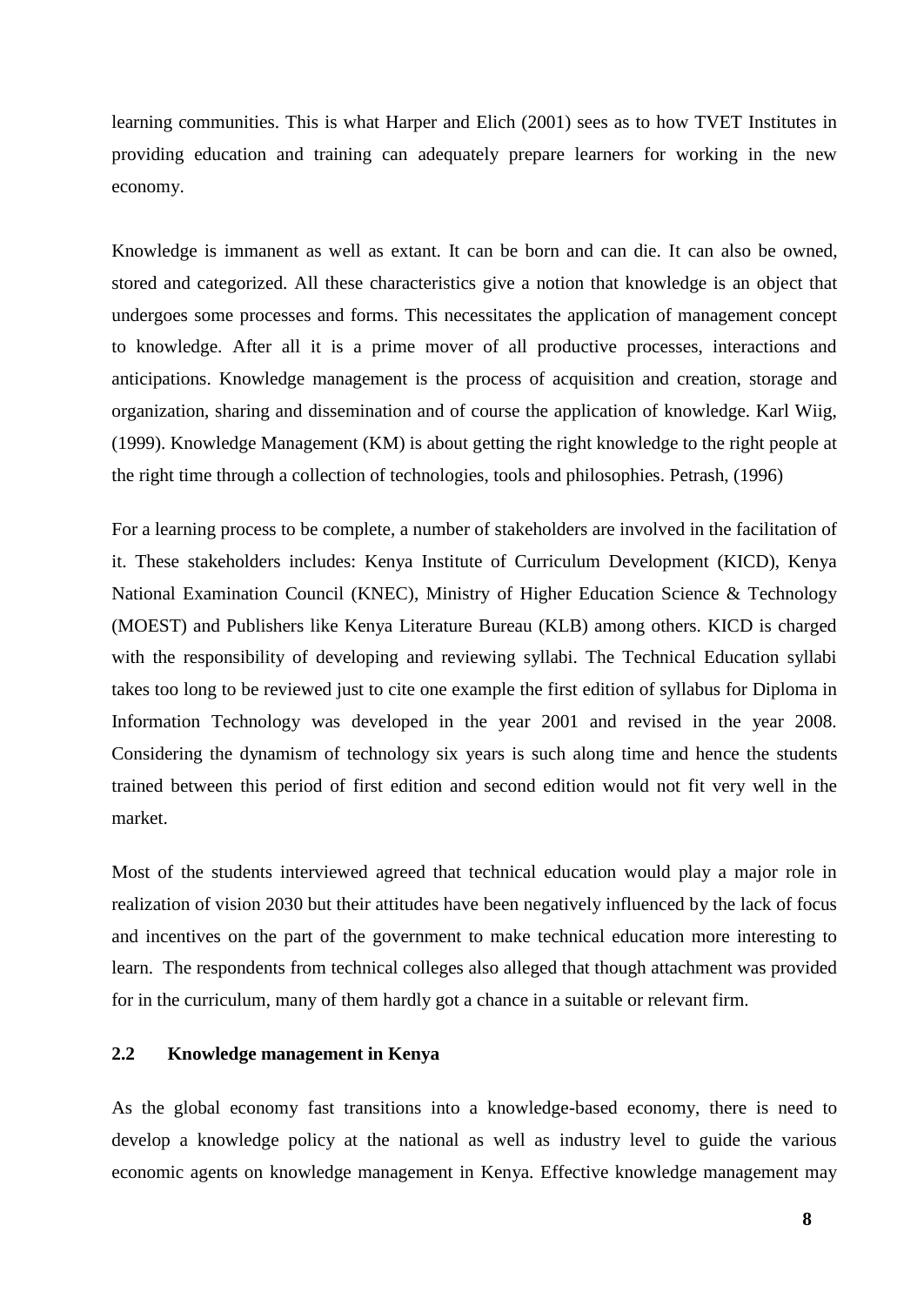be an important source of achieving long term sustainable competitive advantage. The concept of knowledge management is now an integral part of the strategic management processes of a growing number of organizations, as knowledge is increasingly considered as an important business asset and knowledge management as a key differentiator between firms. The objective of this study was to determine the extent to which commercial banks in Kenya have adopted knowledge management as well as to determine the various knowledge management practices by these banks. The study used primary data collected through questionnaires with open and closed ended questions. The questionnaires were dropped at the respondents' banks and picked later. The study population comprised of all the 44 commercial banks in Kenya as at the time of study. Responses were received from 28 commercial banks, translating to 64% of the target population. The data collected was analyzed using descriptive statistics. The findings of the study revealed that most of the banks did not have a knowledge management strategy in place, despite the high level of appreciation of the concept of knowledge management. Consequently, most banks did not have the requisite organizational structures and resources for effective knowledge management. On-the- job training, particularly through social interaction and shared experience among organizational members, was the leading mode of developing, sharing and distributing knowledge. In addition, the use of e-mails, telephones, intranet, job rotation and oneto-one meetings, were important knowledge management practices. The most relevant modes of knowledge retention were through best practices, use of document management systems as well as employee retention strategies. Rono, Joash Cheruiyot *(*2011)

#### **2.3 Knowledge Management Model in Geneva**

To build a solid base for the development of a practical model of knowledge management, in June 1995 the Swiss Forum for Organizational Learning and Knowledge Management at the University of Geneva was founded. This Forum is a platform for practitioners who consider knowledge a strategic resource and a central tool for protecting their competitiveness. One of the activities of the Forum has been to hold theme-oriented roundtables (organized by the Geneva Knowledge Group) addressing such knowledge-related topics as strategy, training, and global knowledge networks.

# **2.4 Integrated knowledge management model**

Alan Frost (2013) came up with an integrated knowledge management model whose major requirements are as follows: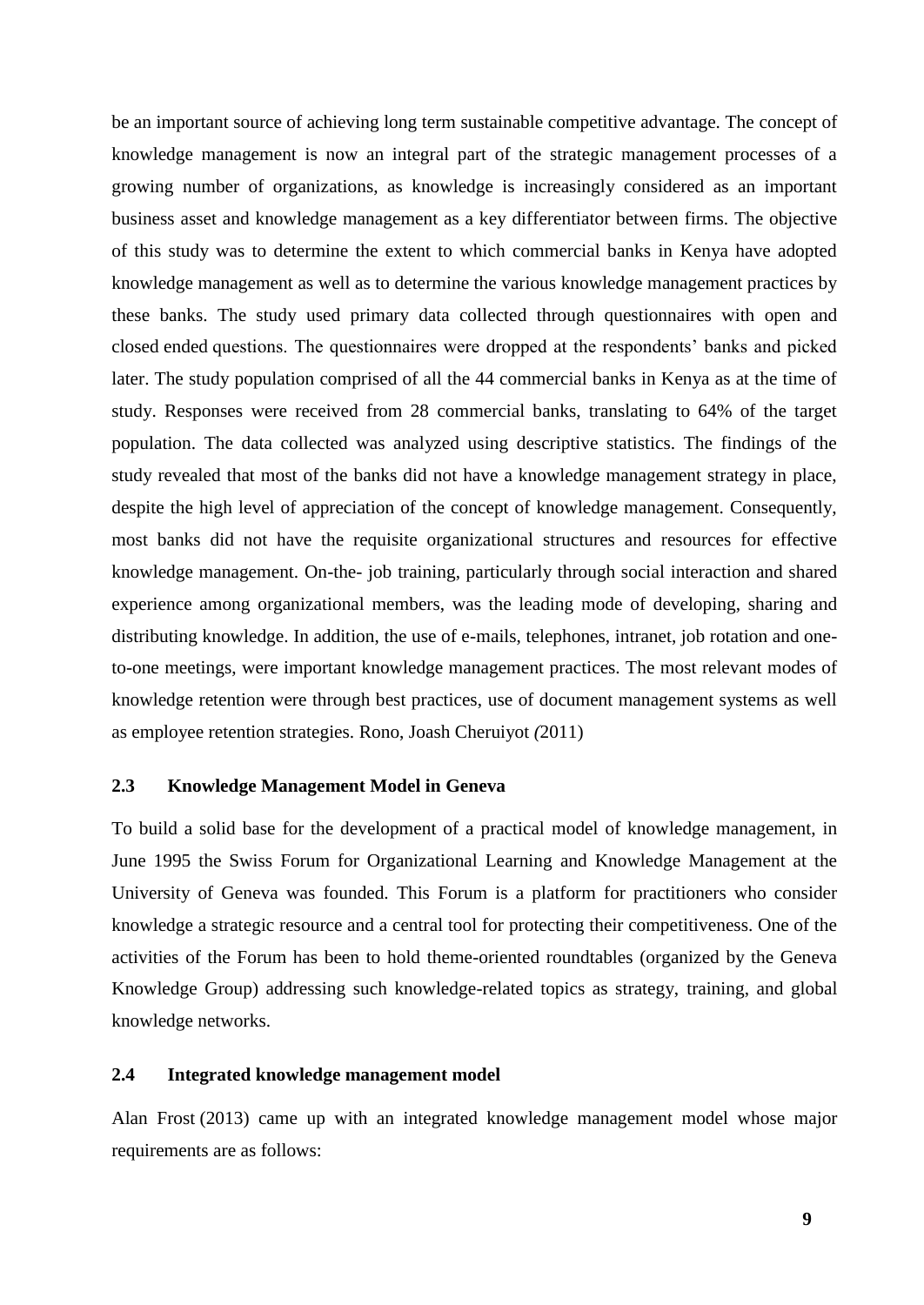- (a) Identification of needs;
- (b) Identification of knowledge resources;
- (c) Acquisition, creation, or elimination of knowledge related sources/processes/environments;
- (c) Retrieval, application and sharing of knowledge;
- (d) Storage of knowledge;

## **2.5 Knowledge as a Service model**

Knowledge as a service (KaaS) is an emerging concept that integrates knowledge management (KM), a knowledge organization, and knowledge markets. KaaS are programs that provide content-based (data, information, knowledge) as organizational outputs (e.g., advice, answers, facilitation), to meet person or external user wants or needs. KaaS are delivered through the knowledge markets as a cloud computing (CC) environment. In ensuring the services will be delivered to the right community of practice (CoP) at the right time in a proper manner, therefore there is a need of a system called knowledge management system (KMS), so that the KaaS can be well managed in a proper form by using the KM life cycle processes. These life cycle processes are including the knowledge acquisition, knowledge storage, knowledge dissemination and knowledge application. This paper presents the concept and its model for facilitating knowledge as a service (KaaS) in a KM system so that CoP can make use of the knowledge from service provider as organizational output for their referencing in the context of current best practice and lesson learnt especially related to the CC environment. By using this KMS model, the community who are engaged or connected to the cloud can be easily getting the KaaS as they are wanted or to be considered for the potential purposes in achieving their goal or mission statement. ICRIIS (2011)

# **2.6 An Integrated Knowledge Management Model for Community Enterprises in Thailand**

Jonjoubsong, Lanthom **(**2008) carried out a research that seeks to explore the characteristics, organizational culture and current knowledge management (KM) practice in a community enterprise (CE). Prae Pun - a hand weaving CE in the northeast rural area of Thailand - has typical CE characteristics - self-employed and collaborative management, and a home-based production system utilizing local resources and knowledge. The current KM practice of Prae Pun entails three processes: basic skill development, competence building and new knowledge creation through creation, capture, sharing, transferring, verification, utilization and codification. Significantly for this study, KM of Prae Pun focuses on organizational knowledge creation and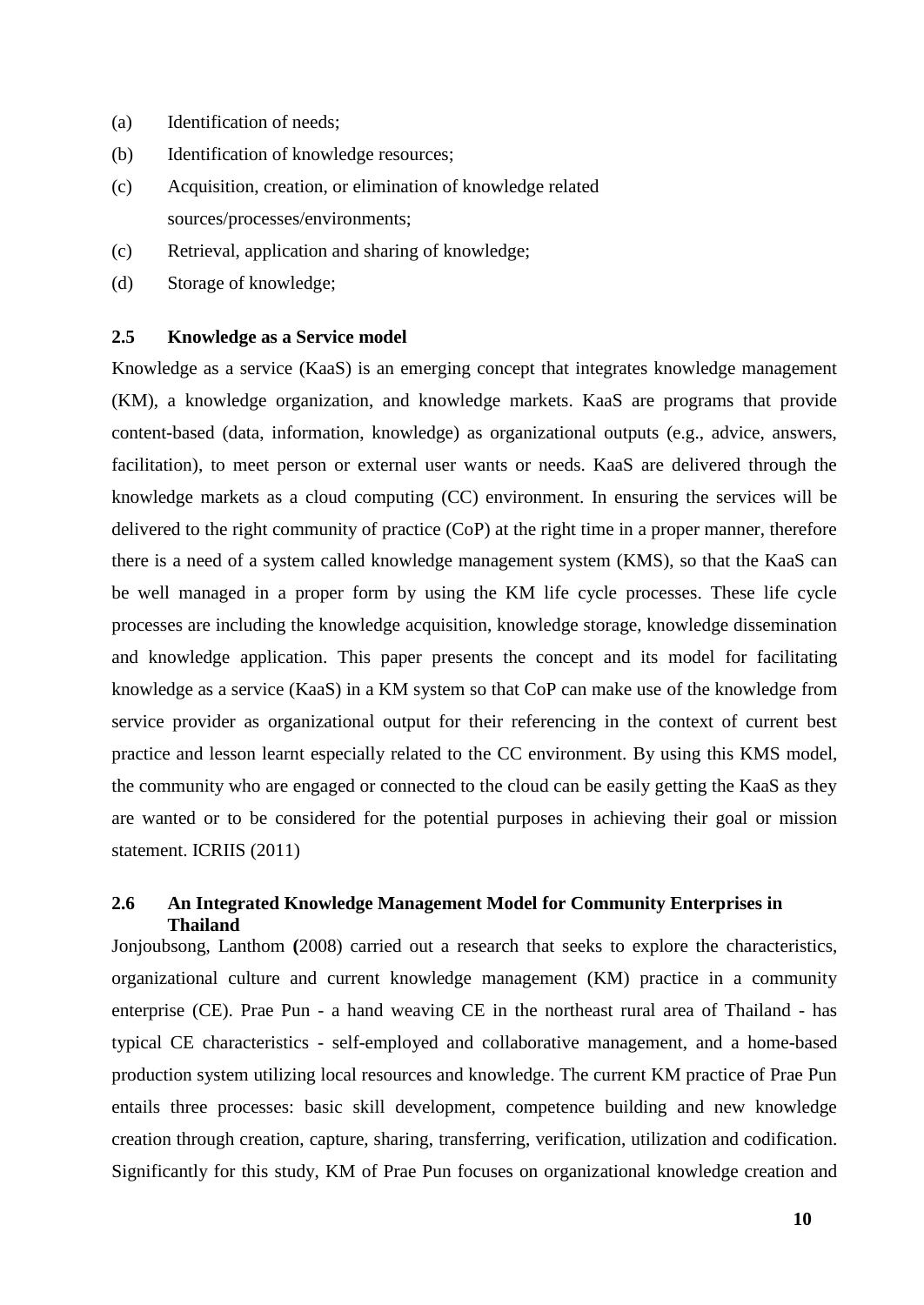indigenous knowledge systems. The current KM of Prae Pun also has four other components. Its knowledge resources come from members, other villagers, other hand weaving groups, support organizations and markets. Most of the knowledge is tacit and indigenous. The operation and management systems determine the knowledge processes and provide supportive and incentive systems. The organizational culture and resources, including funding, social capital and appropriate technologies, also provide supportive and incentive systems. The resources are also the tools that facilitate the knowledge processes. The knowledge assets encompass actual assets products, cloth designs, techniques, and operation and management systems - and competencies including members' skills and abilities, social capital, and shared values, which are not registered as intellectual properties but are in the forms of organizational memories. The traditional KM practice of Prae Pun can be possibly strengthened by integrating modern KM concepts, including knowledge resources from academic and government agencies, appropriate technologies to facilitate knowledge codification and knowledge transfer, extrinsic reward and incentive systems, and facilitators or consultants to enhance members' communities of practice (CoPs). The findings of this study and the KM model contribute to both CE development and further research on KM in a CE context and indigenous KM.

#### **2.7 Wikipedia Encyclopedia.**

Wiki is a term that refers to a website or database developed collaboratively by a community of users, allowing any user to add and edit content. Pedia stands for knowledge. Wikipedia therefore is a database of knowledge developed collaboratively by a community of users, allowing any user to add and edit content. This database was formally launched on 15 January 2001 by [Jimmy Wales](http://en.wikipedia.org/wiki/Jimmy_Wales) and [Larry Sanger,](http://en.wikipedia.org/wiki/Larry_Sanger) but its technological and conceptual underpinnings predate this. The concept of compiling the world's knowledge in a single location dates to the ancient Libraries of Alexandria and Pergamum, but the modern concept of a general-purpose, widely distributed, printed encyclopedia originated with Denis Diderot and the 18th-century French encyclopedists. The idea of using automated machinery beyond the printing press to build a more useful encyclopedia can be traced to Paul Otlet's 1934 book *Traité de documentation*; Otlet also founded the Mundaneum, an institution dedicated to indexing the world's knowledge, in 1910.

The earliest known proposal for an online encyclopedia was made by [Rick Gates](http://en.wikipedia.org/wiki/Rick_Gates) in 1993 but the concept of a [free-as-in-freedom](http://en.wikipedia.org/wiki/Free_as_in_freedom) online encyclopedia was proposed by [Richard Stallman](http://en.wikipedia.org/wiki/Richard_Stallman) in December 2000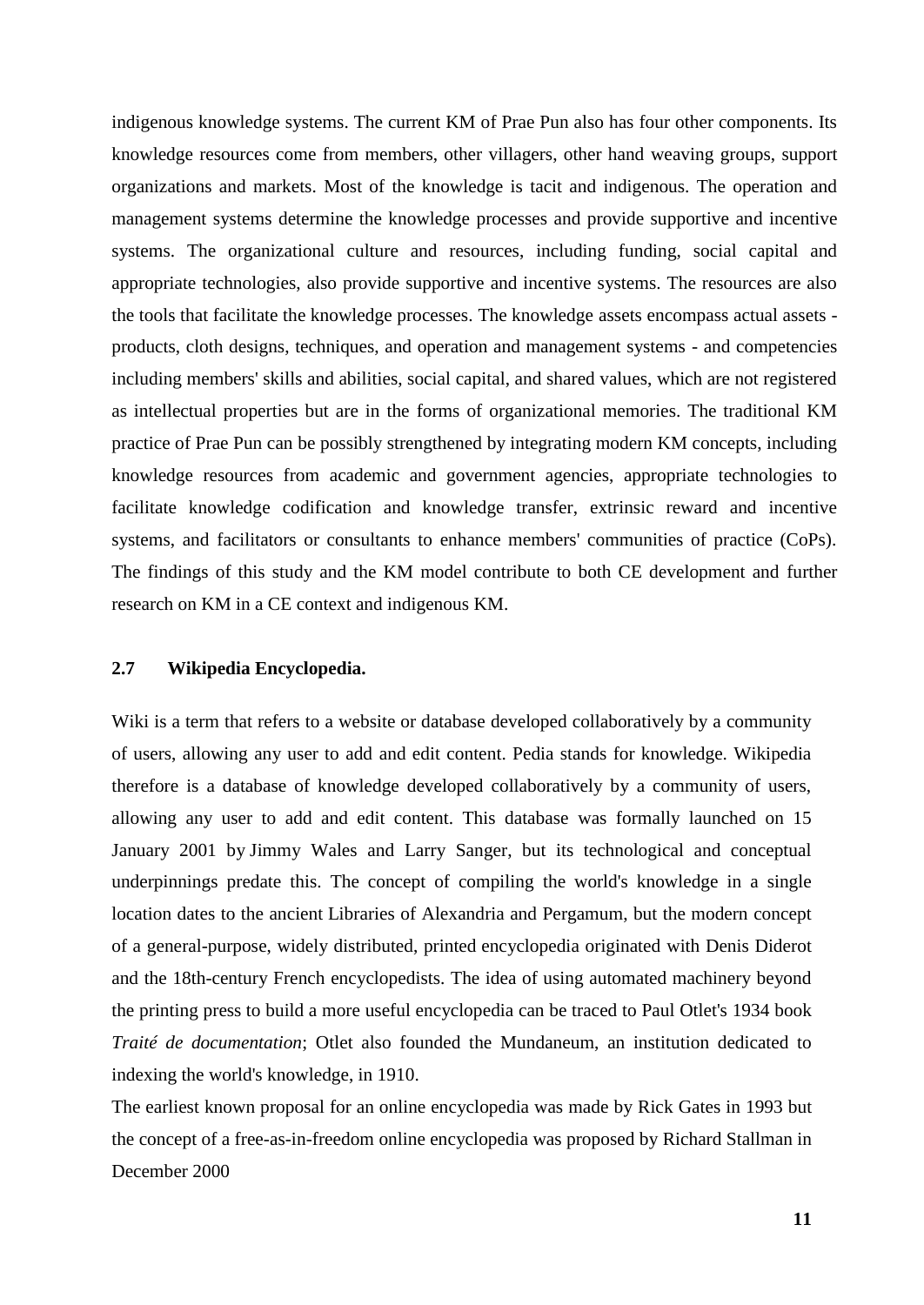An encyclopedia as defined by Oxford dictionary, is a compendium holding a summary of information from either all branches of knowledge or a particular branch of knowledge. "Encyclopedias are divided into articles or entries, which are usually accessed alphabetically by article name. Entries in it are longer and more detailed than those in most dictionaries. Generally speaking, unlike dictionary entries, which focus on linguistic information about words, encyclopedia articles focus on factual information to cover the thing or concept for which the article name stands.

# **2.8 Ikujurio Nonaka Model for knowledge Creation and Transfer**

Nonaka's SECI (**S**ocialization, **E**xternalization, **C**ombination, and **I**nternalization) model first appeared in 1991 and attained recognition as a useful and rigorous approach to describing the ways knowledge is generated, transferred and re-created in organizations. In brief, the model incorporates the following:

• Two forms of knowledge (tacit and explicit)

- An interaction dynamic (transfer)
- Three levels of social aggregation (individual, group, and context)

• Four "Knowledge-creating" processes (socialization, externalization, combination and internalization). This model proposes that a "knowledge-creating company" consciously facilitates the interplay of tacit and explicit forms of knowledge. This is accomplished through systems and structures, and a corporate culture, which facilitate the interaction of four knowledge-creating processes, as in the figure below

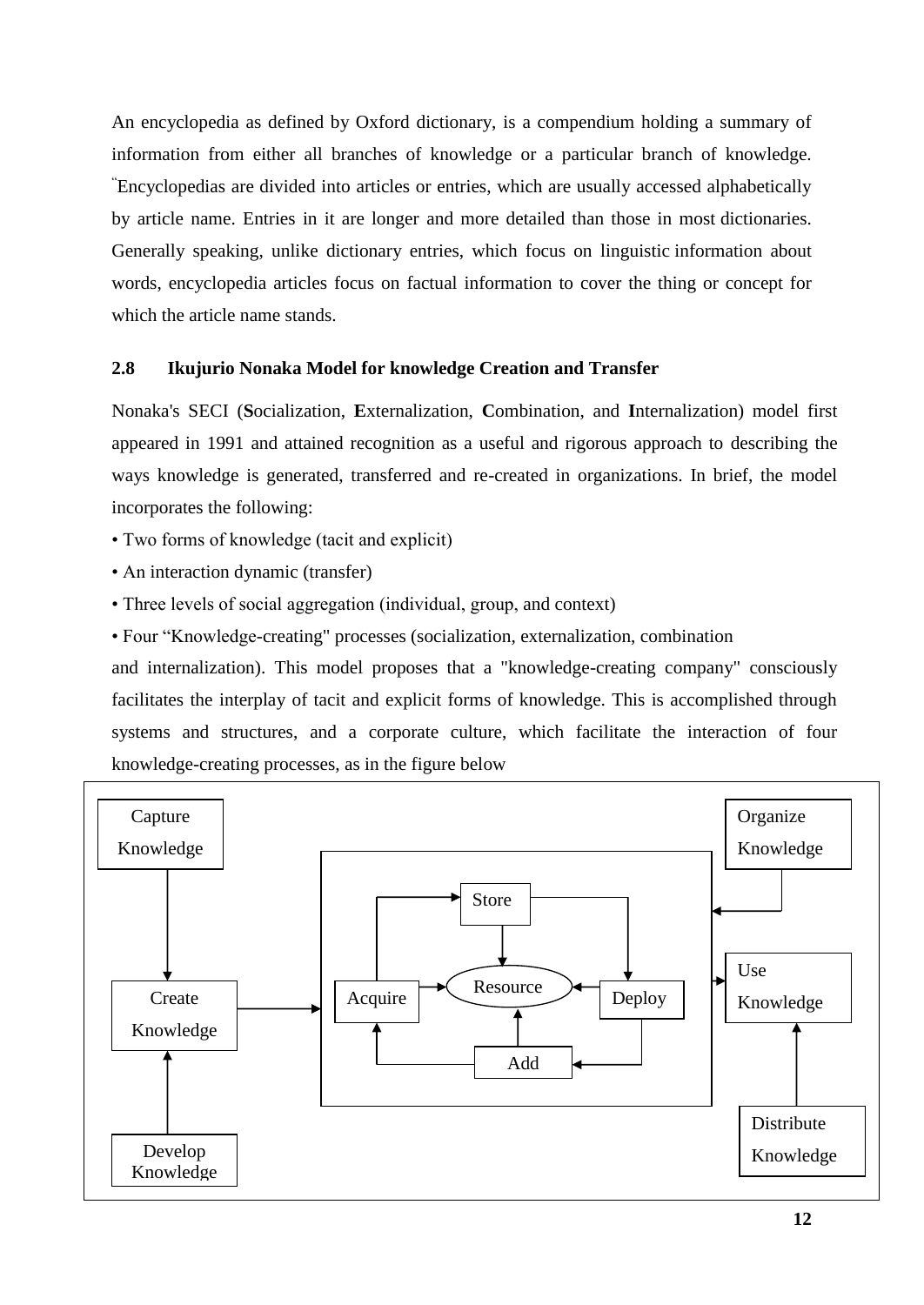



Figure 2.9.1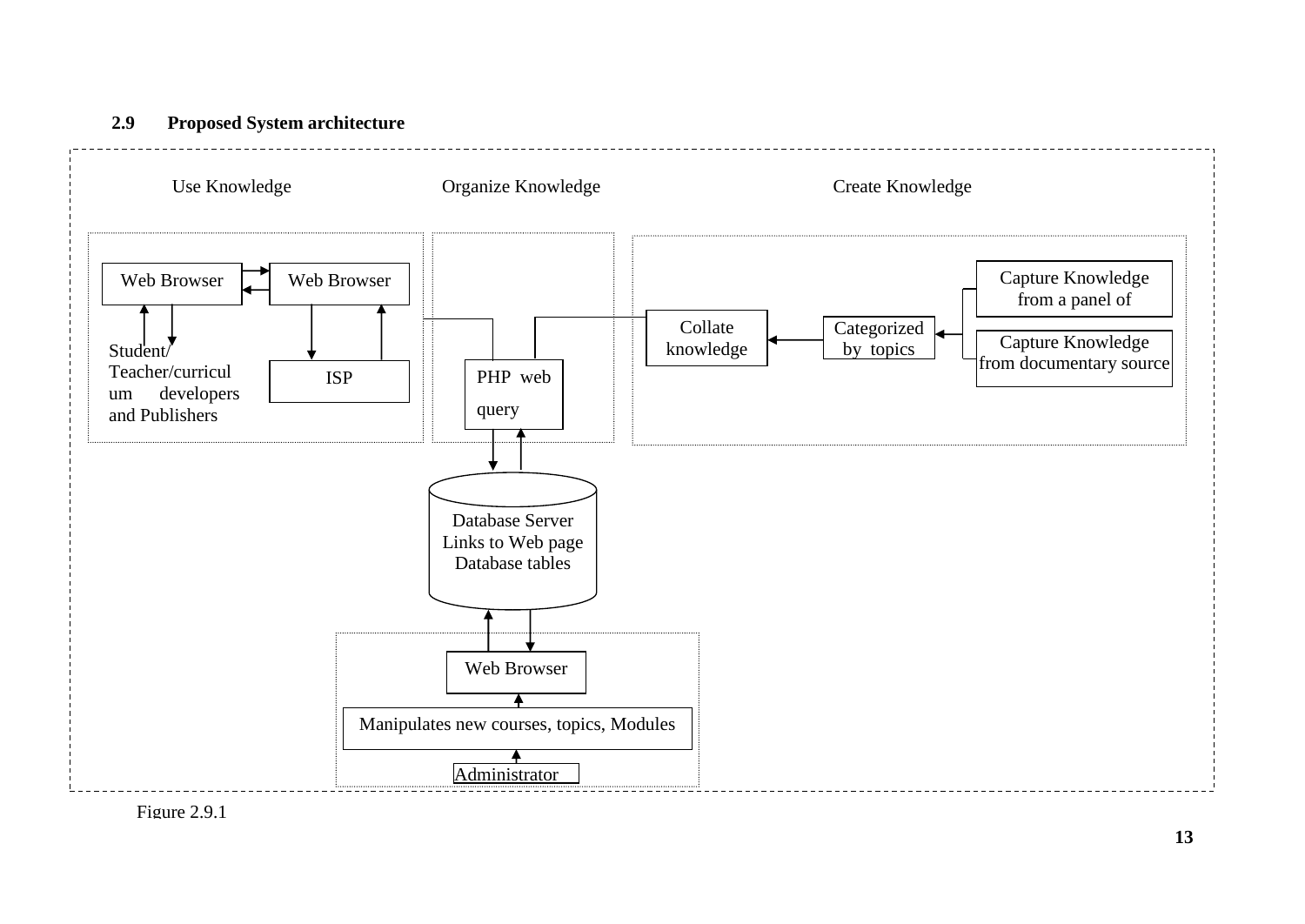## **CHAPTER THREE: METHODOLOGY**

### **3.1 Introduction**

The Oxford dictionary defines the term research as the systematic investigation into and study of materials and sources in order to establish facts and reach new conclusions. Kothari (1985) also defined research methodology as the study of how research is done scientifically. Generally, research methodology is concerned with various steps recognized by a researcher in solving the research problem along with the logic behind them. Kent et al (1978) also stated that research is a systematic quest for knowledge that is characterized by disciplined inquiry. All these definitions are evident that for one to achieve meaningful solution to a practical or theoretical problem in any field of study, the research process needs to be conducted carefully.

In order to achieve all the objectives that are stated in chapter one, a number of activities were carried out.

### **3.2 Literature review.**

A lot of study was carried out in order to reveal all the challenges that exist in the existing systems of knowledge transfer in the Technical Institutions.

## **3.3 Methodology. Rapid Application Development (RAD)**

It is an approach to systems development that includes method of development as well as software tools. RAD and prototyping shorten the time taken in the development process and involves more users in the process.

## **3.3.1 System specification**

During system specification all the system goals are identified, basic functionalities of the system are also identified and the resulting descriptor contains a name, a list of actions, list of relevant perceptions, inputs and outputs. It also provides a short description of interactions with other functionalities.

## **3.3.2 Data Gathering**

The data gathering step allows the researcher to formulate research problem and justify the study. It helps establish the present knowledge management systems in use in the education sector, understand how they help the learners and investigate possible improves.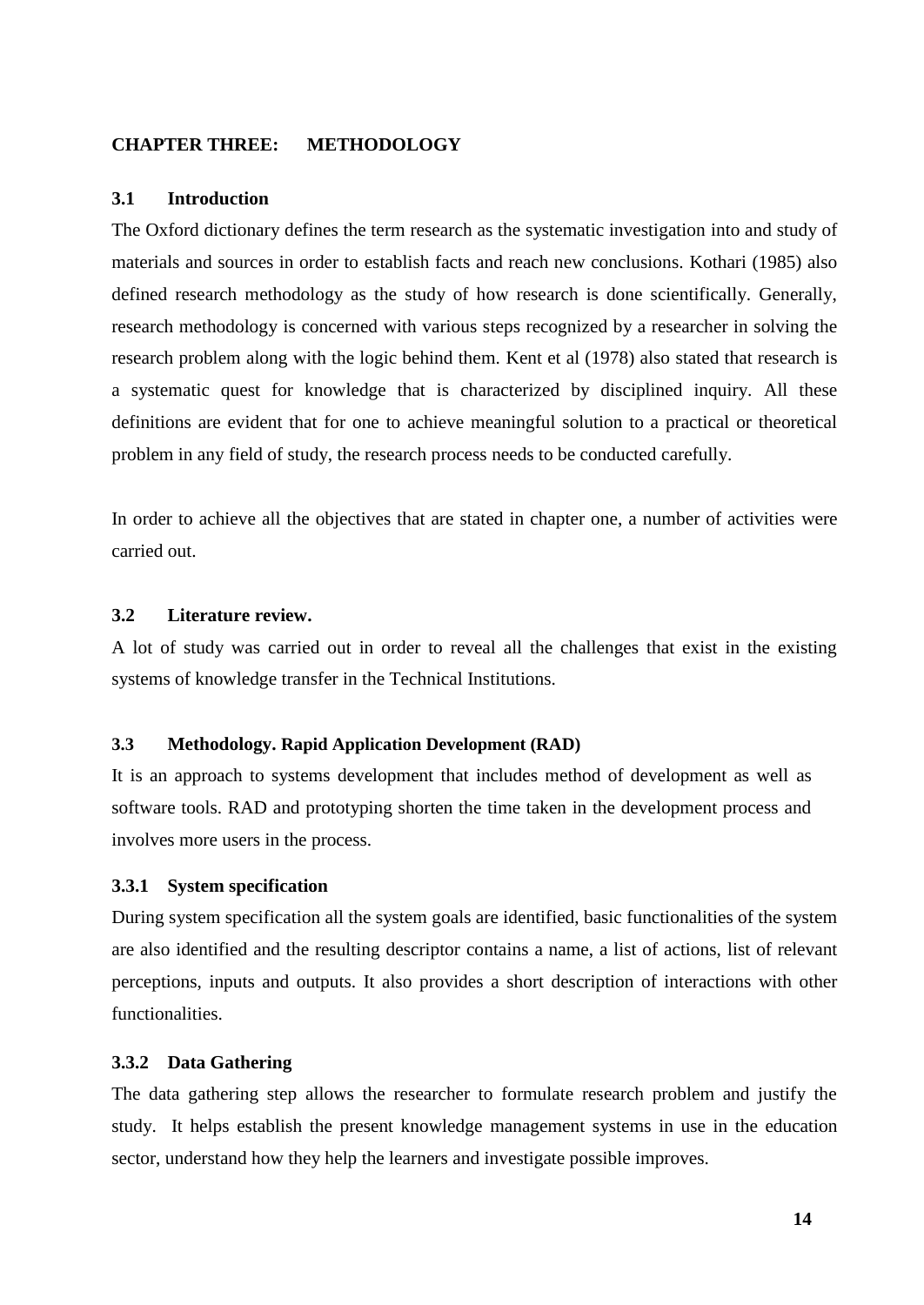Some of the current systems' features of interest are:

- (i) Technologies used what techniques are used in knowledge management, availing the knowledge to the learners and other stake holders.
- (ii) Procedures*-* the procedures used to collect and circulate the knowledge in a particular subject matter and the new technologies.
- (iii) Processes- to establish and comprehend the current methods involved in knowledge management.
- (iv) Inputs- in the event that there are systems in place, it will be of necessity to understand how data is inputted in the system.
- (v) Outputs- the format of the output would serve the purpose of design the output from the Knowledge Management System**.**
- (vi) Security*-* Knowledge Management Systems ought to have tight security mechanisms so that, valid knowledge is not interfered with by fraudulent user by maliciously altering the electronic content.

For the data gathering process to be reliable, a sample population will be drawn from the students and teachers of Wote Technical Training Institute.

### **3.4 Data Collection**

This term refers to a systematic gathering of data for a particular purpose from various sources, including questionnaires, interviews, observation, existing records, and electronic devices. More often than not, it is realized that data at hand is inadequate to enable one perform a meaningful research study and thus one needs to collect adequate relevant data to the problem area (Kothari 1985). Data collection is a process of gathering relevant data about a phenomenon which is under study. Data collection in this project will be done using research survey.

# **3.5 Questionnaires**

This is a method of data collection where the respondents are supposed to answer the questions at their own pace and without much pressure from researcher. It is a method which is quite popular, particularly in case of big numbers since it allows one to study broad aspects such as beliefs, attitudes, behaviour and characteristics of many people in an organization who may be affected by the existing system or proposed system Kendall and Kendall (2002).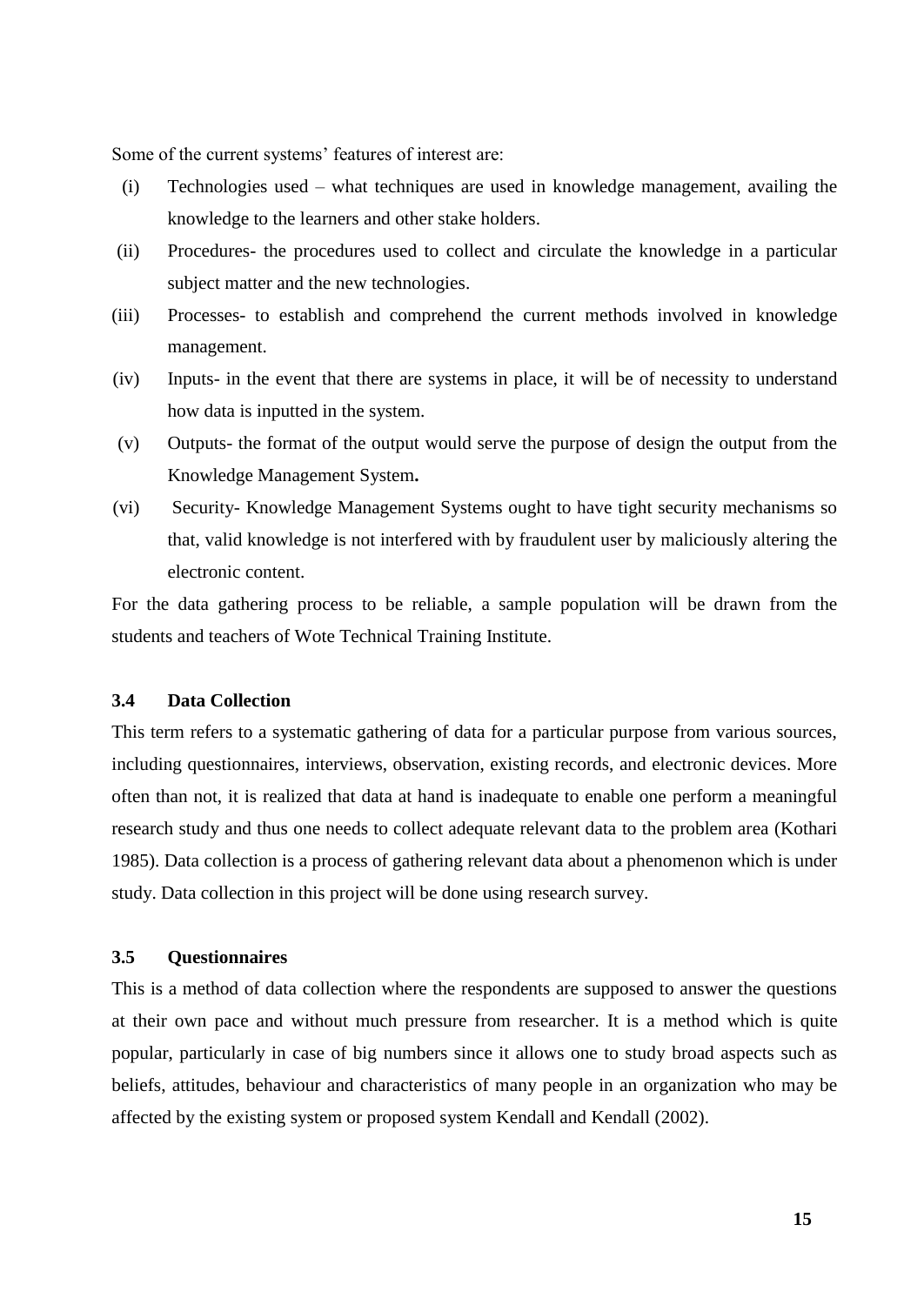The questionnaires will be designed and distributed to students and teachers at Wote Technical Training Institute. Other stakeholders may be involved in the study in future research. The questionnaires will be developed to capture relevant data covering the following areas:

- (a) Areas of specialization in Technical institutions.
- (b) Access to the internet by both the students and teachers.
- (c) Existing infrastructure to support use of a knowledge management system;
- (d) Existing sources of knowledge;
- (e) Existing knowledge management systems;

#### **3.6 Data Recording and Analysis**

Human mind is limited to how much information it can store. Due to this fact it is necessary to record all the relevant data that the researcher gets in preparation for further study and analysis. Data recording therefore refers to the process of capturing important points during the study. This will be captured using Questionnaires - in the questionnaire spaces are provided for and the respondents are expected to fill their data in them which is later coded and analysed;

#### **3.6.1 Data Analysis**

The data collected will then be subjected to frequency and cross tabulation analysis in order to gain insights. This will be achieved through the use of descriptive statistical analysis technique with the aid of computer package such as Microsoft Excel worksheet. The results from the analyzed data will be visually displayed in form of graphs, charts and tables and from which insight will be got to be used as the basis for justifying the development of the Knowledge Management System.

#### **3.6.1.1 Analysis of responses.**

This section provides thorough analysis of the valid data obtained from the preliminary investigations contained in the questionnaires filled by respondents in Wote Technical Training Institute. In total 50 questionnaires were issued to the teachers and 42 were returned all of which were filled as expected.

# **3.6.1.2 Demographic Details**

This section highlights on the respondents' general information which are used to predict whether the target group have the basic requirements necessary for sufficient use of proposed system. These include; Department, teaching subject, frequency of internet use and teaching experience.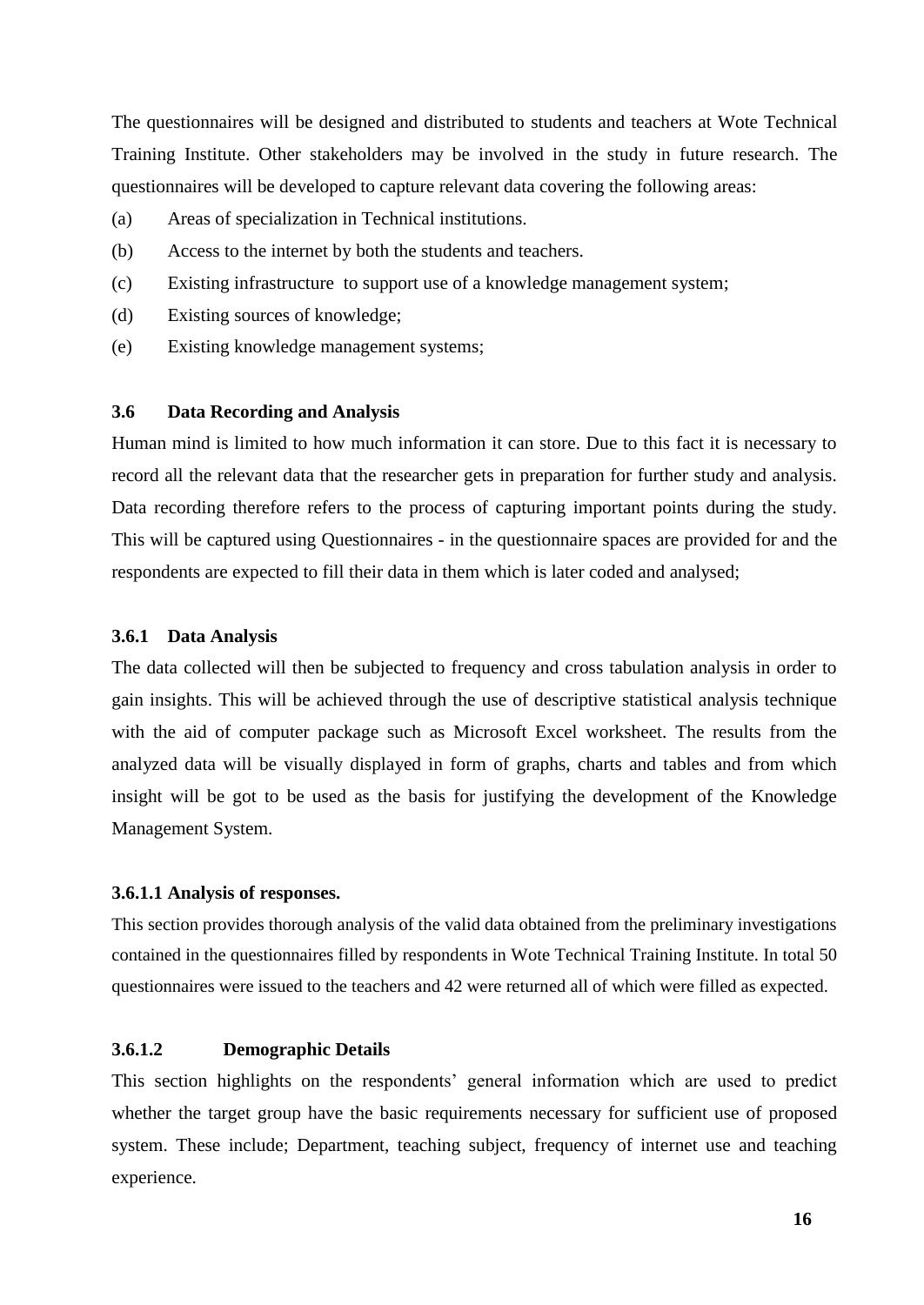## **Respondents by department**

Table 3.7.1.2.1 below is a summary of respondents by department. 50% of the respondents were from the engineering department and about 50% were from the business department. Not to be biased in any of the disciplines respondents were drawn from both engineering as wells as business orientation in equal numbers.

|       |                 |           |            |                  | Cumulative |
|-------|-----------------|-----------|------------|------------------|------------|
|       |                 | Frequency | Percentage | Valid Percentage | Percentage |
| Valid | Engineering     | 21        | 50         | 50               | 50         |
|       | <b>Business</b> | 21        | 50         | 50               | 100        |
|       | <b>Total</b>    | 42        | 100        | <b>100</b>       |            |

*Table 3.6.1.2.1 Responses by department*

## **Respondents by frequency of internet use**

Table 3.6.1.2.2below is a summary of respondents by frequency of use of internet. 19% of the respondents had no access to the internet, about 33% had 12 hours and above access of the internet daily, 47% had access once a week and 0% had access to the internet once a month. It was noted that the teachers who had access to the internet for 12 hours and more had been using the internet as a resource to get teaching materials. These same teachers given a knowledge management system information they need for teaching students would be a mouse button click away.

|       |                          |           |            | Valid      | Cumulative |
|-------|--------------------------|-----------|------------|------------|------------|
|       | Internet access in hours | Frequency | Percentage | Percentage | Percentage |
| Valid | No access                | 8         | 19         | 19         | 19         |
|       | 12 and Above             | 14        | 33         | 33         | 53         |
|       | Once a week              | 20        | 47         | 47         | 100        |
|       | Once a month             | $\Omega$  | $\theta$   | $\theta$   | 100        |
|       | <b>Total</b>             | 42        | 100        | <b>100</b> |            |

*Table 3.6.1.2.2 Responses by frequency of internet use.*

# **3.6.1.3 Sources of teaching materials**

In this section, the study gives a comprehensive analysis on the different methods used in compiling teaching materials. The study summarizes the different methods used by teachers in compiling teaching resource materials and there inefficiencies.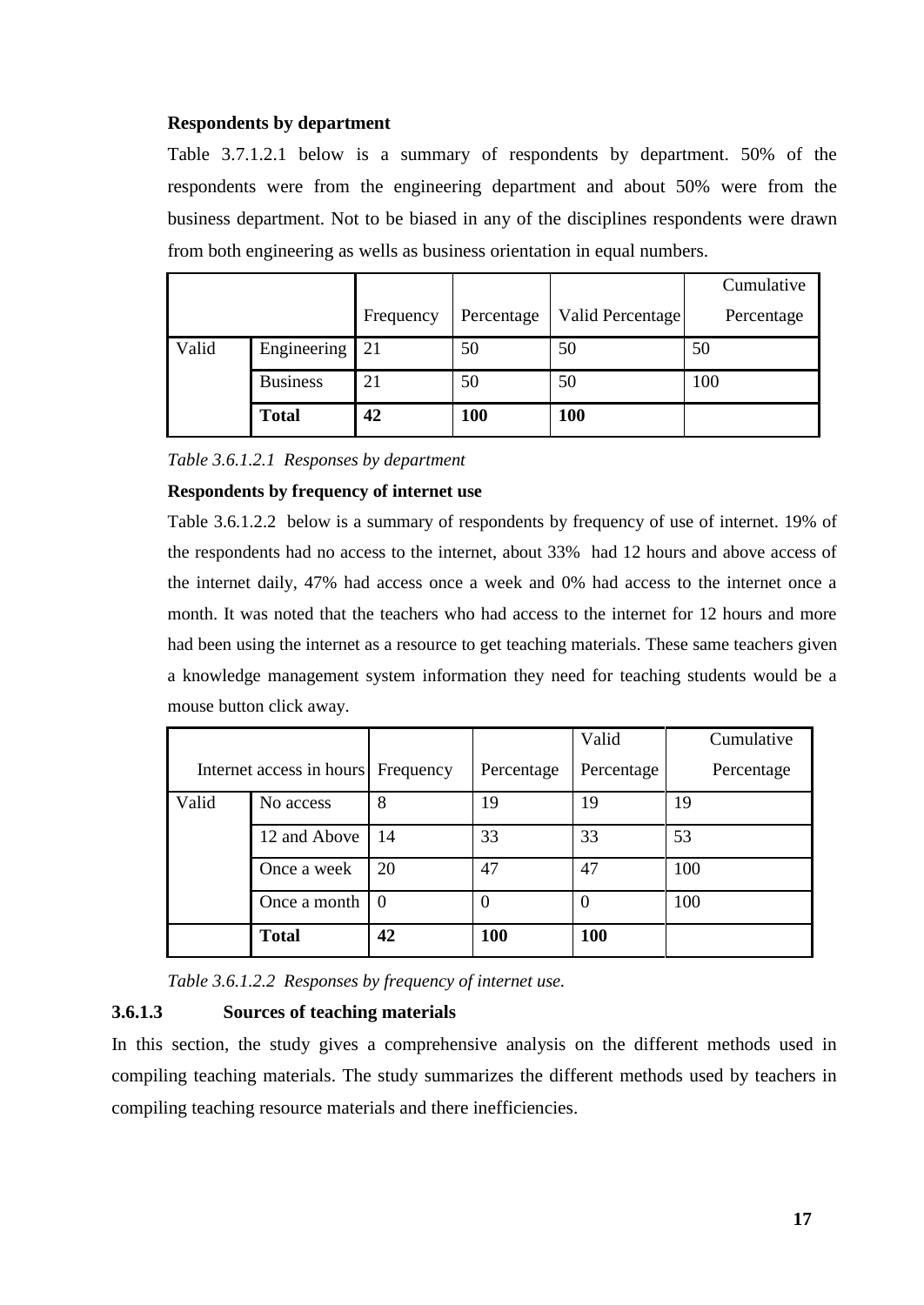# **Respondents on Sources of teaching materials**

The observation from many respondents revealed that most of the teachers use the available methods when preparing notes for the students. How to efficiently minimize the time spend in preparing lesson notes and making sure that the notes are updated reflecting the changes in emerging trends in different disciplines.

| Method              | Rating           | Frequency        | Percentage       | Cumulative     |
|---------------------|------------------|------------------|------------------|----------------|
|                     |                  |                  |                  | Percentage     |
| Sources of teaching | Text books       | 20               | 47               | 47             |
| material            | Internet         | 16               | 38               | 85             |
|                     | Periodicals      | 5                | 12               | 97             |
|                     | Company          | $\boldsymbol{0}$ | $\boldsymbol{0}$ | 97             |
|                     | reports          |                  |                  |                |
|                     | Knowledge        |                  |                  |                |
|                     | management       | $\mathbf{1}$     | 3                | 100            |
|                     | system           |                  |                  |                |
| Reason for use of   | Easily           |                  |                  |                |
| the source.         | retrievable      | 11               | 26               | 26             |
|                     | Easily Available | 18               | 42               | 68             |
|                     | Efficient        | 12               | 29               | 97             |
|                     | Lack of other    |                  |                  |                |
|                     | materials        | $\mathbf{1}$     | 3                | 100            |
| Time taken to       | Day              | 3                | $\overline{7}$   | $\overline{7}$ |
| compile notes for a | Month            | 14               | 33               | 40             |
| subject             | Term             | 24               | 57               | 97             |
|                     | Year             | $\mathbf{1}$     | 3                | 100            |
| Number of subjects  | $\mathbf{1}$     | $\boldsymbol{0}$ | $\boldsymbol{0}$ | $\overline{0}$ |
| taught in a term    | $\overline{2}$   | 11               | 26               | 26             |
|                     | 3                | 16               | 38               | 64             |
|                     | $\overline{4}$   | 15               | 36               | 100            |
| Reasons for using   | Never used       | 36               | 86               | 86             |
| knowledge           | Efficient        | $\overline{3}$   | $\overline{7}$   | 93             |
| management system   | Reliable         | $\overline{3}$   | $\overline{7}$   | 100            |
|                     | Not reliable     | $\boldsymbol{0}$ | $\boldsymbol{0}$ | 100            |

*Table 3.6.1.3 Responses on sources of teaching materials.*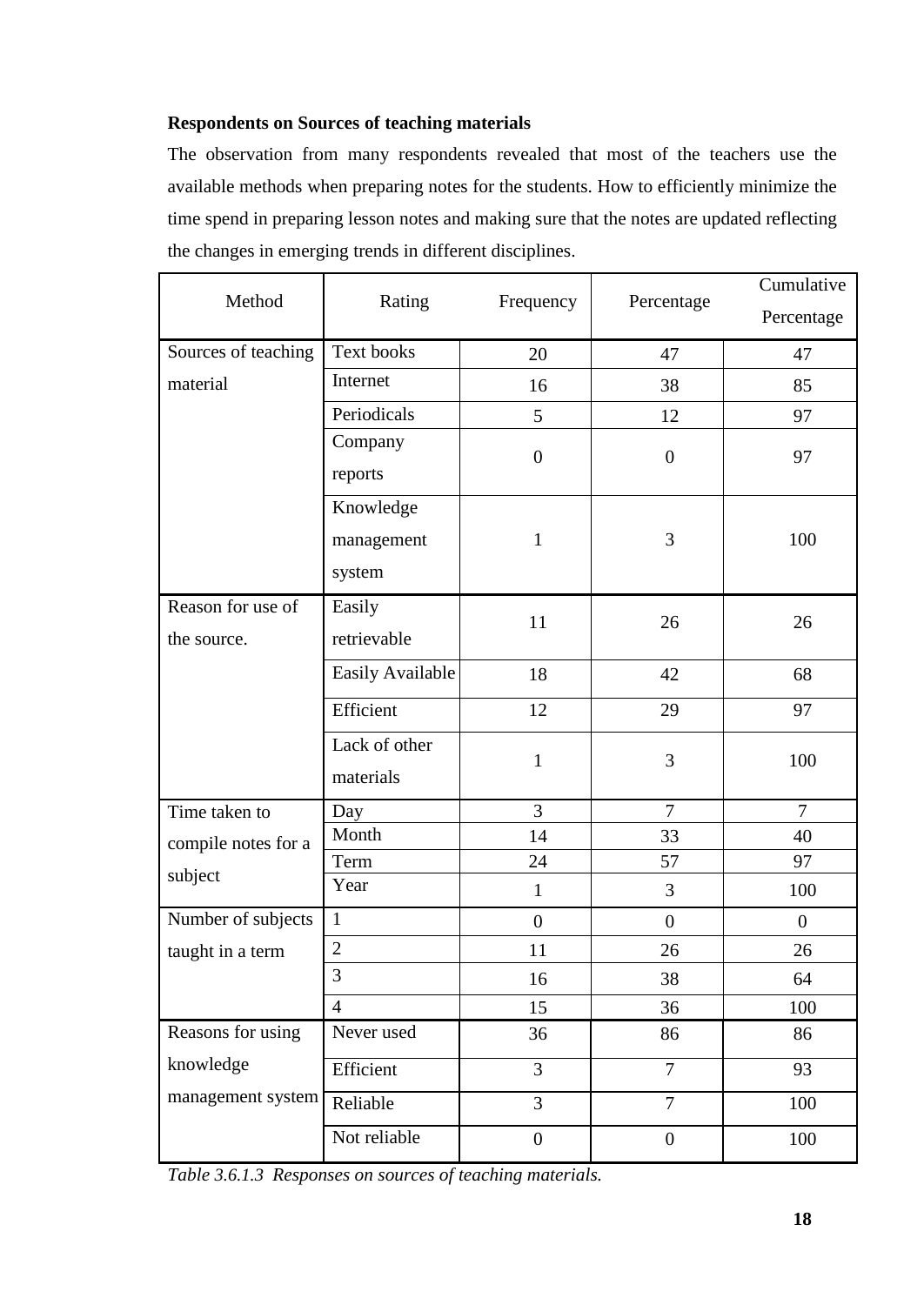The following are some of the conclusions the study made based on the respondent table 3.6.1.2.3 include:

- 47% of the teachers use textbooks when compiling teaching materials. Though many also use other materials like the internet.
- 42% Use text books because they are easily available and not because the method is efficient.
- 57% of the respondents normally take a whole term compiling notes for one subject meaning that if they have several subjects, it takes them a lot of time compiling notes which would otherwise be used in preparing for the students.
- 86% of the respondents have never used a knowledge management system and the few who have used it felt that it was efficient and reliable.

# **3.6.1.4 Emerging trends**

This section highlights on the respondents' general information concerning the use of availability of periodicals for the purposes of updating their notes. Considering that many Technical areas are technology driven it is of paramount importance to check on the new technologies which are in the market or are likely to be in the market in the near future. This is crucial because the students should get training that will enable them to fit in the job market aptly.

## **Use of periodicals**

Table 3.6.1.4.1 is a summary showing respondent's frequency of use of periodicals to update their teaching materials to take care of all the emerging trends in their area of specialization.

|       |               |                |            |                  | Cumulative |
|-------|---------------|----------------|------------|------------------|------------|
|       |               | Frequency      | Percentage | Valid Percentage | Percentage |
| Valid | A week ago    | $\overline{4}$ | 9          | 9                | 9          |
|       | Two weeks ago | $\Omega$       | 0          | 0                | 9          |
|       | A month ago   | 6              | 15         | 15               | 24         |
|       | A year ago    | $\overline{4}$ | 9          | 9                | 33         |
|       | Never used    | 28             | 67         | 67               | 100        |

*Table* 3.6.1.4.*Responses by department*

## **3.6.1.5 General observation**

This study sought to find out the methods used by teachers to compile teaching materials namely the teaching notes. From the data obtained, it was evident that most of the respondents used textbooks because they are easily available even though they are not efficient since they don't get updated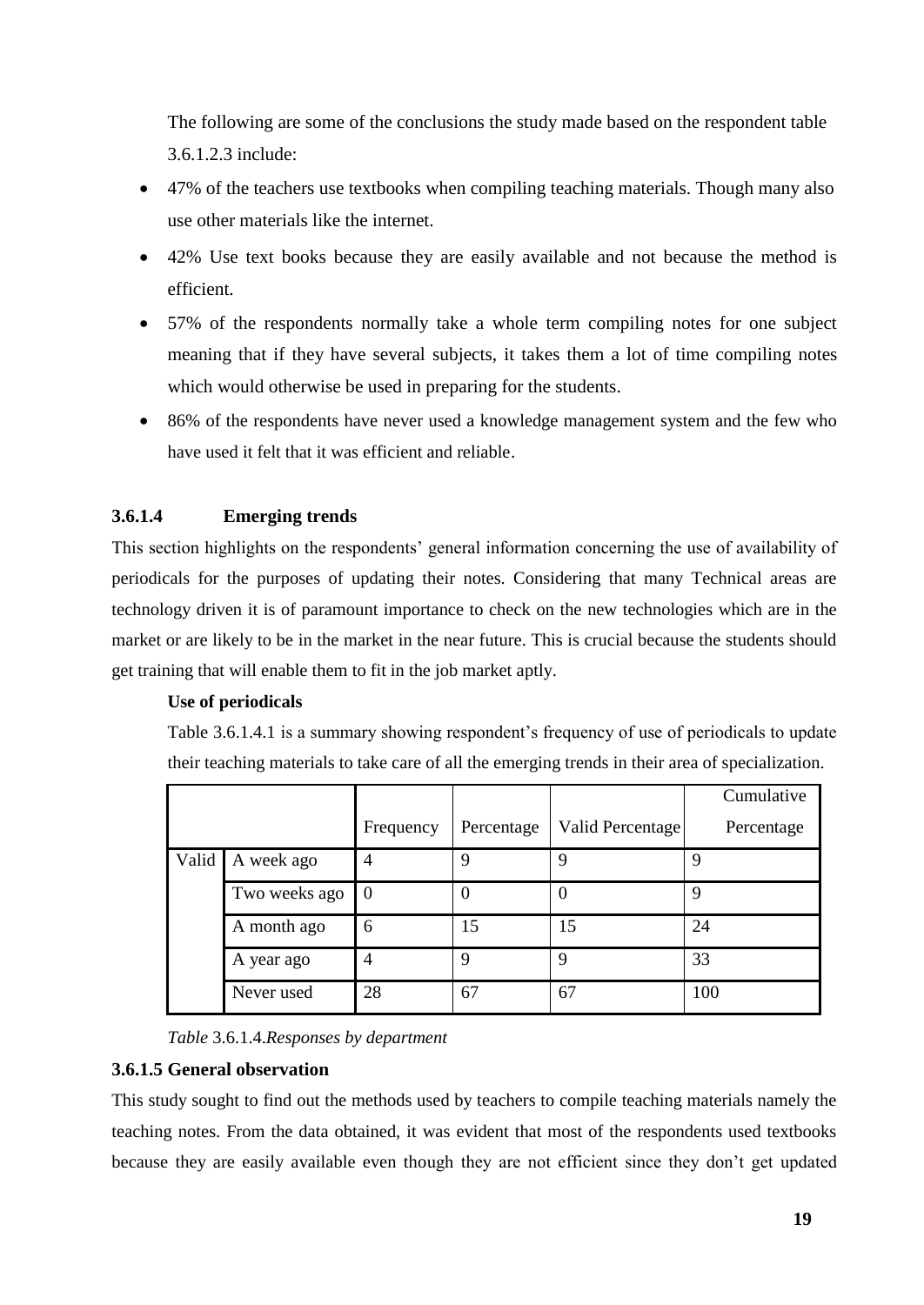frequently and easily. Many respondents had no idea of a knowledge management system since it is not there in the technical training institutions. Some respondents also indicated that they were using the internet even though it takes them a lot of time trying to get the information they need. It was evident that a more efficient and reliable method is required and hence a knowledge management information system would come in handy.

## **3.7 System design**

In this phase more focus is on defining capabilities, internal events, plans and detailed data structures for the system. Much attention is focused on the system's ability to accomplish the task.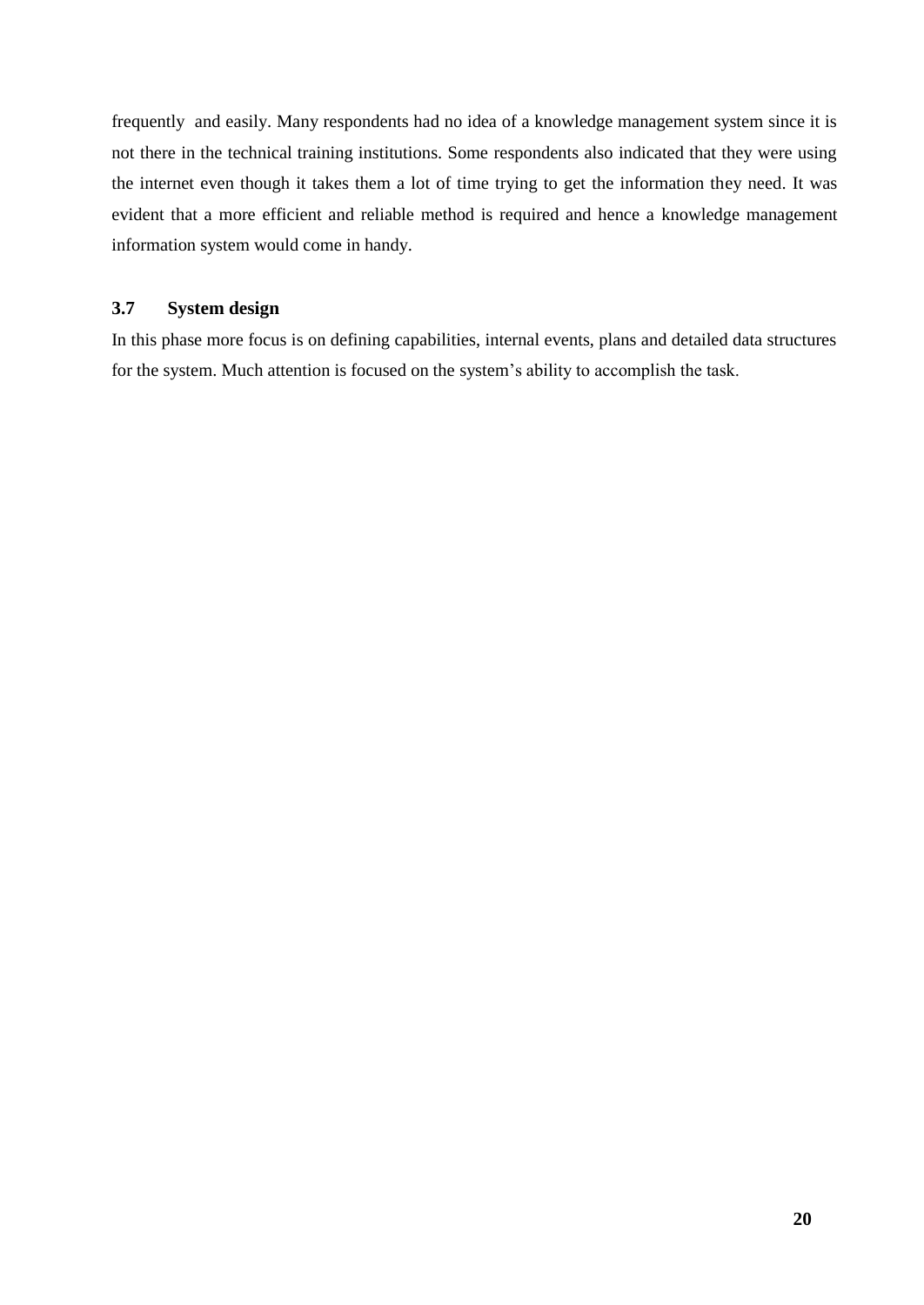## **CHAPTER FOUR: ANALYSIS, DESIGN AND IMPLEMENTATION OF PROTOTYPE**

#### **4.1 Introduction**

Knowledge management system has been developed for the purposes of supporting knowledge transfer in technical institutions. Other methods of knowledge transfer have been exhaustively discussed in chapter two of this document. From the results analyzed in chapter three of this document, it was evident that there is an urgent need for a knowledge management system in the technical institutions.

# **4.2 System specification**

At this stage a description of how the system works is done. It provides a documentation description of the design of the entire system highlighting on all goals of the system and the relevant interfaces among others.

#### **4.2.1 System goals**

The main goal of the system is to understand what the system is made for. The overall goal of the system is basically to transfer knowledge to technical students and teachers, update the knowledge as soon as new technologies in a certain discipline are innovated and are availed in the web and revise the knowledge when need be. Figure 4.2.1.1 illustrates the system goals.



#### **4.2.2 Use Case Scenarios**

Use case scenario defines the view of the use of a system from the users point of view. They capture the goal of an action, they trigger event that starts a process and then describes each step of the process including the inputs, outputs and errors.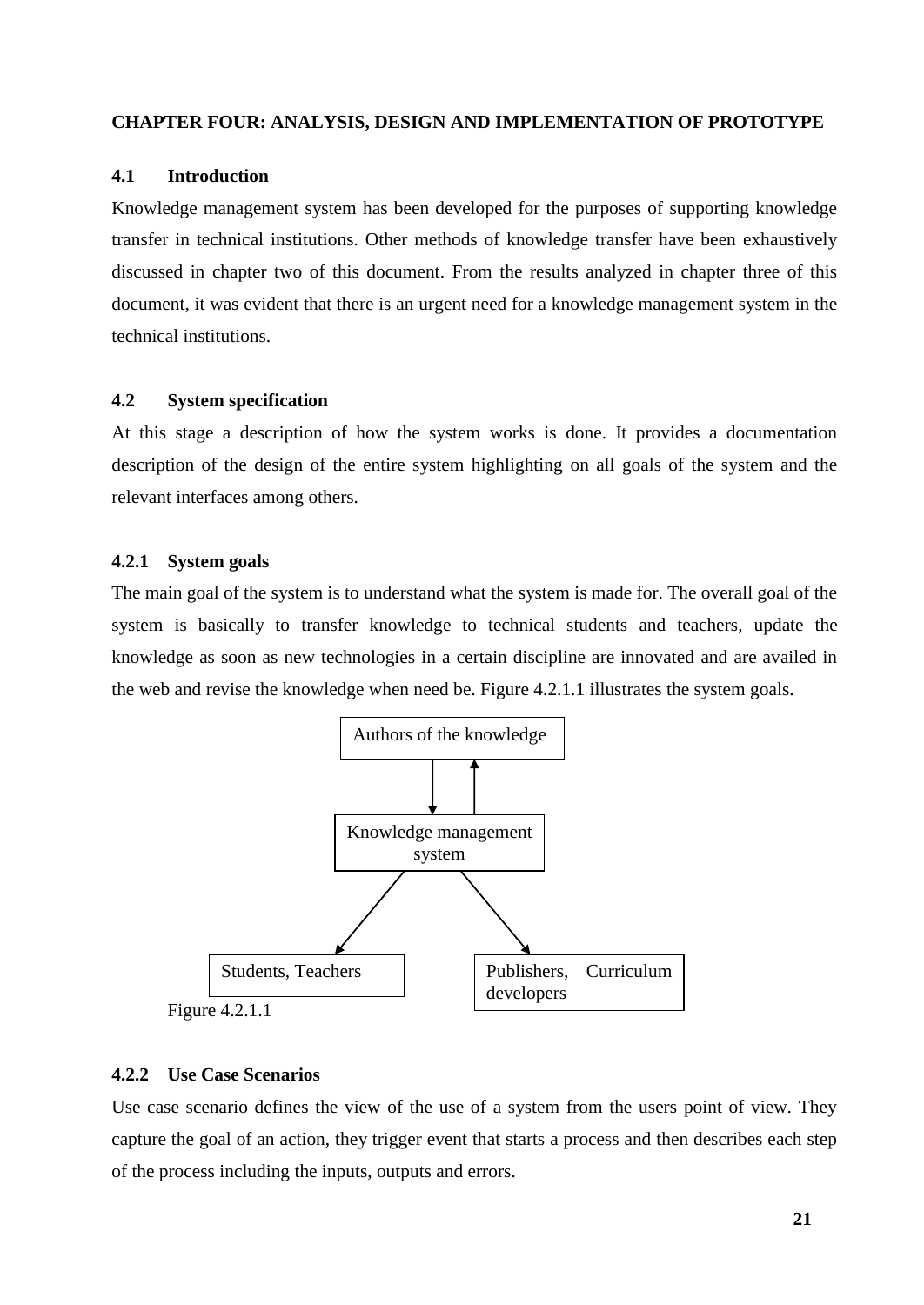**Use case 1:** The system administrator logs into the system for the purposes of updating and manipulating the information and also checking on whether the knowledge is well formatted on the webpage. Figure 4.2.1.2 illustrates the administrator use case.



System Administrator

Figure 4.2.1.2

**Use case 2:** All the entities who intend to use the knowledge management system for the purposes of transfer of knowledge have to log on to the system so that they may gain access to the system information. These entities include students, teachers, publishers, curriculum developers among others. Figure 4.2.1.3 illustrates the users interaction with the system.



Figure 4.2.1.3

Use case 3: All the entities that create knowledge, in terms of topics and then the knowledge are organized in topics wise, collated and finally updated in the system. Figure 4.2.1.4 illustrates the authors interaction with the system.



Figure 4.2.1.4

## **4.2.3 Identification of system interface to the environment**

The system interface to the surroundings (environment) is categorized under the following: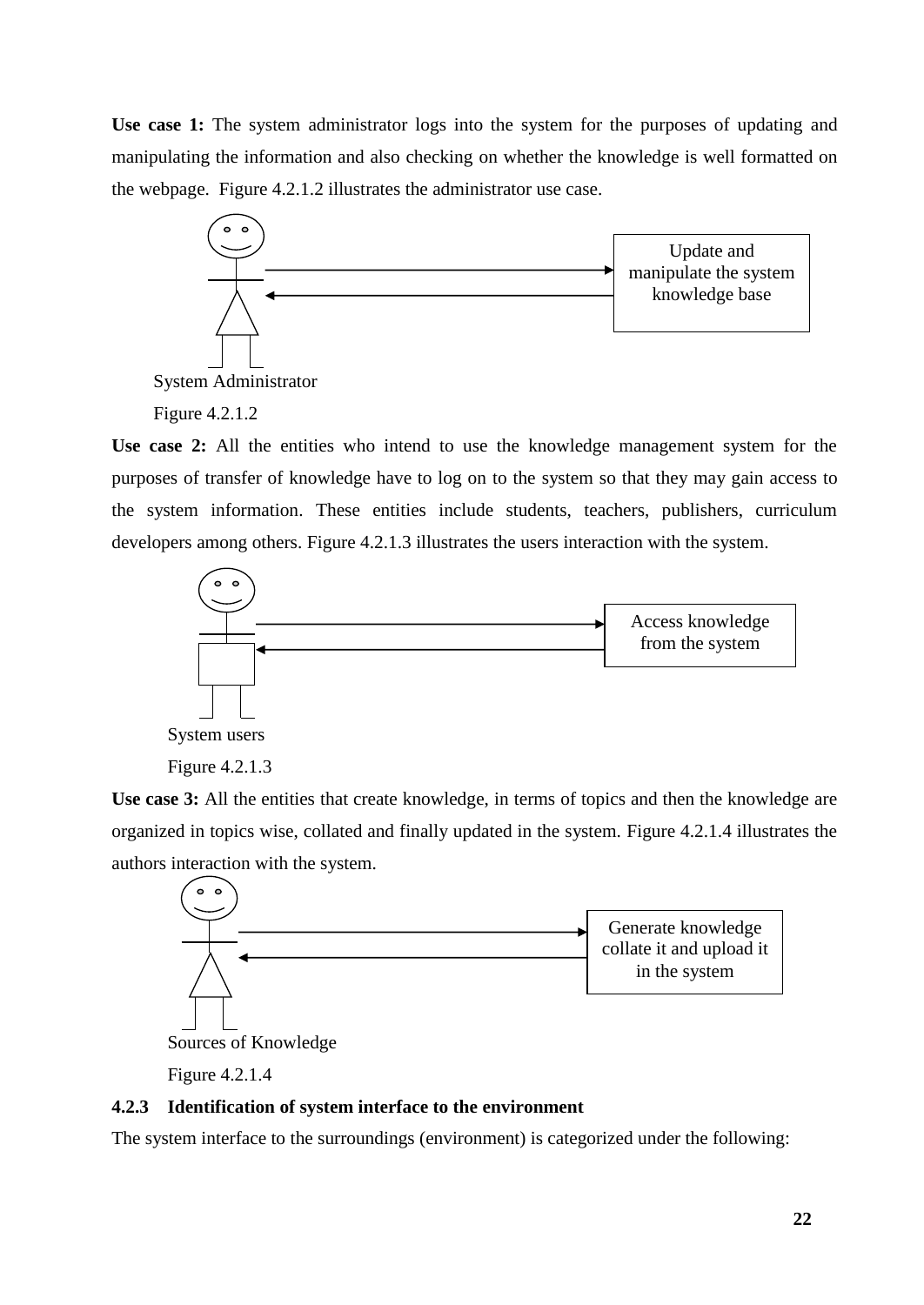#### **4.2.3.1 Actors**

The major actors in the knowledge management system are namely:

(a) System Administrator;

This forms part of the team of authors of the information system content. Collects data and populates the system ensuring that the data in the system is updated. All new innovations in a particular discipline are kept abreast with. When new innovation emerges with his panel they decide on whether the material is worth to be included in the knowledge base or not.

#### (b) Users;

There are different users of the information found in the system including:

- (i) Students who can use the information from the system for the purposes of getting more information in a particular area of interest.
- (ii) Teachers they use this resource for the purposes of getting lesson notes, setting examination and references for student's further reading.
- (iii) Curriculum developers when evaluating the right content for a particular subject they will also consider what is in electronic form.
- (iv) Publishers- these are the firms that are supposed to develop content for the curriculum in the country. The system will act as a reference to see what has been exhaustively done so that they don't duplicate content which is already in existence.

#### **4.2.3.2 Percepts and Actions**

The percepts in the system include the information in a particular area of specialization, feedback the administrator gets from the users of the system and the information availed by searching the internet to the administrator. The action in this system would include sending queries to the internet to search for emerging issues in a particular subject.

#### **4.2.4 System functionalities.**

The system has a number of functionalities which help the user of the system to run the system smoothly. These functionalities include the following: administrator and user registration, information retrieval, information updation and search for new content in a particular area.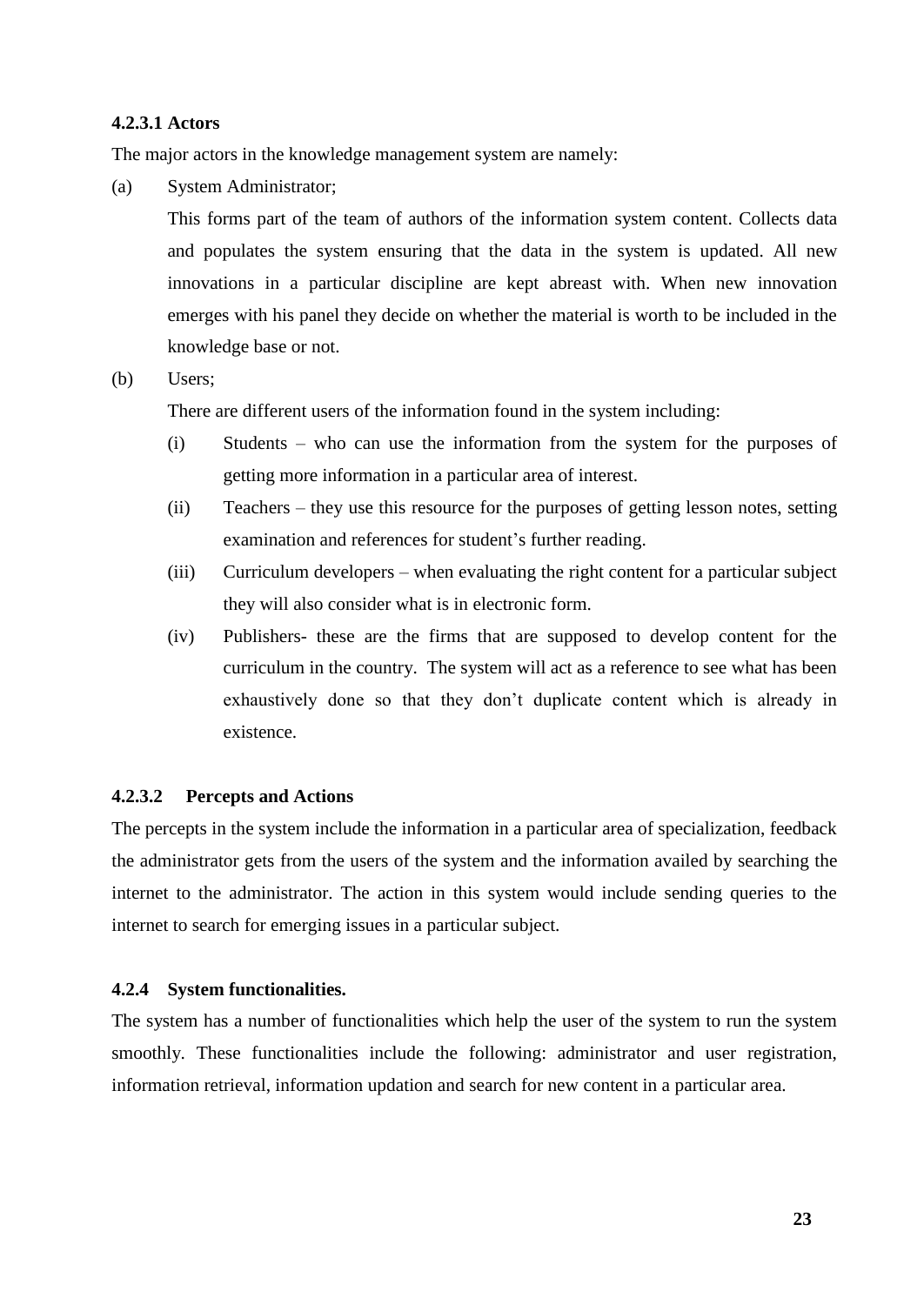# (a) Administrator login.

| <b>Name</b>        | Login                                   |
|--------------------|-----------------------------------------|
| <b>Description</b> | Allow access of information to the user |
| <b>Messages</b>    | Login successful                        |
| <b>Action</b>      | Display the home page of the system     |
| Data used          | Data supplied by the system             |

# (b) Information retrieval

| <b>Name</b>        | Information retrieval                         |
|--------------------|-----------------------------------------------|
| <b>Description</b> | Display the information requested by the user |
| <b>Messages</b>    | Search text box                               |
| <b>Action</b>      | Display the search result                     |

# (c) Information updation

| <b>Name</b>        | Login                               |
|--------------------|-------------------------------------|
| <b>Description</b> | Allow access of information to the  |
|                    | author administrator                |
| <b>Messages</b>    | Login successful                    |
| <b>Action</b>      | Display the home page of the system |

(d) Search for new content

| <b>Name</b>        | Login                               |
|--------------------|-------------------------------------|
| <b>Description</b> | Allow access of information to the  |
|                    | administrator                       |
| <b>Messages</b>    | Login successful                    |
| <b>Action</b>      | Display the home page of the system |

# **4.3 Architectural design**

This section of the project gives a detailed description of the overall system view highlighting on the platform where the system operates from and relationship between topics. The following is the entity relationship diagram of the database.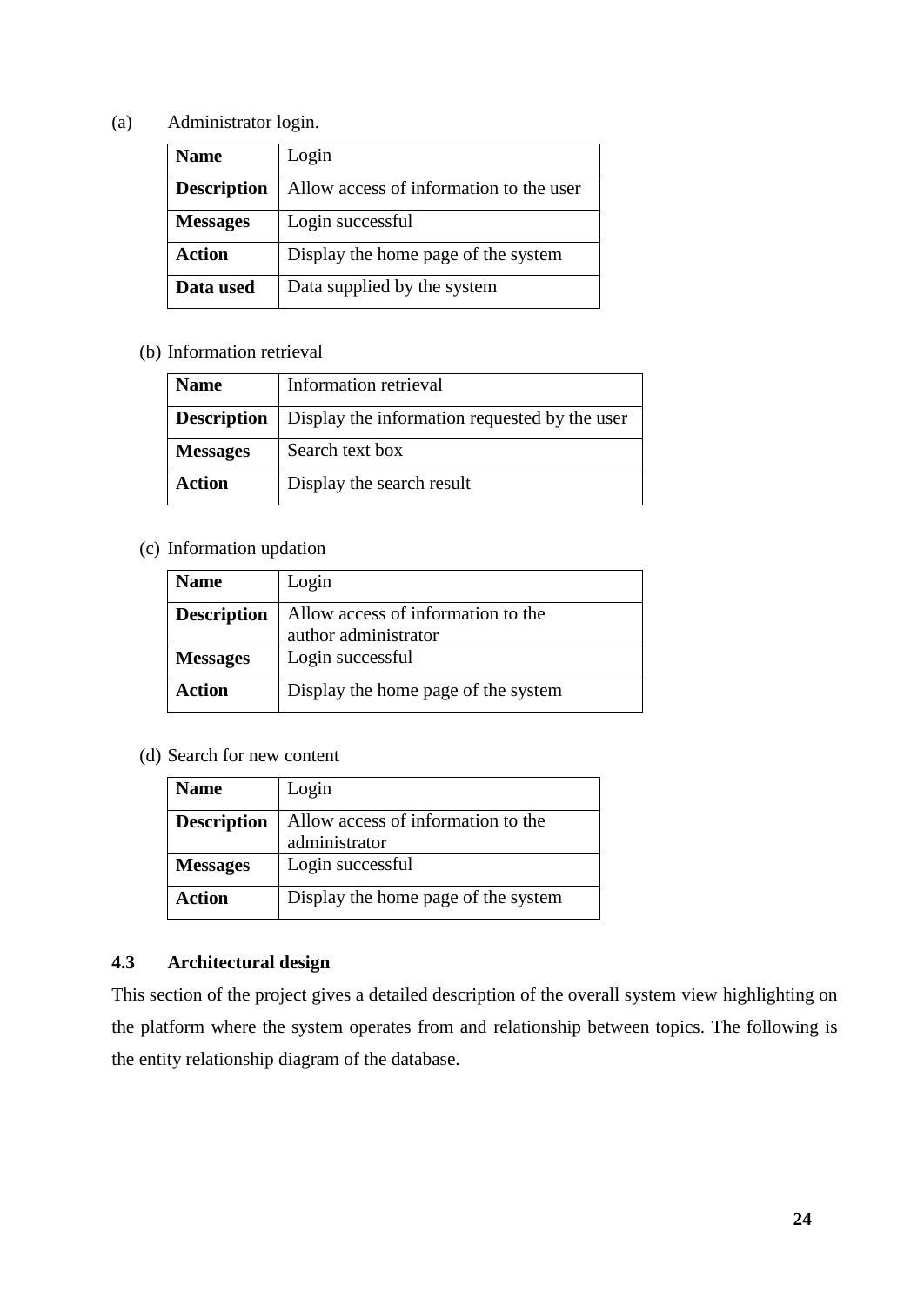

# **4.4 System documentation.**

The documentation was done progressively at each stage of the system development and finally compiled into technical and user manual generating this one comprehensive manual.

# **4.5 Implementation of the system**

KMS prototype has been developed using open- source software. These software applications include Adobe Dream weaver, XAMPP Server, PHP, WordPad and DB Designer.

# **4.6 System testing**

The system was tested using phrases from the Diploma in Information Communication Technology. These phrases were supplied to the system which in turn would search for information from the internet related to it and display correct findings.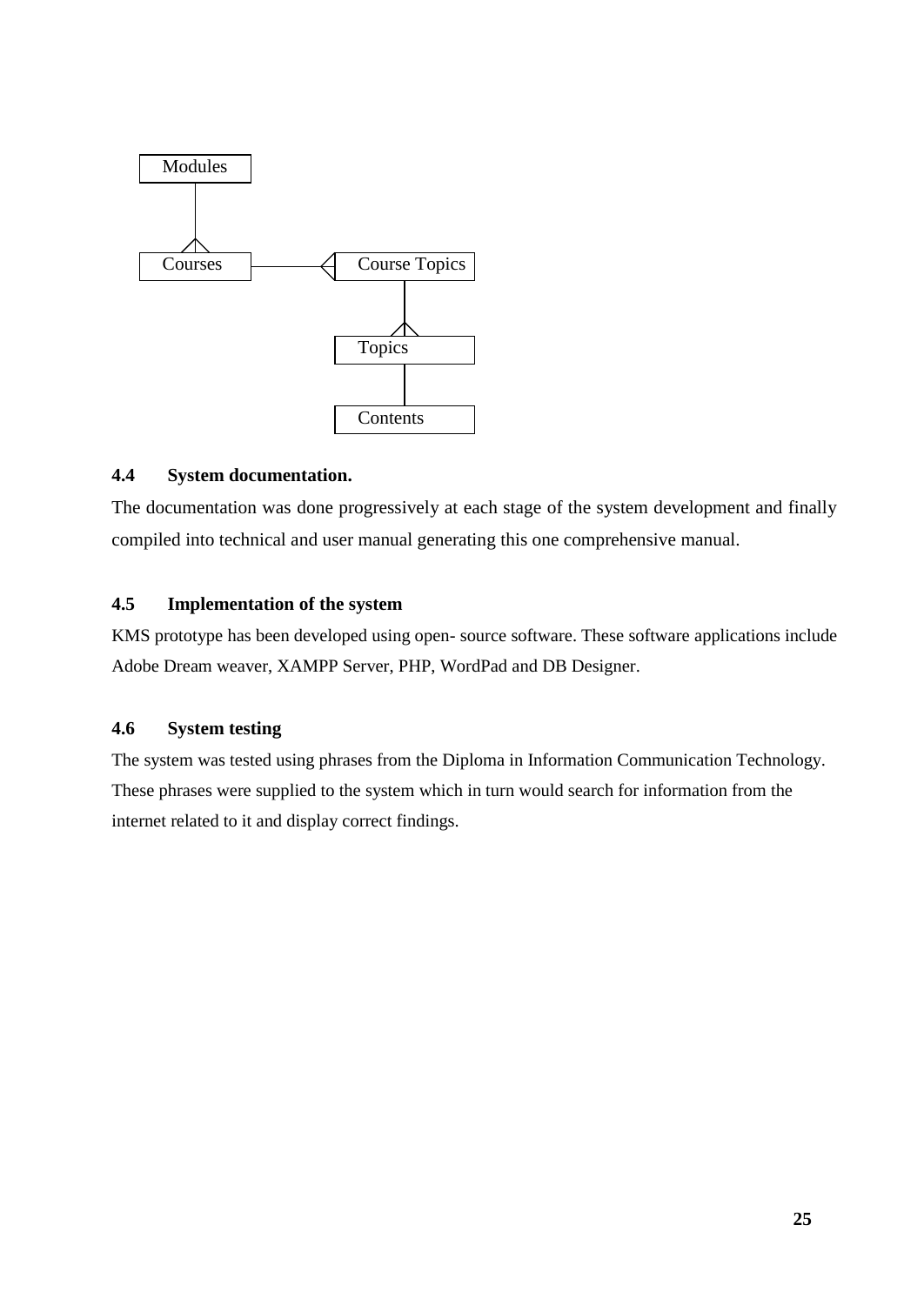# **CHAPTER FIVE: RESULTS AND DISCUSION.**

# **5.1 Introduction**

This study involved two aspects namely; a field study and development of a prototype and its implementation. Teachers and students were exposed to the system allowing them to interact with it to see whether they would get all the information they required. A questionnaire method of data collection was used to collect data from the students and teachers.

### **5.2 Results**

The questionnaires were issued to 30 students undertaking Information Communication Technology and 4 computer teachers. The findings were as shown in table 5.2.1 below.

| Method                    | Rating     | Frequency | Percentage | Cumulative     |
|---------------------------|------------|-----------|------------|----------------|
|                           |            |           |            | Percentage     |
| Speed of accessing the    | Slow       | $\Omega$  | $\theta$   | $\overline{0}$ |
| topic needed              | Moderate   | $\Omega$  | $\theta$   | $\overline{0}$ |
|                           | High       | 30        | 100        | 100            |
| Availability of materials | Adequate   | 30        | 100        | 100            |
| on emerging issues        | Inadequate | $\Omega$  | $\theta$   | 100            |
| Accuracy on the available | Accurate   | 30        | 100        | 100            |
| materials.                | Inaccurate | $\theta$  | $\theta$   | $\theta$       |
| Relevance of the          | Relevant   | 30        | 100        | 100            |
| materials                 | Irrelevant | $\theta$  | $\theta$   | 100            |

Table 5.2.1

## **5.3 Discussion**

It was evident that knowledge transfer through the use of a knowledge management system enabled students to take less time in retrieving information hence saving time. This is because the unit content was available at the same site.

Due to the use a team of panelist to prepare the content materials, it was evident that the information was adequate and accurate for respective courses.

The system is defined in such away that it can search the internet for emerging issues in different topics and hence making it possible to update the content every time there is new technology invented something not possible with the hard copy reference materials.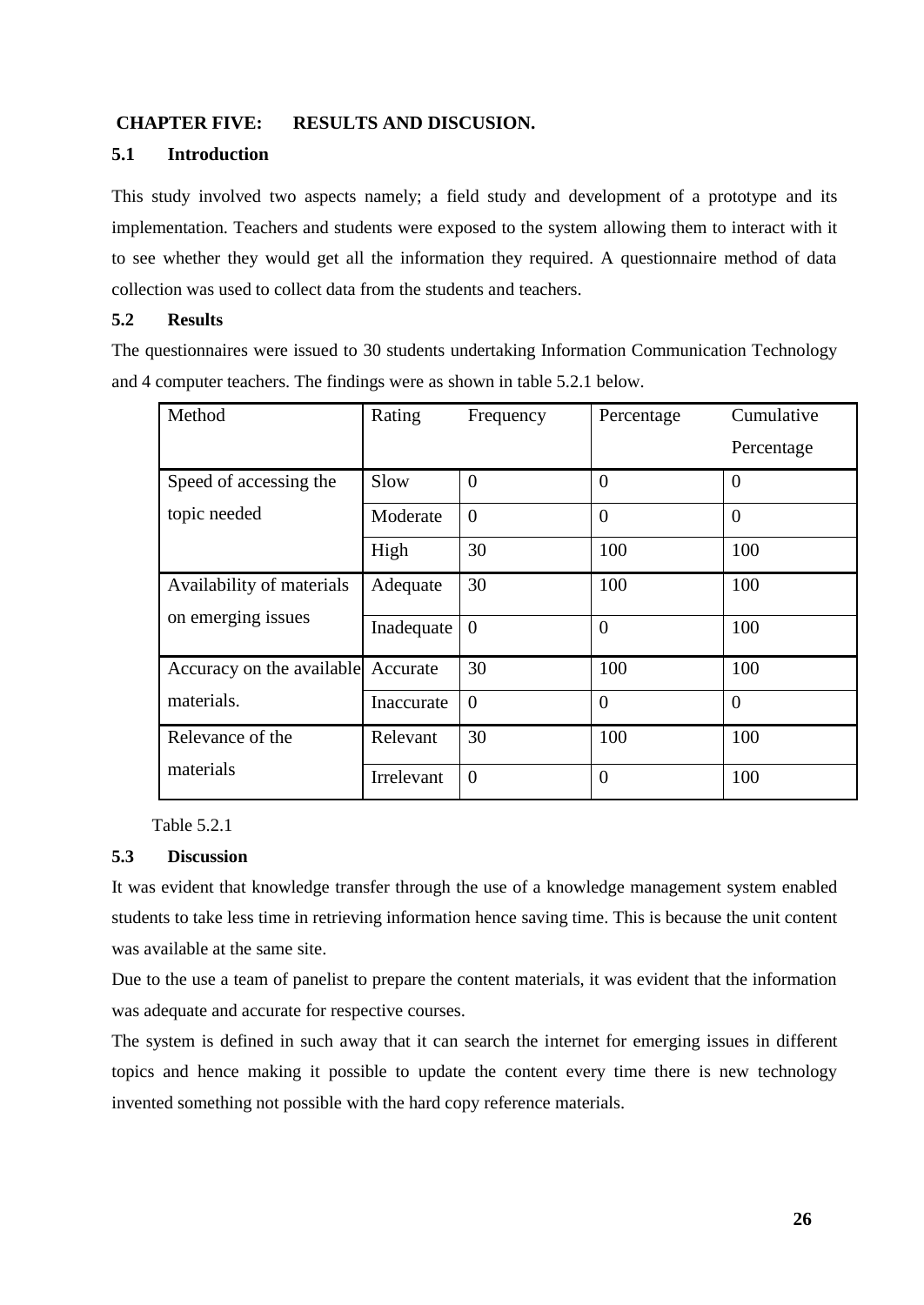# **CHAPTER SIX: SUMMARY/CONCLUSION**

## **6.1 Achievements**

The following were achieved as per the objectives outlined in chapter two of this study:

*Objective 1: To identify the existing knowledge management systems in the Technical Institutions in Makueni County.*

Data was collected from the students and teachers of Wote Technical Training Institute located in Makueni County. This helped in understanding the existing knowledge management system in use in the institution.

*Objective 2: To design a knowledge management system for knowledge transfer for Technical institutions that is accessible via the web*.

The KMS was designed in preparation to the development of the prototype as shown in topic four.

*Objective 3*: *To develop a prototype and implement the proposed a knowledge management information system*.

The prototype was developed using open office software tested and implemented in the Institute. Feedback was collected through the use of a questionnaires to identify the appropriateness of the system.

## **6.2 Research contribution**

The study fully focused on identifying the methods used by teachers and students to acquire knowledge. The main contribution of this study is that it has provided an easier, faster, cheaper way of transferring knowledge to students in the technical Institutions through the use of knowledge management system. The technology enables the system to search from the internet effectively for emerging issues in various disciplines which would otherwise be difficult to get.

#### **6.3 Recommendations / future work**

It is highly recommended that since this project work has only covered one unit in Diploma in Information Communication Technology:

- (a) The system should be expanded to accommodate other units in the technical syllabus and even other courses offered in the Technical Institutions.
- (b) Add more non academic information in the system to ensure that it avails all the required information by the students and teachers.
- (c) Employ latest software for the purposes of getting the best result from the system.
- (d) Implement the system using agents for efficiency.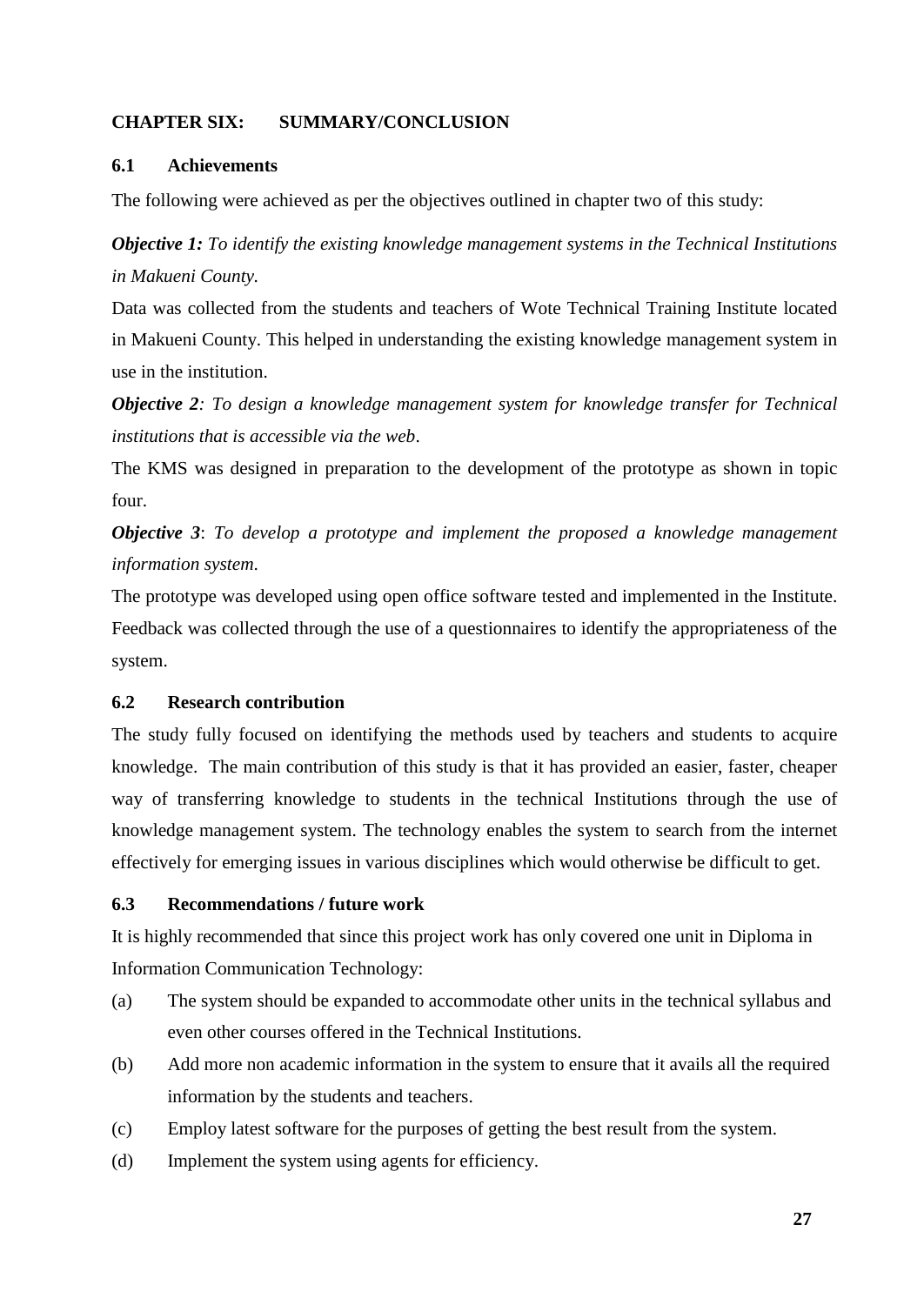# **References**

- *1. Anderson, L. W., Krathwohl, D. R., Airasian, P. W., Cruikshank, K. A., Mayer, R. E., Pintrich, P. R., Raths, J., Wittrock, M. C. (2000). [A Taxonomy for Learning, Teaching,](http://www.amazon.com/Taxonomy-Learning-Teaching-Assessing-Educational/dp/080131903X/bigdogsbowlofbis/)  [and Assessing: A revision of Bloom's Taxonomy of Educational Objectives.](http://www.amazon.com/Taxonomy-Learning-Teaching-Assessing-Educational/dp/080131903X/bigdogsbowlofbis/) New York: Pearson, Allyn & Bacon.*
- *2. Biggs, J. B. and Collis, K. (1982). [Evaluating the Quality of Learning: the SOLO](http://www.amazon.com/Evaluating-Quality-Learning-Educational-Psychology/dp/0120975521/ref=sr_1_1?ie=UTF8&qid=1345654756&sr=8-1&keywords=Evaluating+the+Quality+of+Learning%3A+the+SOLO+taxonomybigdogsbowlofbis/)  [taxonomy.](http://www.amazon.com/Evaluating-Quality-Learning-Educational-Psychology/dp/0120975521/ref=sr_1_1?ie=UTF8&qid=1345654756&sr=8-1&keywords=Evaluating+the+Quality+of+Learning%3A+the+SOLO+taxonomybigdogsbowlofbis/) New York, Academic Press*
- *3. Bloom B. S. (1956). [Taxonomy of Educational Objectives, Handbook I:](http://www.amazon.com/Taxonomy-Educational-Objectives-Handbook-Cognitive/dp/0582280109/bigdogsbowlofbis/) The Cognitive Domain. New York: David McKay Co Inc.*
- *4. Dave, R. H. (1975). Developing and Writing Behavioral Objectives. (R. J. Armstrong, ed.). Tucson, Arizona: Educational Innovators Press.*
- *5. Harrow, A. (1972) [A Taxonomy of Psychomotor Domain: A Guide for Developing](http://www.amazon.com/Taxonomy-Psychomotor-Domain-Developing-Behavorial/dp/B00123147W/bigdogsbowlofbis)  [Behavioral Objectives.](http://www.amazon.com/Taxonomy-Psychomotor-Domain-Developing-Behavorial/dp/B00123147W/bigdogsbowlofbis) New York: David McKay.*
- *6. Krathwohl, D. R., Bloom, B. S., & Masia, B. B. (1973). [Taxonomy of Educational](http://www.amazon.com/Taxonomy-Educational-Objectives-Classification-Goals/dp/B001P4R8Z0/bigdogsbowlofbis/)  [Objectives, the Classification of Educational Goals. Handbook II: Affective Domain.](http://www.amazon.com/Taxonomy-Educational-Objectives-Classification-Goals/dp/B001P4R8Z0/bigdogsbowlofbis/) New York: David McKay Co., Inc.*
- *7. Pohl, M. (2000). [Learning to Think, Thinking to Learn: Models and Strategies to Develop](http://www.amazon.com/Learning-Think-Thinking-S-Maclure/dp/0080406572/bigdogsbowlofbis/)  [a Classroom Culture of Thinking.](http://www.amazon.com/Learning-Think-Thinking-S-Maclure/dp/0080406572/bigdogsbowlofbis/)Cheltenham, Vic.: Hawker Brownlow.*
- *8. Simpson E. J. (1972). [The Classification of Educational Objectives in the Psychomotor](http://www.amazon.com/Learning-Think-Thinking-S-Maclure/dp/0080406572/bigdogsbowlofbis/)  [Domain.](http://www.amazon.com/Learning-Think-Thinking-S-Maclure/dp/0080406572/bigdogsbowlofbis/) Washington, DC: Gryphon House.*
- *9. [http://www.unesco.org/education/wef/countryreports/kenya/rapport\\_1.html](http://www.unesco.org/education/wef/countryreports/kenya/rapport_1.html)*
- *10. [http://www.elimuyetu.net/downloads/Policy%20Framework%20For%20Education%20P](http://www.elimuyetu.net/downloads/Policy%20Framework%20For%20Education%20Paper.pdf) [aper.pdf](http://www.elimuyetu.net/downloads/Policy%20Framework%20For%20Education%20Paper.pdf)*
- *11. Lynne Allery [http://www.walesdeanery.org/images/stories/Files/Documents/Medical\\_Education/how\\_t](http://www.walesdeanery.org/images/stories/Files/Documents/Medical_Education/how_to/HowtoTeachPracSkills.pdf) [o/HowtoTeachPracSkills.pdf](http://www.walesdeanery.org/images/stories/Files/Documents/Medical_Education/how_to/HowtoTeachPracSkills.pdf)*
- *12. [http://www.vision2030.go.ke/cms/vds/VISION\\_2030\\_Sessional\\_Paper\\_final\\_09\\_11\\_12.p](http://www.vision2030.go.ke/cms/vds/VISION_2030_Sessional_Paper_final_09_11_12.pdf) [df](http://www.vision2030.go.ke/cms/vds/VISION_2030_Sessional_Paper_final_09_11_12.pdf)*
- *13. peter.mikulecky@uhk.cz;mohammadsaeed.lodhi@uhk.cz; [http://www.uhk.cz](http://www.uhk.cz/)*
- *14. Knowledge Management Systems for Education, Training and Development*
- *15. Organization By Dr. Hazrat Hussain Faculty Consultant, CPSC Manila Philippines Email: [drhazrat@cpsctech.org](mailto:drhazrat@cpsctech.org)*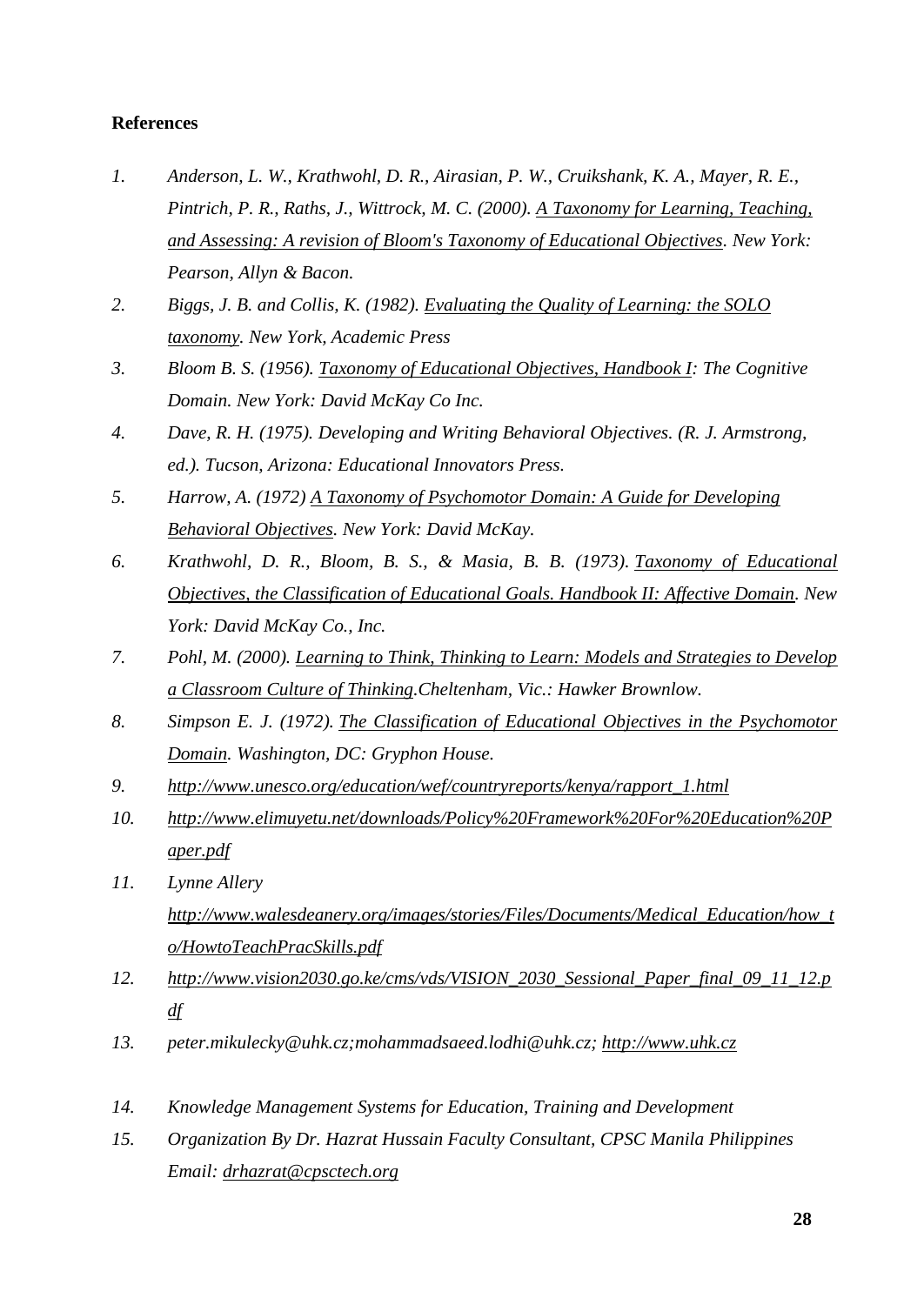- *16. Rono, Joash CheruiyotURI: <http://erepository.uonbi.ac.ke:8080/xmlui/handle/123456789/14955> Date: 2011-11*
- *17. Davenport & Purasak, 1998, Working knowledge, HBP*
- *18. Turkish Online Journal of Distance Education-TOJDE 2007 ISSN 1302-6488 Volume: 8 Number: 4 Article 7]*
- *19. Conference on MATHEMATICS and COMPUTERS in BUSINESS and ECONOMICS by PETER MIKULECKÝ, MOHAMMAD SAEED LODHI)*
- *20. http://en.wikipedia.org/wiki/Encyclopedia*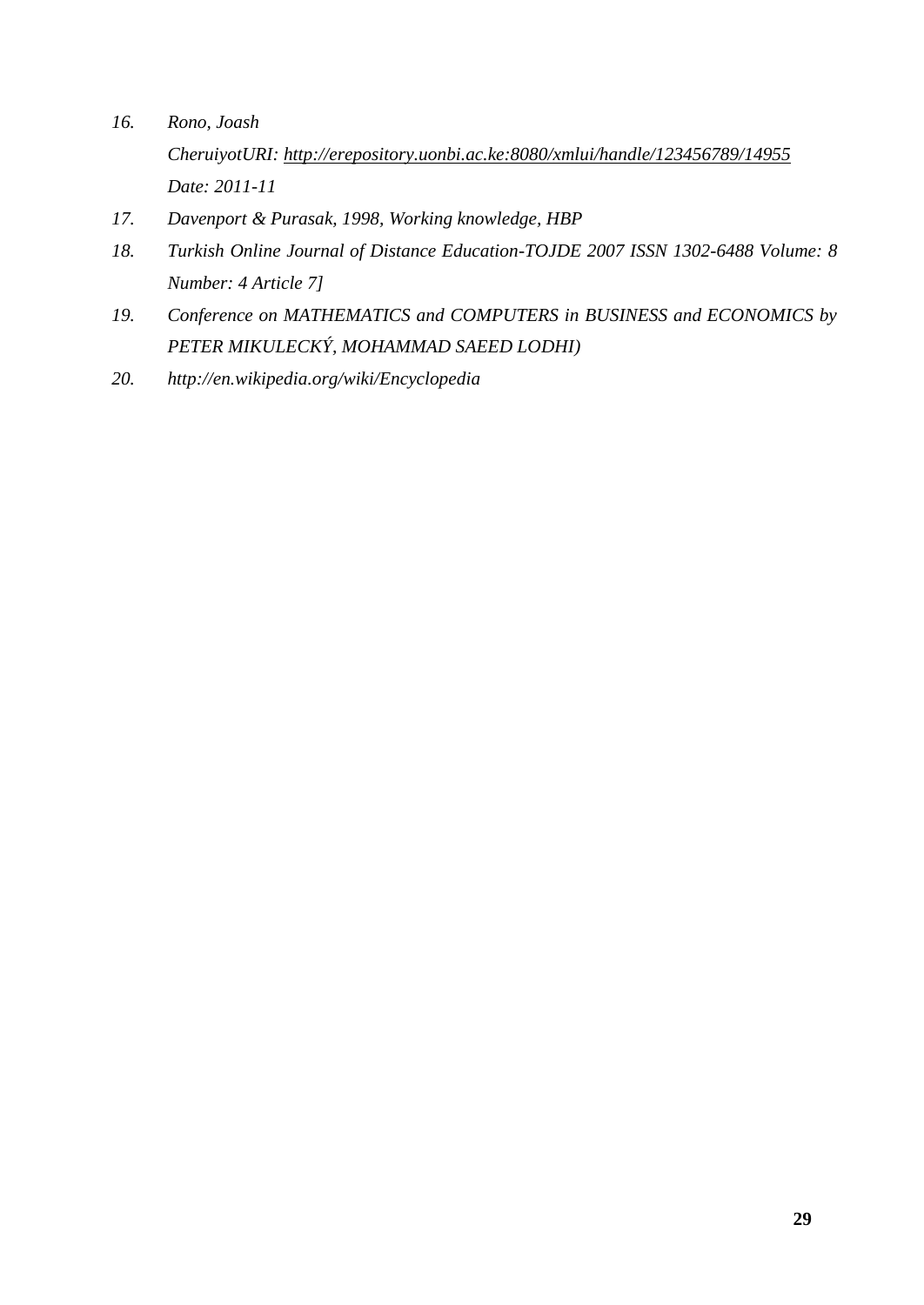# **Appendix 1**

# **Data Collection Tool for Availability of Resource Materials in Technical Institutions in Kenya to teachers**

| (a)                   | Which subjects are you currently teaching?                                       |
|-----------------------|----------------------------------------------------------------------------------|
| (b)                   |                                                                                  |
| (c)                   |                                                                                  |
| (d)                   |                                                                                  |
|                       | Which year did you start teaching?                                               |
|                       | Where do you get your teaching notes from? Tick the correct sources.             |
| [a]                   | <b>Text books</b>                                                                |
| [b]                   | Notes you used in College                                                        |
| $\lceil c \rceil$     | Internet                                                                         |
| $\lceil d \rceil$     | Periodicals                                                                      |
| [ e ]                 | Annual company reports                                                           |
| [f]                   | Knowledge management system                                                      |
|                       | What reason prompts you to use the source stated in 4 above?                     |
| [a]                   | Easily retrieved                                                                 |
| [b]                   | Easily available                                                                 |
| $\lceil c \rceil$     | Efficient                                                                        |
|                       | [d] Lack of any other source                                                     |
| $\lceil \ \rceil$ Yes | Do you have internet access?<br>$[$   No                                         |
|                       | If yes, what kind of access? Tick the one applicable to you from the list below. |
| [a]                   | 24 hours                                                                         |
| [b]                   | 12 hours                                                                         |
| [c]                   | Once in a week                                                                   |
| [d]                   | Once in a month                                                                  |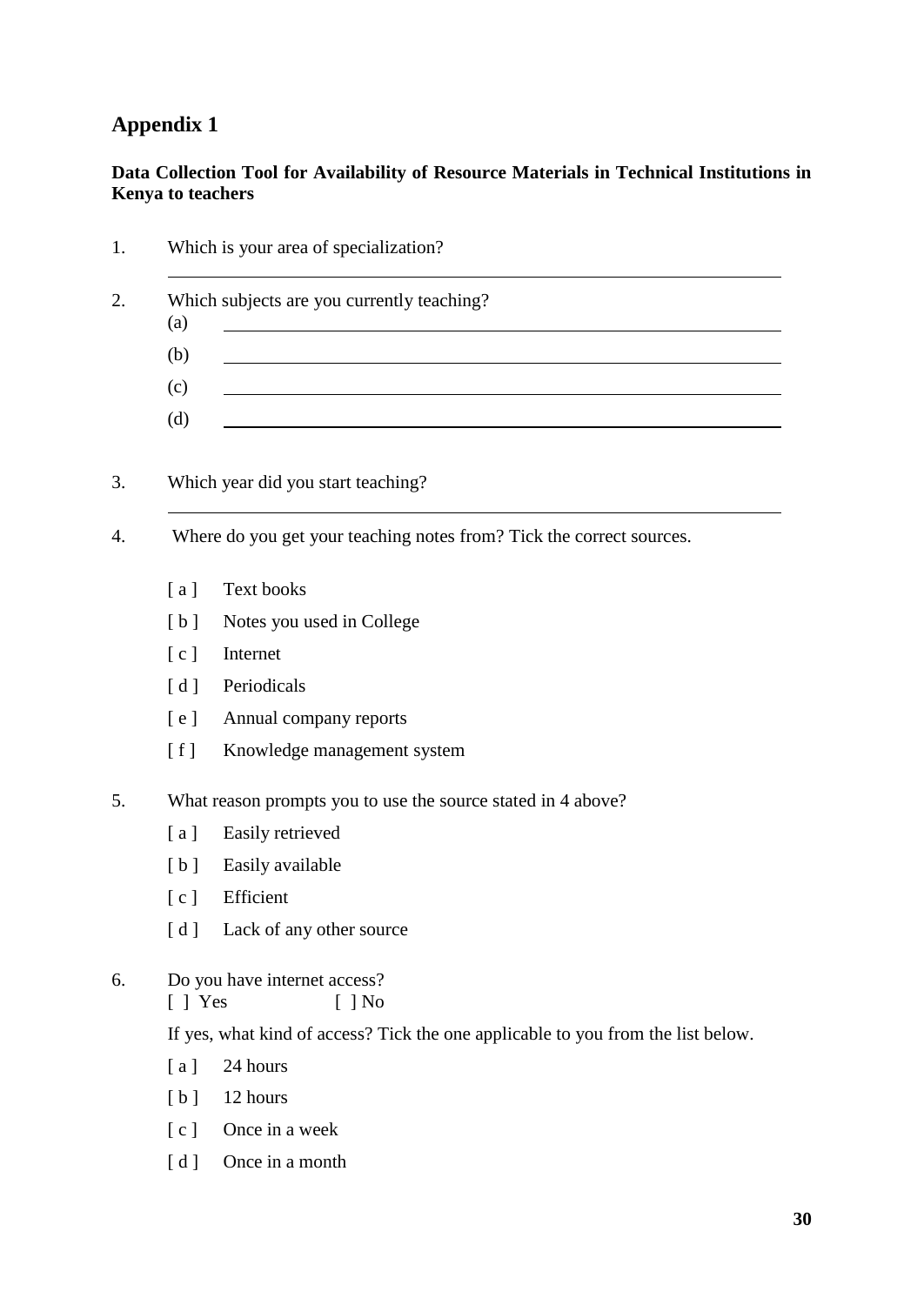7. Have you ever used a knowledge management system to compile teaching notes?  $\lceil$  | Yes  $\lceil$  | No

If yes, rank it.

- [a] Efficient
- [b] Reliable
- [ c ] Not reliable
- [d ] Not efficient
- 8. Which periodicals are available in your library?

9. When was the last time you used a periodical to update your teaching notes?

- [a] A week ago
- [b] Two weeks ago
- [ c ] A month ago
- [d] A year ago
- [ e ] Never used a periodical for this purpose.
- 10. When using the Internet to get teaching materials, is it possible to find everything you want in one site? [ ] Yes [ ] No
- 11. On average, how many subjects do you teach in a term?
	- $[a]$  1
	- $[b]$  2
	- [ c ] 3
	- $[d]$  4
	- [ e ] Other specify.
- 12. How long does it take you to compile notes for one subject?
	- [a] A day
	- [ b ] A month
	- [ c ] A term
	- [d ] A year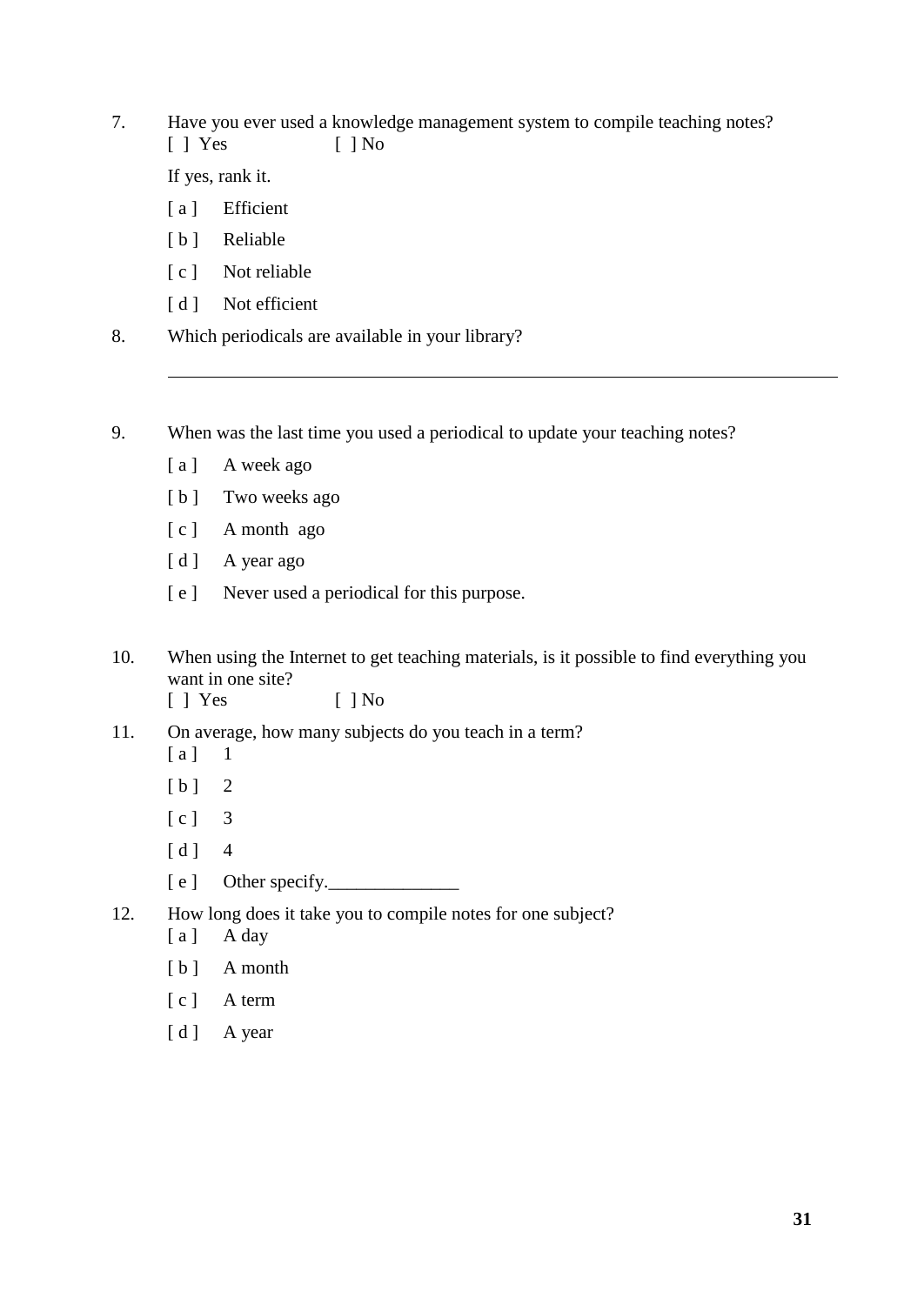# **Sample Questionnaire filled by the students.**

| a.             | Is the system easy to use?                                         |                              |         |            |  |                           |      |                                                                                  |  |                                                                     |
|----------------|--------------------------------------------------------------------|------------------------------|---------|------------|--|---------------------------|------|----------------------------------------------------------------------------------|--|---------------------------------------------------------------------|
|                | $\circ$                                                            | $Slow$ $O$                   |         | Moderate   |  | $\circ$                   | High |                                                                                  |  |                                                                     |
| $\mathbf b$ .  | Is the material available for the topic on emerging issues enough? |                              |         |            |  |                           |      |                                                                                  |  |                                                                     |
|                | $\mathsf{O}$                                                       | Adequate                     |         | $\circ$    |  |                           |      | Very adequate $O$ Inadequate                                                     |  | $\overline{O}$ Very inadequate                                      |
| c.             | Are the materials relevant to the topics in the syllabus?          |                              |         |            |  |                           |      |                                                                                  |  |                                                                     |
|                | $\circ$                                                            | Relevant                     |         | $\bigcirc$ |  |                           |      | Very relevant $\circ$ Irrelevant                                                 |  | $\overline{O}$ Very irrelevant                                      |
| d.             | How accurate is the available material?                            |                              |         |            |  |                           |      |                                                                                  |  |                                                                     |
|                | $\circ$                                                            | Accurate                     |         | $\circ$    |  | Very accurate $\circ$     |      | inaccurate                                                                       |  | $\overline{O}$ Very inaccurate                                      |
| e.             |                                                                    | Is the system user friendly? |         |            |  |                           |      |                                                                                  |  |                                                                     |
|                | $\circ$                                                            | Satisfied                    |         | $\circ$    |  |                           |      | Very satisfied $\bigcirc$ Dissatisfied                                           |  | $\overline{O}$ Very Dissatisfied                                    |
| f.             | Was the presentation of the course topics very clear?              |                              |         |            |  |                           |      |                                                                                  |  |                                                                     |
|                | $\circ$                                                            | Satisfied                    |         | $\circ$    |  |                           |      | Very satisfied $\bigcirc$ Dissatisfied                                           |  | O Very Dissatisfied                                                 |
| g.             |                                                                    |                              |         |            |  |                           |      | Was the interface flexible enough to allow for navigation?                       |  |                                                                     |
|                | $\bigcirc$                                                         | Satisfied                    |         | $\circ$    |  |                           |      |                                                                                  |  | Very satisfied $\bigcirc$ Dissatisfied $\bigcirc$ Very Dissatisfied |
| h.             |                                                                    |                              |         |            |  |                           |      | Did you manage to interact with the interface without much challenge?            |  |                                                                     |
|                | $\circ$                                                            | Satisfied                    |         | $\circ$    |  |                           |      |                                                                                  |  | Very satisfied O Dissatisfied O Very Dissatisfied                   |
| i.             |                                                                    |                              |         |            |  |                           |      | Are you confident to use this system again when preparing for the main           |  |                                                                     |
|                |                                                                    | examinations?                |         |            |  |                           |      |                                                                                  |  |                                                                     |
|                | $\circ$                                                            | Satisfied                    |         | $\circ$    |  | Very satisfied $\bigcirc$ |      | Dissatisfied                                                                     |  | O Very Dissatisfied                                                 |
| j.             | Did the system allow you to study enough?                          |                              |         |            |  |                           |      |                                                                                  |  |                                                                     |
|                | $\circ$                                                            | Satisfied                    |         | $\circ$    |  |                           |      | Very satisfied $\bigcirc$ Dissatisfied                                           |  | O Very Dissatisfied                                                 |
| k.             |                                                                    |                              |         |            |  |                           |      | Have you used a knowledge management information system before?                  |  |                                                                     |
|                | $\circ$                                                            | N <sub>0</sub>               | $\circ$ | Yes        |  |                           |      |                                                                                  |  |                                                                     |
| $\mathbf{1}$ . |                                                                    |                              |         |            |  |                           |      | Is the material available in the knowledge management better than what is in the |  |                                                                     |
|                | books?                                                             |                              |         |            |  |                           |      |                                                                                  |  |                                                                     |
|                | $\bigcirc$                                                         | Satisfied                    |         | $\circ$    |  | Very satisfied $\circ$    |      | Dissatisfied                                                                     |  | O Very Dissatisfied                                                 |

**32**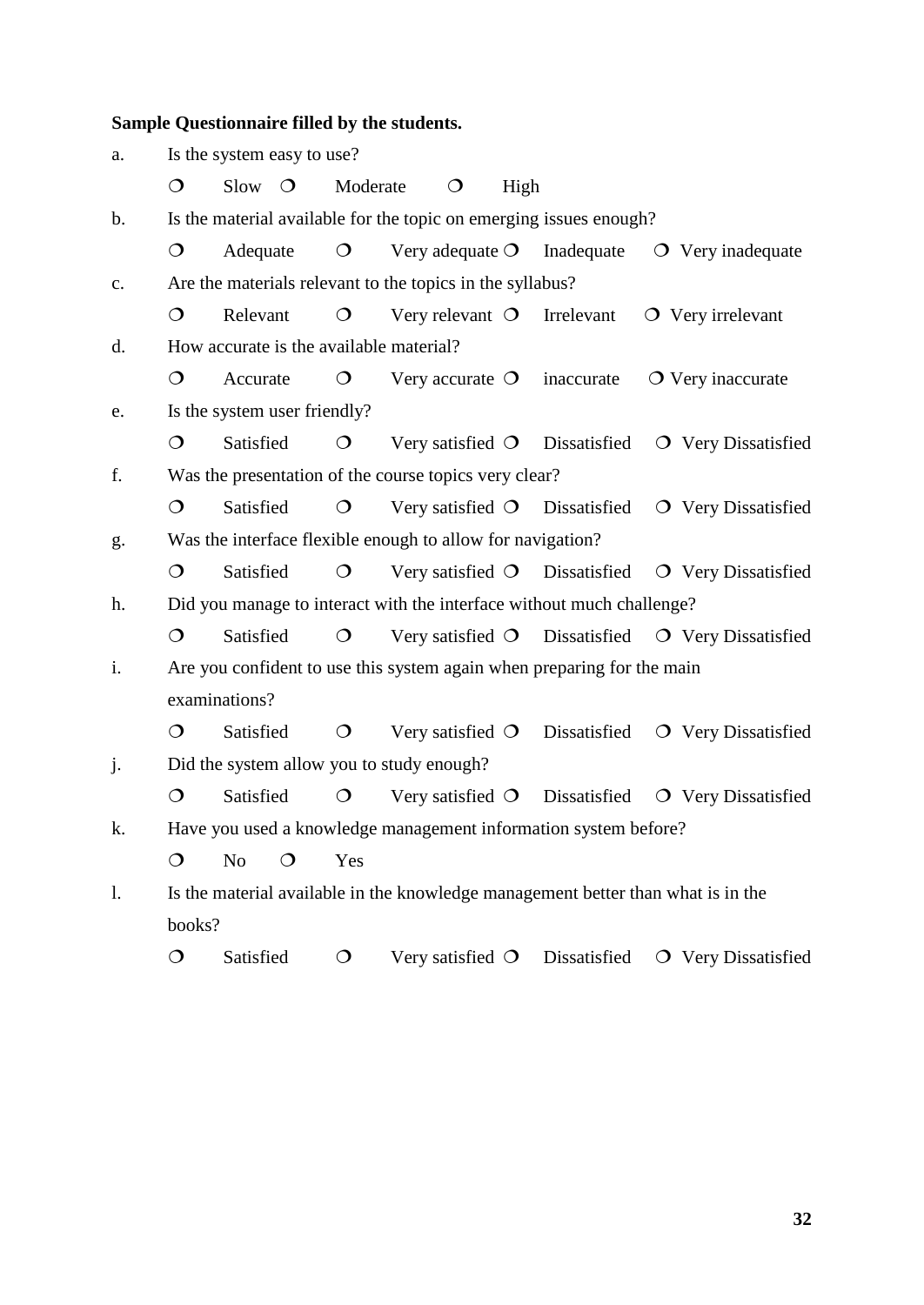# **Appendix 2**

# **Screen Shots**

User login interface

| Hello! Please, login to access our content |      |    |         |  |  |
|--------------------------------------------|------|----|---------|--|--|
| <b>Sign in</b>                             |      | Ŧ. | ρ       |  |  |
| Login:                                     | root |    |         |  |  |
| Password:                                  |      |    |         |  |  |
| Keep me signed in                          |      |    | Sign in |  |  |

Display of all the units taught to module one students.

| <b>Knowledge Management</b><br><b>Information System</b> | Welcome<br>$\mathsf Q$<br>search<br>Home - Courses                                                                                                                                                                                                                                 |  |
|----------------------------------------------------------|------------------------------------------------------------------------------------------------------------------------------------------------------------------------------------------------------------------------------------------------------------------------------------|--|
| <b>HOME</b>                                              |                                                                                                                                                                                                                                                                                    |  |
| $\vee$<br>Modules                                        | <b>Courses</b>                                                                                                                                                                                                                                                                     |  |
| $\checkmark$<br>Courses                                  | $\blacktriangleright$ Module 1                                                                                                                                                                                                                                                     |  |
|                                                          | <b>Structured Programming</b><br><b>Operating Syatem</b><br><b>Computational Mathematics</b><br><b>Computer Applications 1</b><br>Intoduction To ICT<br><b>Communication Skills</b><br><b>Entrepreneurship Education</b><br>$\triangleright$ Module 2<br>$\triangleright$ Module 3 |  |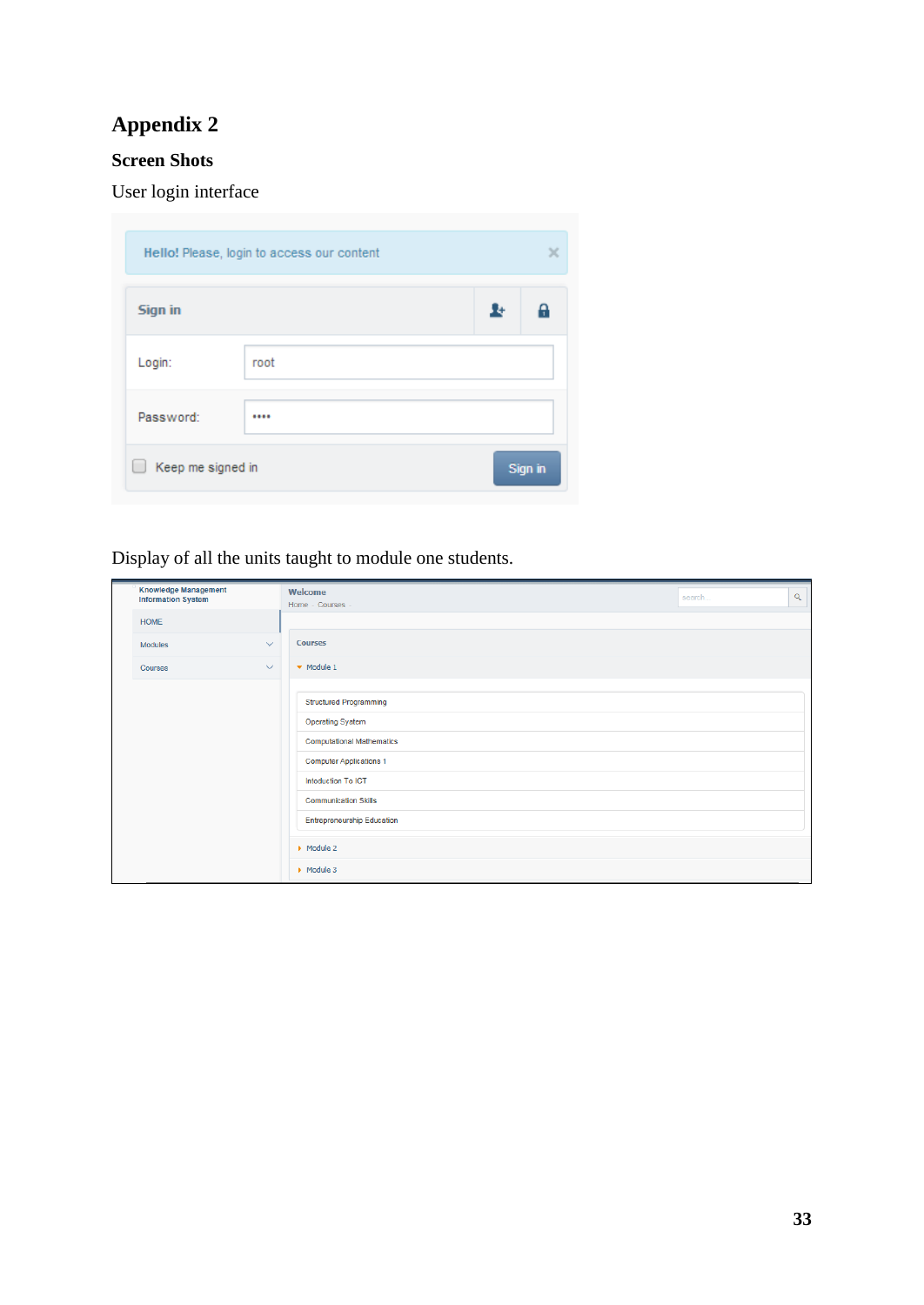Display of all the chapters covered in structured programming.

| <b>Structured Programming</b><br>Home - Courses -               | Q<br>search |
|-----------------------------------------------------------------|-------------|
|                                                                 |             |
| <b>Content</b>                                                  |             |
| ▼ CHAPTER 1: INTRODUCTION TO STRUCTURED PROGRAMMING             |             |
| Definition of structured programming                            |             |
| History of programming languages                                |             |
| Programming paradigms                                           |             |
| Hardware and software considerations for structured programming |             |
| CHAPTER 2: PROGRAM DEVELOPMENT AND DESIGN                       |             |
| CHAPTER 3: Program Structure                                    |             |
| CHAPTER 4: Program Writing                                      |             |
| CHAPTER 5: Control Structures                                   |             |
| CHAPTER 6: Data Structures                                      |             |
| CHAPTER 7: Sub Programs                                         |             |
| CHAPTER 8: File Handling                                        |             |
| CHAPTER 9: Program Documentation                                |             |

Display of the sign in dialog box for the administrator

| <b>Sign in</b> |      | А | e |
|----------------|------|---|---|
| Login:         | root |   |   |
| Password:      |      |   |   |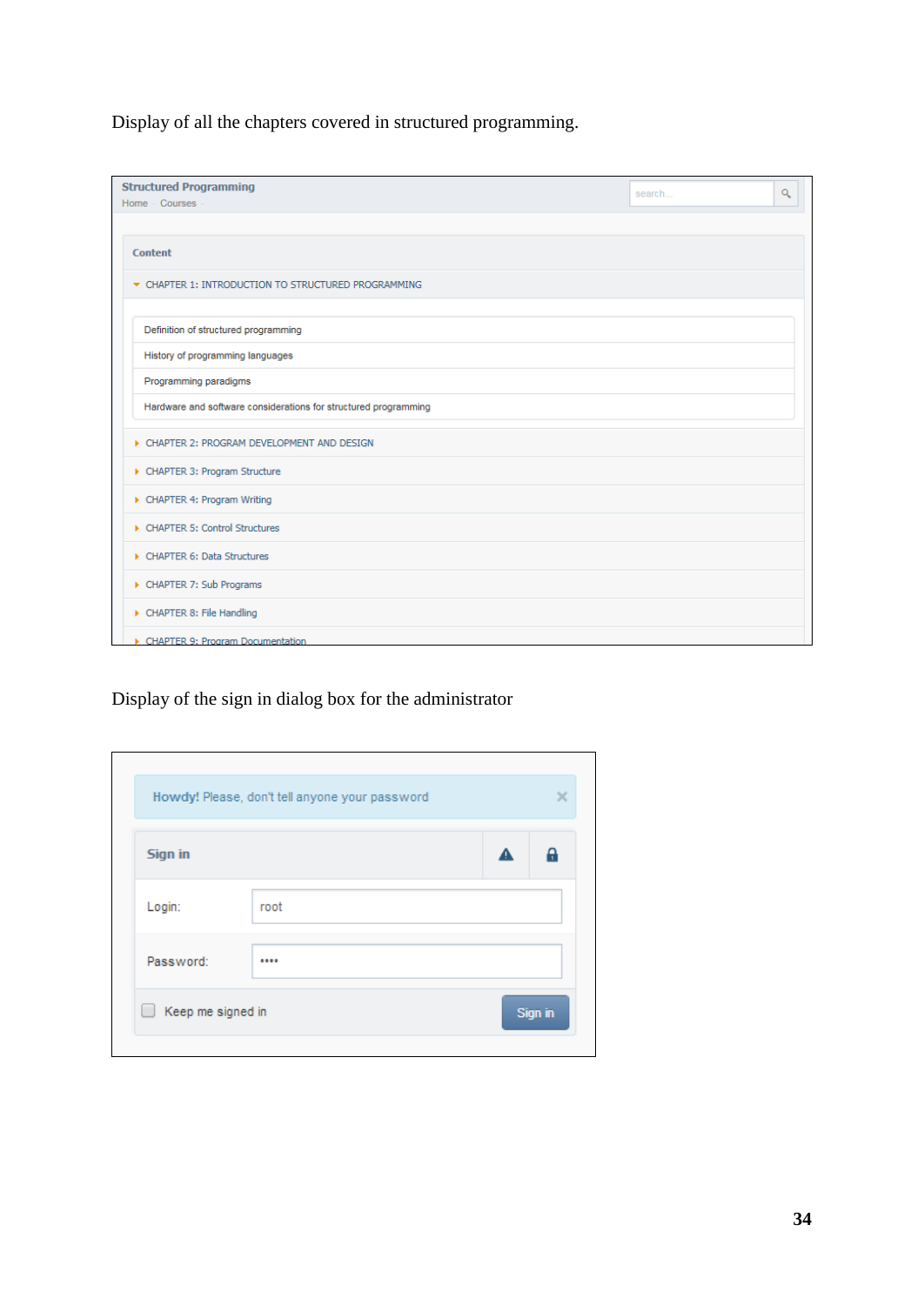| t <sup>+</sup> Logout | <b>Dashboard</b>                                             | search       | 簂 | $\alpha$ |
|-----------------------|--------------------------------------------------------------|--------------|---|----------|
|                       |                                                              |              |   |          |
| $\checkmark$          | <b>Quick Actions</b>                                         |              |   |          |
| $\checkmark$          | <b>New Module</b><br><b>New Course</b><br><b>All Courses</b> | All Chapters |   |          |
|                       | <b>Courses</b>                                               |              |   |          |
|                       | $\triangleright$ Module 1                                    |              |   |          |
|                       | $\triangleright$ Module 2                                    |              |   |          |
|                       | $\blacktriangleright$ Module 3                               |              |   |          |
|                       | Networking and Data Communication                            |              |   |          |
|                       | Management information Systems                               |              |   |          |
|                       | Principles of Management                                     |              |   |          |
|                       | Internet Based Programming                                   |              |   |          |
|                       |                                                              |              |   |          |

# Display of administrator interface for manipulating courses, topics and module

# Interface for creating a new module

| t Logout     | <b>Dashboard</b>      |       | 酋<br>$\alpha$<br>search |
|--------------|-----------------------|-------|-------------------------|
| $\checkmark$ | <b>Module Details</b> |       | Clear form              |
| $\checkmark$ | Module Name:          | $\pm$ |                         |
|              |                       |       | Submit<br>Hide prompts  |

# Interface for creating new courses in a particular module

| Logout       | <b>Dashboard</b>      |                    |          | search       | 兽<br>$\alpha$ |
|--------------|-----------------------|--------------------|----------|--------------|---------------|
|              |                       |                    |          |              |               |
| $\checkmark$ | <b>Course Details</b> |                    |          |              | Clear form    |
| $\checkmark$ | Course Description:   |                    | Required |              |               |
|              | Module:               | Select Module<br>× | Required |              |               |
|              |                       |                    |          | Hide prompts | Submit        |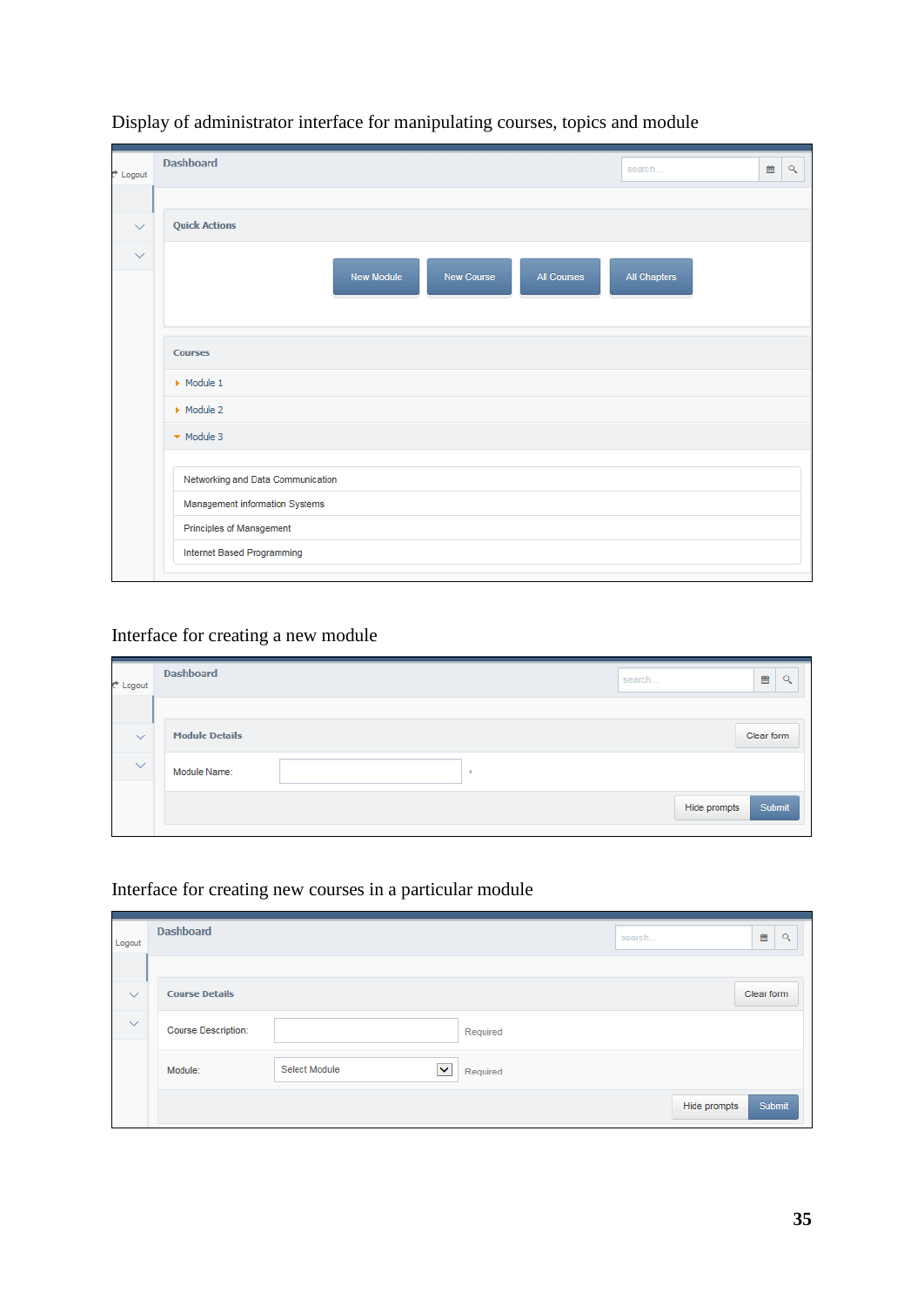| Logout       | <b>Internet Based Programming</b><br>簂<br>Q<br>search                                                                                                                                                                                                                                                                                                                                                                    |
|--------------|--------------------------------------------------------------------------------------------------------------------------------------------------------------------------------------------------------------------------------------------------------------------------------------------------------------------------------------------------------------------------------------------------------------------------|
|              |                                                                                                                                                                                                                                                                                                                                                                                                                          |
| $\checkmark$ | <b>Topic Details</b><br>Clear form                                                                                                                                                                                                                                                                                                                                                                                       |
| $\checkmark$ | <b>Select Chapter</b><br>Chapter:<br>Required                                                                                                                                                                                                                                                                                                                                                                            |
|              | Heading:<br>Definition of structured programming<br>Required                                                                                                                                                                                                                                                                                                                                                             |
|              | $\Box$                                                                                                                                                                                                                                                                                                                                                                                                                   |
|              | Programming is the process of writing a set of coded instructions that can be interpreted and executed by a computer in order<br>to solve a particular task. The end-product of programming is known as a <i>program</i> or software and the languages used for<br>creating programs are called <i>programming languages</i> .                                                                                           |
|              | Structured programming language refers to a language whereby a program is designed using procedures or modules. A<br>procedure, also known as a module, is a piece of code that solves part of a problem. A problem is therefore broken down into<br>smaller components which are then solved using specific procedures. The instructions are written in a sequence or specific<br>order in which they must be executed. |
|              | Examples of structured programming languages                                                                                                                                                                                                                                                                                                                                                                             |

# Interface for manipulating the chapter content in a particular module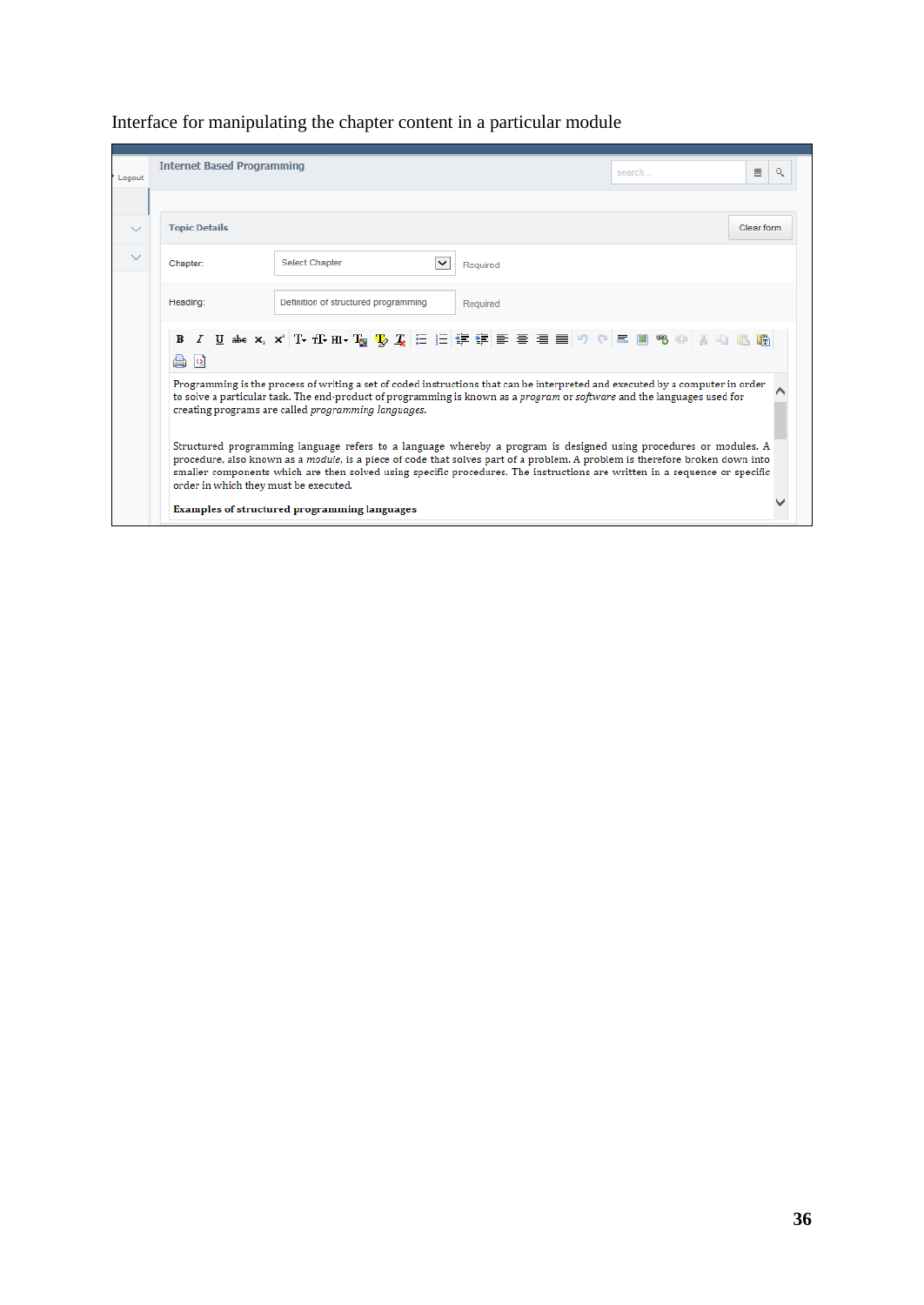## **Appendix 3**

# **Sample Code**

# **Controllers**

# **Admin controller**

```
<?php if ( ! defined('BASEPATH')) exit('No direct script access 
allowed');
     class Admin extends CI_Controller {
           public function construct()
           {
        parent:: construct();
         $this->load->model('chapters_model');
         $this->load->model('modules_model');
         $this->load->model('content_model');
         $this->load->model('courses_model');
 }
           function index() 
           {
                 $this->home();
           }
           function admin_login()
           {
                 $data['page_elements'] = array(
                      'title' => 'Admin Login',
                      'default theme' => FALSE,
                      'page content' => 'login',
                      'content' => 'admin');
                      $this->load->view('admin template', $data);
           }
           function validate_credentials()
           {
                 $this->load->model('owners_model');
                 $query = $this->owners_model->validate_admin();
                 if($query->num_rows ==1) //sucessful login
                 {
                      foreach($query->result() as $row)
                      {
                            \deltadata = array(
                            'user_name'=>$row->user_name,
                            'id'=>$row->user_id,
                            'is logged admin' => TRUE
                            );
                      }
                            $this->session->set userdata($data);
                            redirect(base url().'admin/home');
                 }
                 else
                 {
```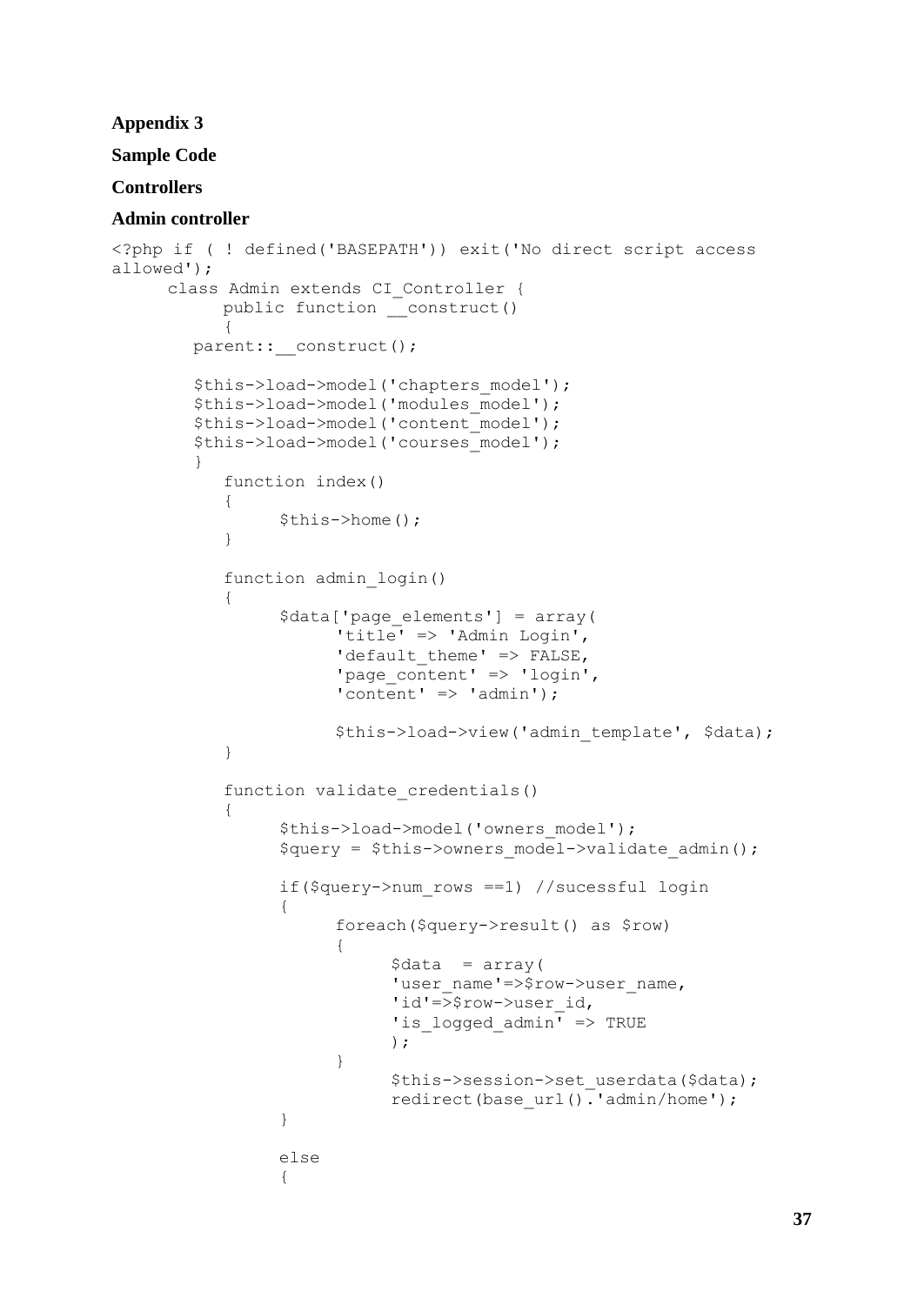```
$this->session-
>set flashdata('message','Unknown Username/Password Combination');
                       $this->admin_login();
                 }
           }
           /*public function logout()
            {
                 $this->session->unset_userdata('is_logged_admin');
                 $this->admin_login();
           }*/
           public function home()
           {
                 $logged_admin = $this->session-
>userdata('is logged admin');
                 if(!isset($logged_admin)|| $logged_admin!= true)
                 {
                       $this->session-
>set flashdata('message','Please Login first');
                       $this->admin_login();
                 }
                 else
                 {
                        $data['page_elements'] = array(
                       'title' \Rightarrow 'Admin Home',
                       'default theme' => false,
                        'page content' \Rightarrow 'home',
                        'content' => 'admin',
                       'modules_list'=>$this->modules_model-
>GetModules(),
                       'courses_list'=>$this->courses_model-
>GetCourses());
                       $this->load->view('admin template', $data);
                 }
           }
     public function addmoduleview()
            {
                 $logged_admin = $this->session-
>userdata('is logged admin');
                 if(!isset($logged_admin)|| $logged_admin!= true)
                 {
                       $this->session-
>set flashdata('message','Please Login first');
                       $this->admin_login();
                 }
                 else
                 {
                        $data['page_elements'] = array(
                       'title' => '\overline{\text{New Module}}',
                       'default theme' \Rightarrow false,
                        'page_content' => 'new moduleView',
```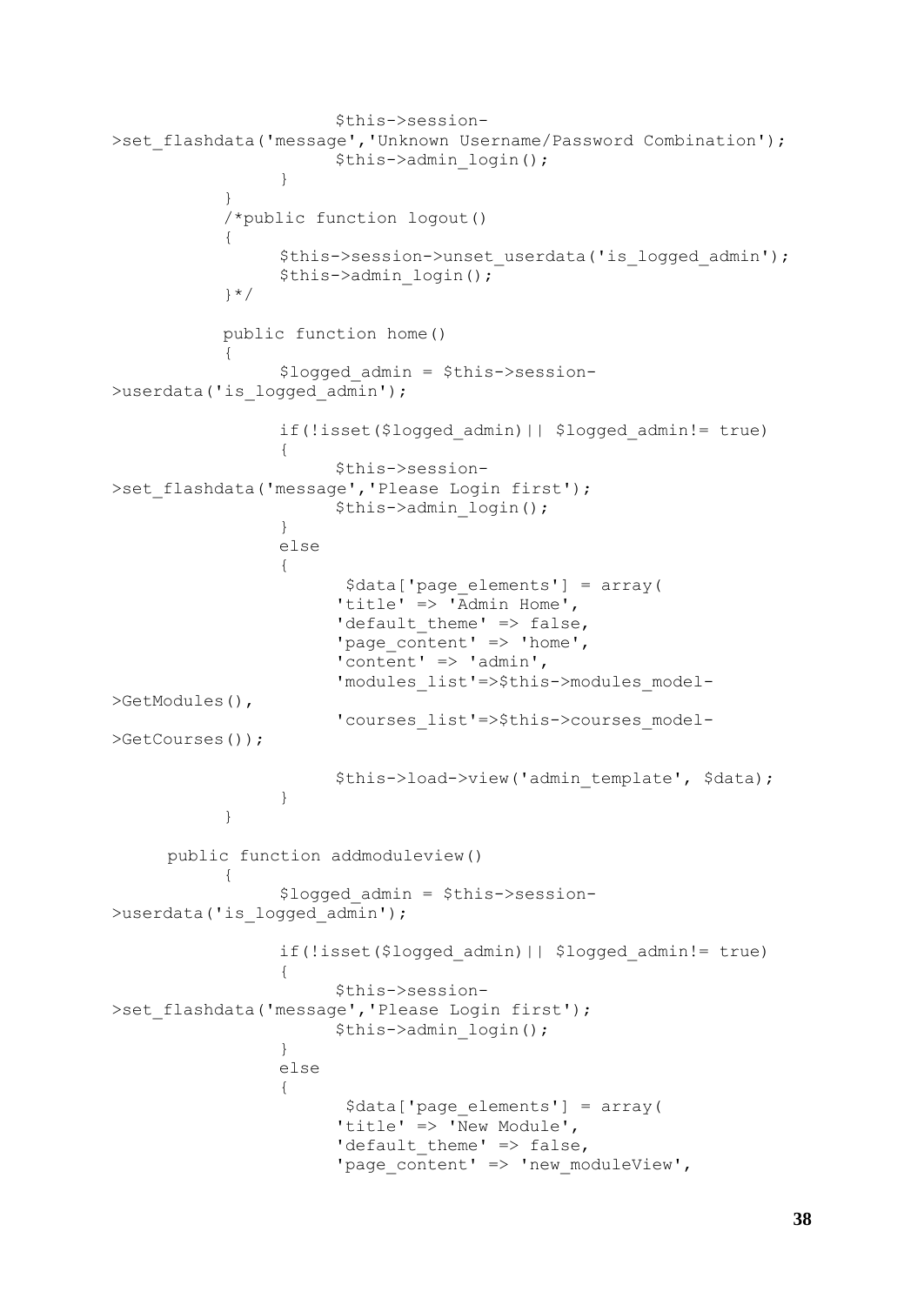```
'content' => 'admin',
                      'modules_list'=>$this->modules_model-
>GetModules(),
                      'courses_list'=>$this->courses_model-
>GetCourses());
                      $this->load->view('admin template', $data);
                 }
           }
           public function addmodule()
           {
                 $logged_admin = $this->session-
>userdata('is logged admin');
                 if(!isset($logged_admin)|| $logged_admin!= true)
                 {
                      $this->session-
>set flashdata('message','Please Login first');
                      $this->admin_login();
                 }
                 else
                 {
                      $query = $this->modules_model->AddModule();
                      if($query)
                      {
                            $this->session-
>set flashdata('error','Could not add module, Please try again');
     redirect(base url().'admin/addmoduleview');
                      }
                      else 
                      {
                            $this->session-
>set_flashdata('message','Success, Module added Successfully');
                            redirect(base url().'admin/home');
                      }
                 }
           }
           public function addcourseview()
           {
                 $logged_admin = $this->session-
>userdata('is logged admin');
                 if(!isset($logged_admin)|| $logged_admin!= true)
                 {
                      $this->session-
>set_flashdata('message','Please Login first');
                      $this->admin_login();
                 }
                 else
                 {
```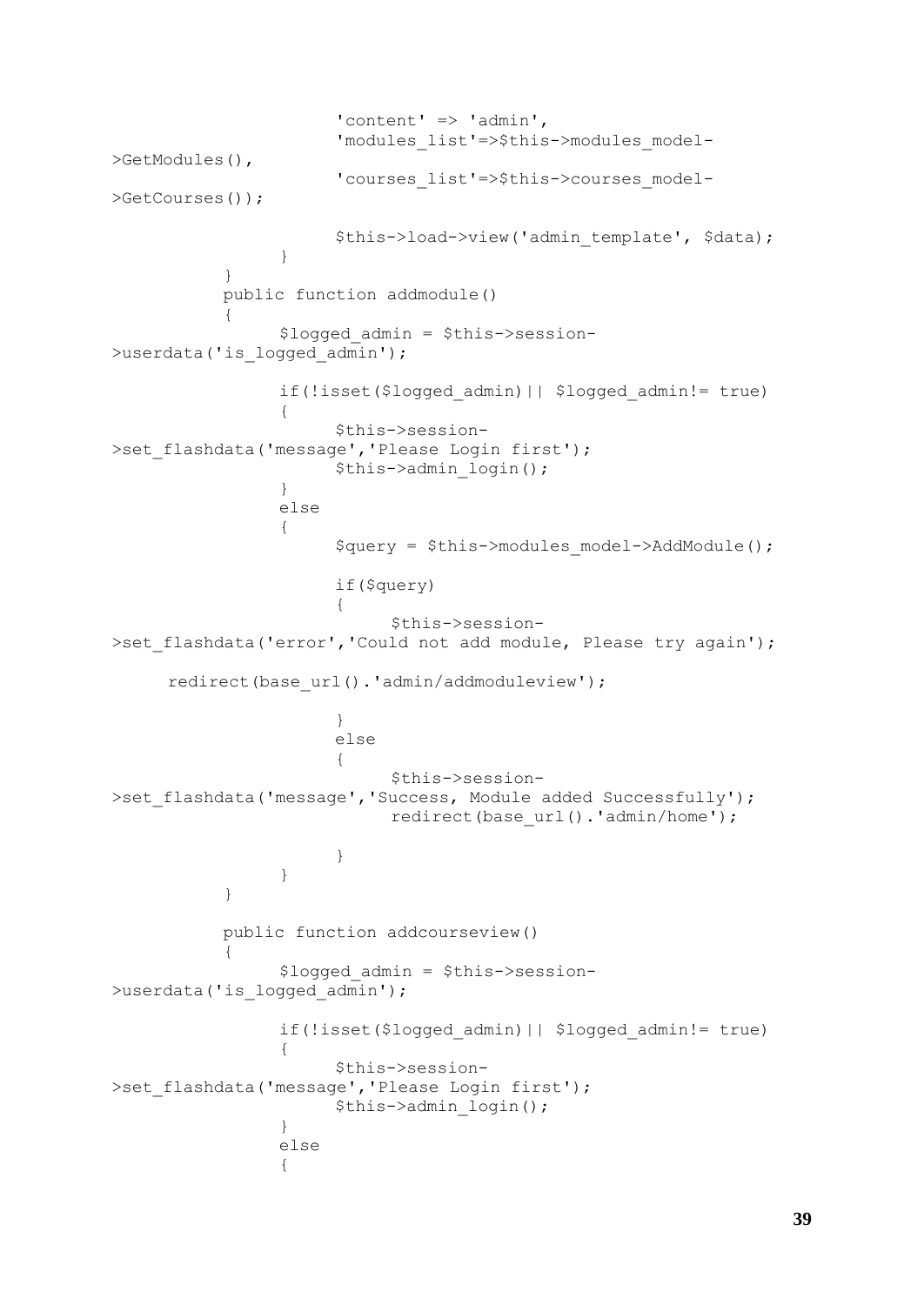```
$data['page_elements'] = array(
                              'title' => 'New Course',
                             'default theme' \Rightarrow false,
                              'page_content' => 'addcourseview',
                              \frac{1}{\sqrt{2}} \frac{1}{\sqrt{2}} \frac{1}{\sqrt{2}} \frac{1}{\sqrt{2}} \frac{1}{\sqrt{2}} \frac{1}{\sqrt{2}} \frac{1}{\sqrt{2}} \frac{1}{\sqrt{2}} \frac{1}{\sqrt{2}} \frac{1}{\sqrt{2}} \frac{1}{\sqrt{2}} \frac{1}{\sqrt{2}} \frac{1}{\sqrt{2}} \frac{1}{\sqrt{2}} \frac{1}{\sqrt{2}} \frac{1}{\sqrt{2}} \frac{1}{\sqrt{2}} 
                              'modules_list'=>$this->modules_model-
>GetModules(),
                              'courses_list'=>$this->courses_model-
>GetCourses());
                             $this->load->view('admin template', $data);
                      }
               }
              public function addcourse()
               {
                      $logged_admin = $this->session-
>userdata('is logged admin');
                      if(!isset($logged_admin)|| $logged_admin!= true)
                      {
                             $this->session-
>set flashdata('message','Please Login first');
                             $this->admin_login();
                      }
                      else
                      {
                             $query = $this->courses_model->AddCourse();
                             if($query)
                              {
                                     $this->session-
>set flashdata('error','Could not add course, Please try again');
       redirect(base url().'admin/addcourseview');
                             }
                             else 
                             {
                                     $this->session-
>set flashdata('message','Success, Course added Successfully');
                                     redirect(base url().'admin/home');
                             }
                      }
               }
               //course details
              public function course($id)
               {
                      $logged_admin = $this->session-
>userdata('is logged admin');
                      if(!isset($logged_admin)|| $logged_admin!= true)
```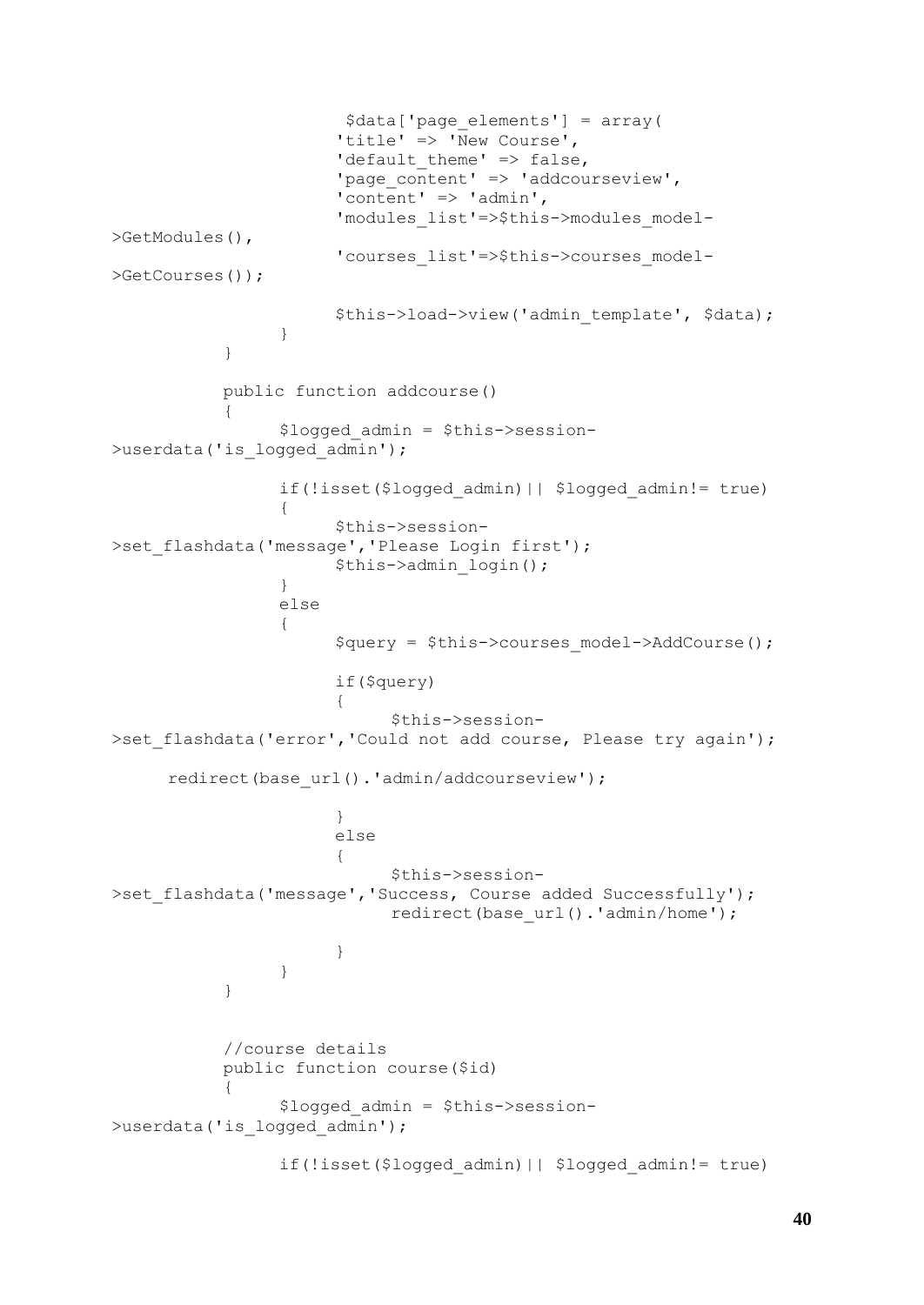```
{
                       $this->session-
>set flashdata('message','Please Login first');
                       $this->admin_login();
                 }
                 else
                 {
                        $data['page_elements'] = array(
                       'title' \Rightarrow 'New Course',
                       'default_theme' => false,
                       'page content' => 'courses',
                       l'content' => 'admin',
                       'course id'=>$id,
                       'modules list'=>$this->modules model-
>GetModules(),
                       'course chapters'=>$this->chapters model-
>GetCourseChapters($id),
                       'courses_list'=>$this->courses_model-
>GetCourses());
                       $this->load->view('admin template', $data);
                 }
           }
           public function addchapterview($id)
           {
                 $logged_admin = $this->session-
>userdata('is logged admin');
                 if(!isset($logged_admin)|| $logged_admin!= true)
                 {
                       $this->session-
>set flashdata('message','Please Login first');
                       $this->admin_login();
                 }
                 else
                 {
                        $data['page_elements'] = array(
                       'title' => \overline{v} New Course',
                       'default theme' \Rightarrow false,
                       'page content' => 'addchapterview',
                       'content' => 'admin',
                       'course id'=>$id,
                       'modules_list'=>$this->modules_model-
>GetModules(),
                       'course chapters'=>$this->chapters model-
>GetCourseChapters($id),
                       'courses_list'=>$this->courses_model-
>GetCourses());
                       $this->load->view('admin_template', $data);
                 }
           }
           public function addchapter($id)
```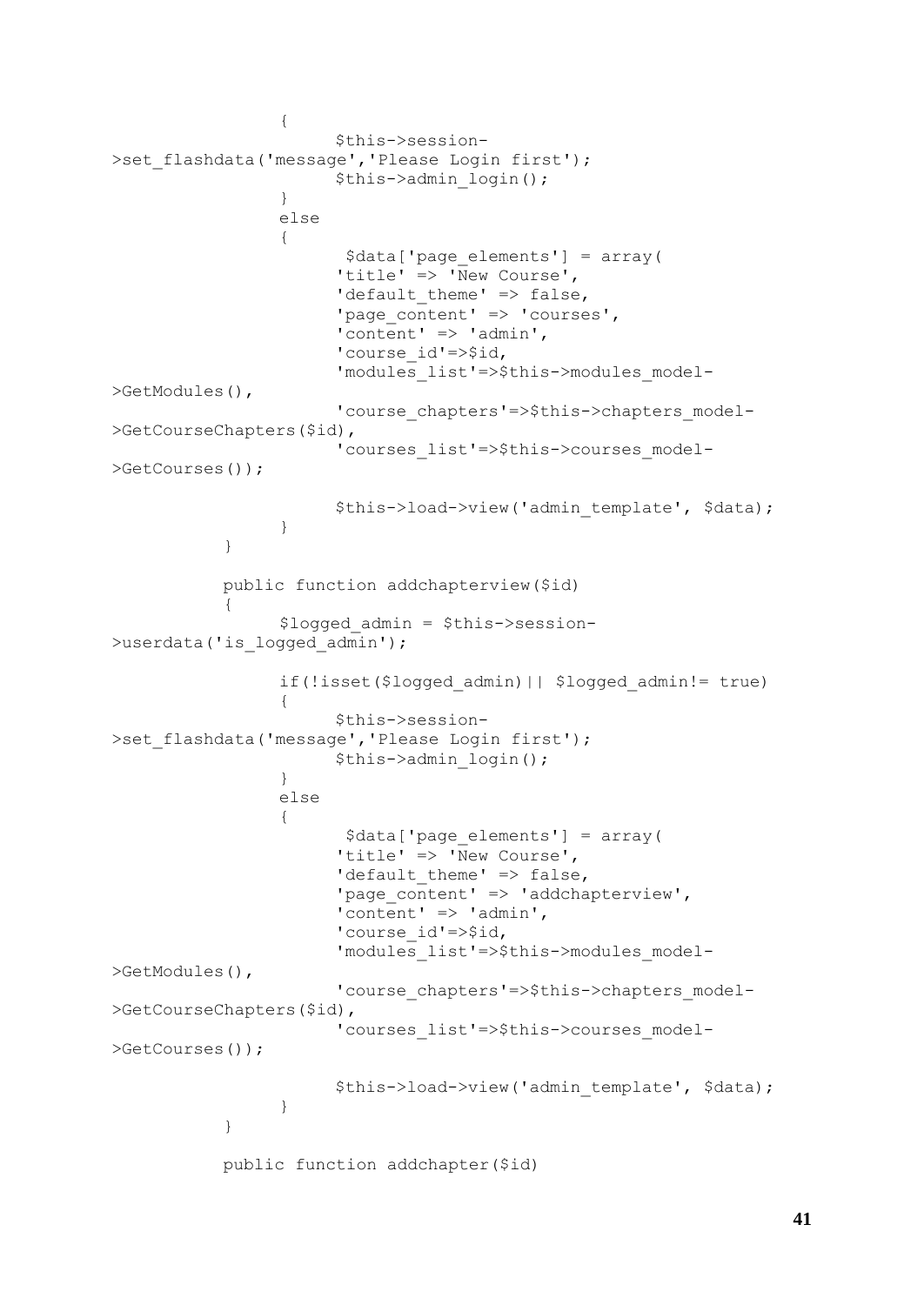```
{
                 $logged_admin = $this->session-
>userdata('is logged admin');
                 if(!isset($logged_admin)|| $logged_admin!= true)
                 {
                      $this->session-
>set flashdata('message','Please Login first');
                      $this->admin_login();
                 }
                 else
                 {
                      $query = $this->chapters_model-
>AddChapter($id);
                      if($query)
                      {
                            $this->session-
>set flashdata('error','Could not add chapter, Please try again');
     redirect(base url().'admin/addchapterview');
                      }
                      else 
                       {
                            $this->session-
>set flashdata('message','Success, chapter added Successfully, you
may now add topics');
                            redirect(base url().'admin/course/'.$id);
                      }
                 }
           }
           public function addtopicview($course_id)
           {
                 $logged_admin = $this->session-
>userdata('is logged admin');
                 if(!isset($logged_admin)|| $logged_admin!= true)
                 {
                      $this->session-
>set flashdata('message','Please Login first');
                      $this->admin_login();
                 }
                 else
                 {
                       $data['page_elements'] = array(
                       'title' => 'New Course',
                      'default_theme' => false,
                       'page content' => 'addtopicsview',
                      'content' => 'admin',
                      'course id'=>$course id,
                       'modules_list'=>$this->modules_model-
>GetModules(),
```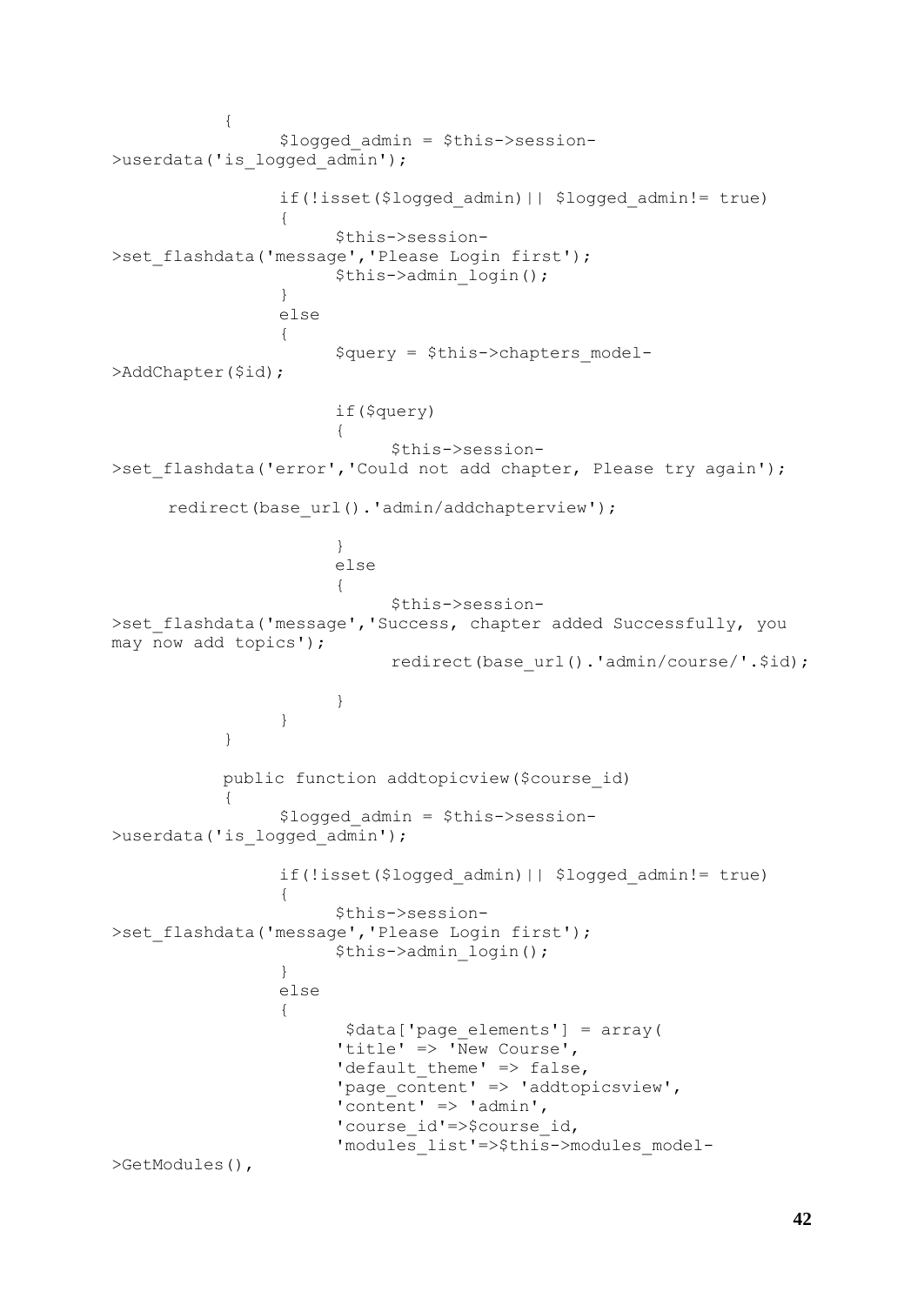```
'course chapters'=>$this->chapters model-
>GetCourseChapters($course_id),
                      'courses_list'=>$this->courses_model-
>GetCourses());
                      $this->load->view('admin template', $data);
                 }
           }
           public function addtopic($id)
           {
                 $logged_admin = $this->session-
>userdata('is logged admin');
                 if(!isset($logged_admin)|| $logged_admin!= true)
                 {
                      $this->session-
>set flashdata('message','Please Login first');
                      $this->admin_login();
                 }
                else
                 {
                      $query = $this->content_model->AddContent();
                      if($query)
                      {
                            $this->session-
>set flashdata('error','Could not add course content, Please try
again');
     redirect(base url().'admin/addtopicview'.$id);
                      }
                      else 
                      {
                            $this->session-
>set_flashdata('message','Success, course content added 
Successfully, you may now add topics');
                            redirect(base url().'admin/course/'.$id);
                      }
                 }
           }
           public function edittopic($topic_id, $course_id)
           {
                 $logged_admin = $this->session-
>userdata('is logged admin');
                if(!isset($logged_admin)|| $logged_admin!= true)
                 {
                      $this->session-
>set flashdata('message','Please Login first');
                      $this->admin_login();
                 }
```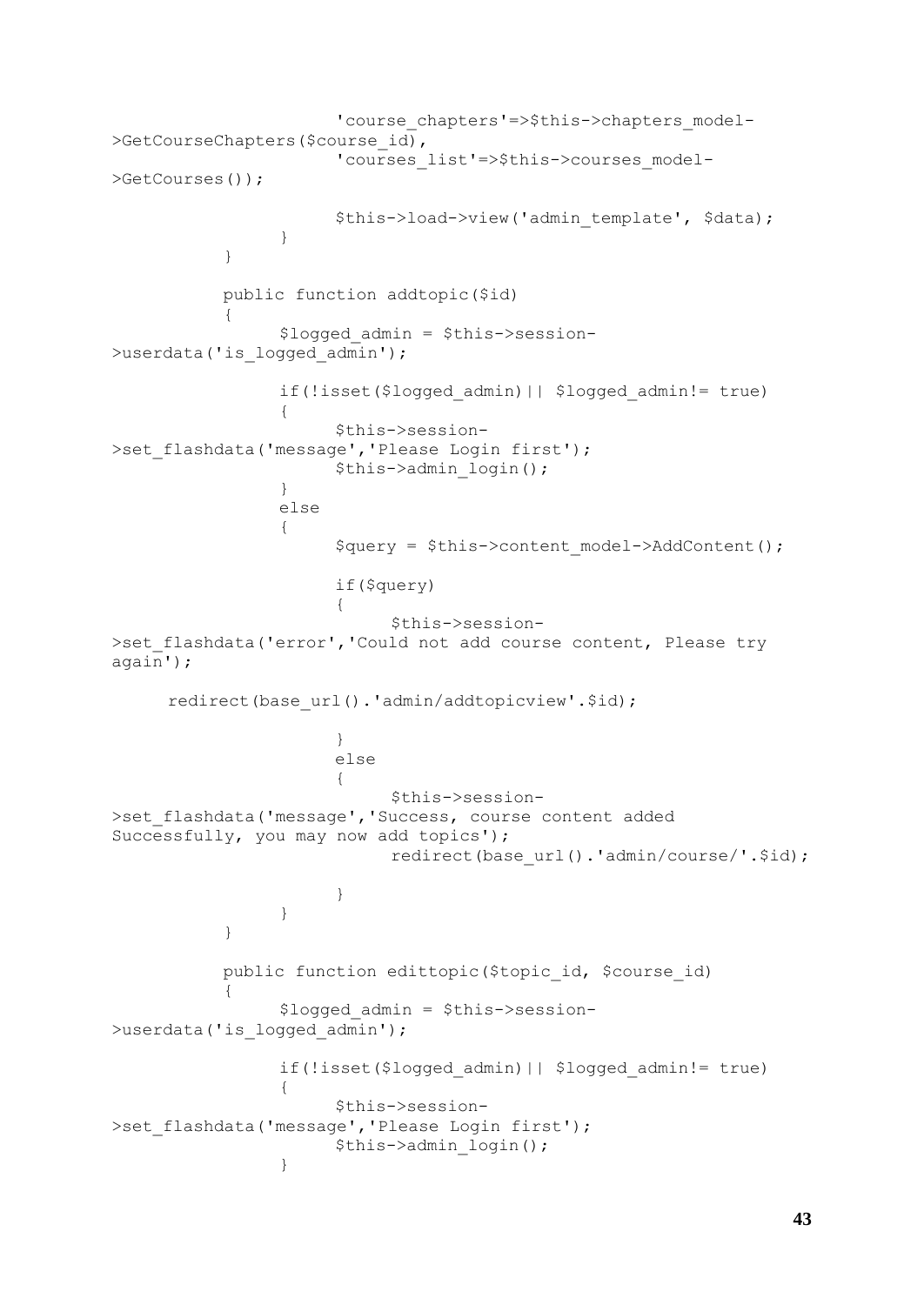```
else
                 {
                        $data['page_elements'] = array(
                       'title' => 'Edit Topic',
                       'default theme' => false,
                       'page content' => 'edit topic',
                       'content' \Rightarrow 'admin',
                       'course id'=>$course id,
                       'content id'=>$topic id,
                       'modules_list'=>$this->modules_model-
>GetModules(),
                       'course chapters'=>$this->chapters model-
>GetCourseChapters($course_id),
                       'topic'=>$this->content_model-
>GetContent($topic_id),
                       'courses_list'=>$this->courses_model-
>GetCourses());
                       $this->load->view('admin template', $data);
                 }
           }
           public function updatetopic($topic id, $course id)
           {
                 $logged_admin = $this->session-
>userdata('is logged admin');
                 if(!isset($logged_admin)|| $logged_admin!= true)
                 {
                       $this->session-
>set flashdata('message','Please Login first');
                       $this->admin_login();
                 }
                 else
                 {
                       \text{Squery} = \text{5this} - \text{2} \text{content} \text{model}>UpdateContent($topic_id);
                       if($query)
                       {
                             $this->session-
>set_flashdata('message','Success, course content updated 
Successfully, you may now add topics');
     redirect(base url().'admin/course/'.$course id);
                       }
                       else 
                       {
                             $this->session-
>set flashdata('error','Could not update course content, Please try
again');
     redirect(base url().'admin/addtopicview/'.$course id);
                       }
```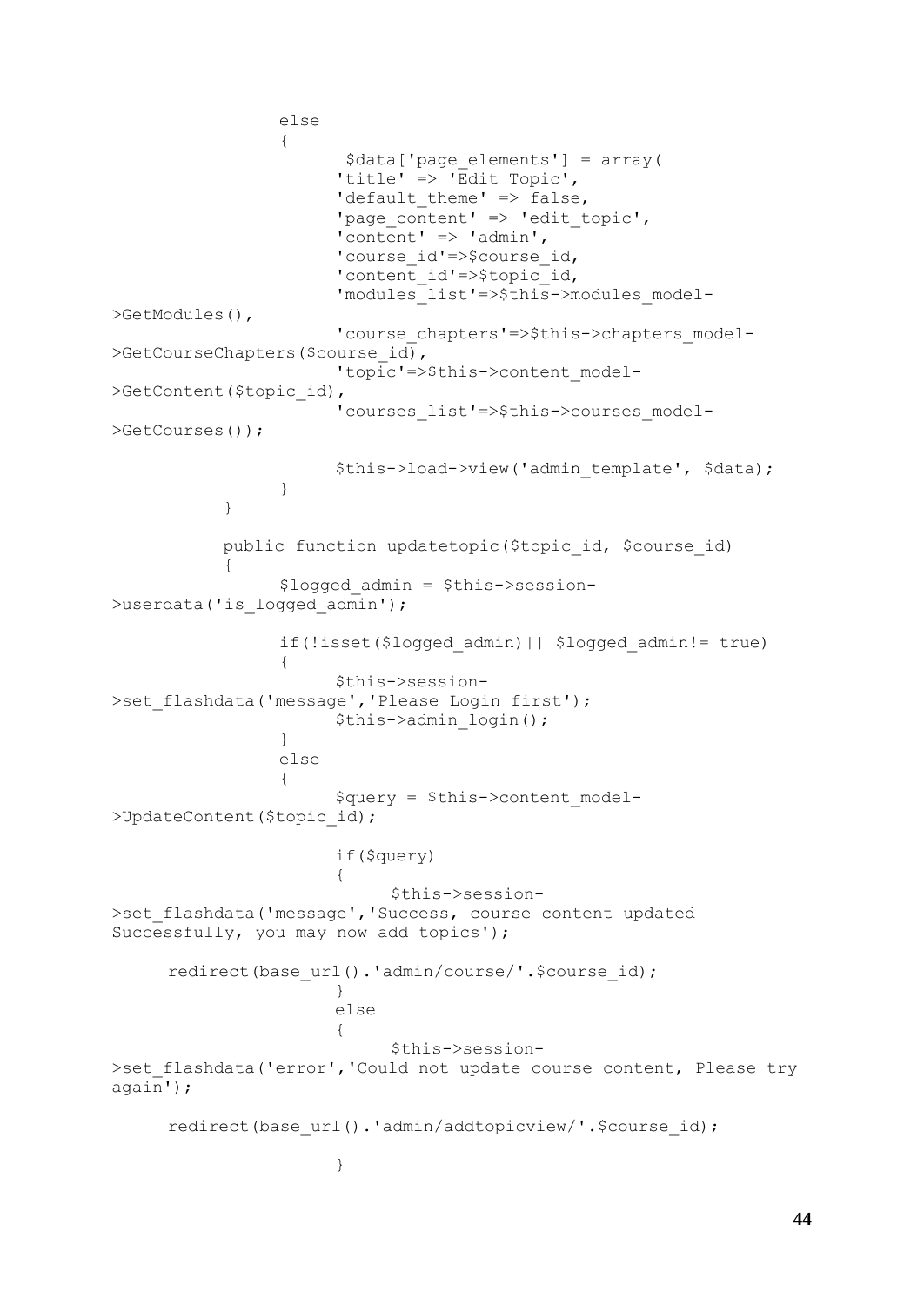```
}
           }
           public function searchlinks($topic_id, $course_id, 
$pagenumber)
           {
                 $logged_admin = $this->session-
>userdata('is logged admin');
                 if(!isset($logged_admin)|| $logged_admin!= true)
                 {
                      $this->session-
>set flashdata('message','Please Login first');
                      $this->admin_login();
                 }
                 else
                 {
                      $data['page_elements'] = array(
                      'title' => 'Edit Topic',
                      'default theme' => false,
                      'page content' => 'links',
                      'content' => 'admin',
                      'course id'=>$course id,
                      'content id'=>$topic id,
                      'page_number' => $pagenumber,
                      'modules_list'=>$this->modules_model-
>GetModules(),
                       'course chapters'=>$this->chapters model-
>GetCourseChapters($topic_id),
                       'topic'=>$this->content_model-
>GetContent($topic_id),
                       'courses_list'=>$this->courses_model-
>GetCourses());
                      $this->load->view('admin template', $data);
                 }
           }
     public function logout()
     {
           $this->session->unset_userdata('is_logged_admin');
           $this->session->unset_userdata('is_logged_user');
           $this->home();
     }
     public function all_chapters()
     {
           $logged_admin = $this->session-
>userdata('is logged admin');
                 if(!isset($logged_admin)|| $logged_admin!= true)
                 {
                      $this->session-
>set flashdata('message','Please Login first');
                      $this->admin_login();
```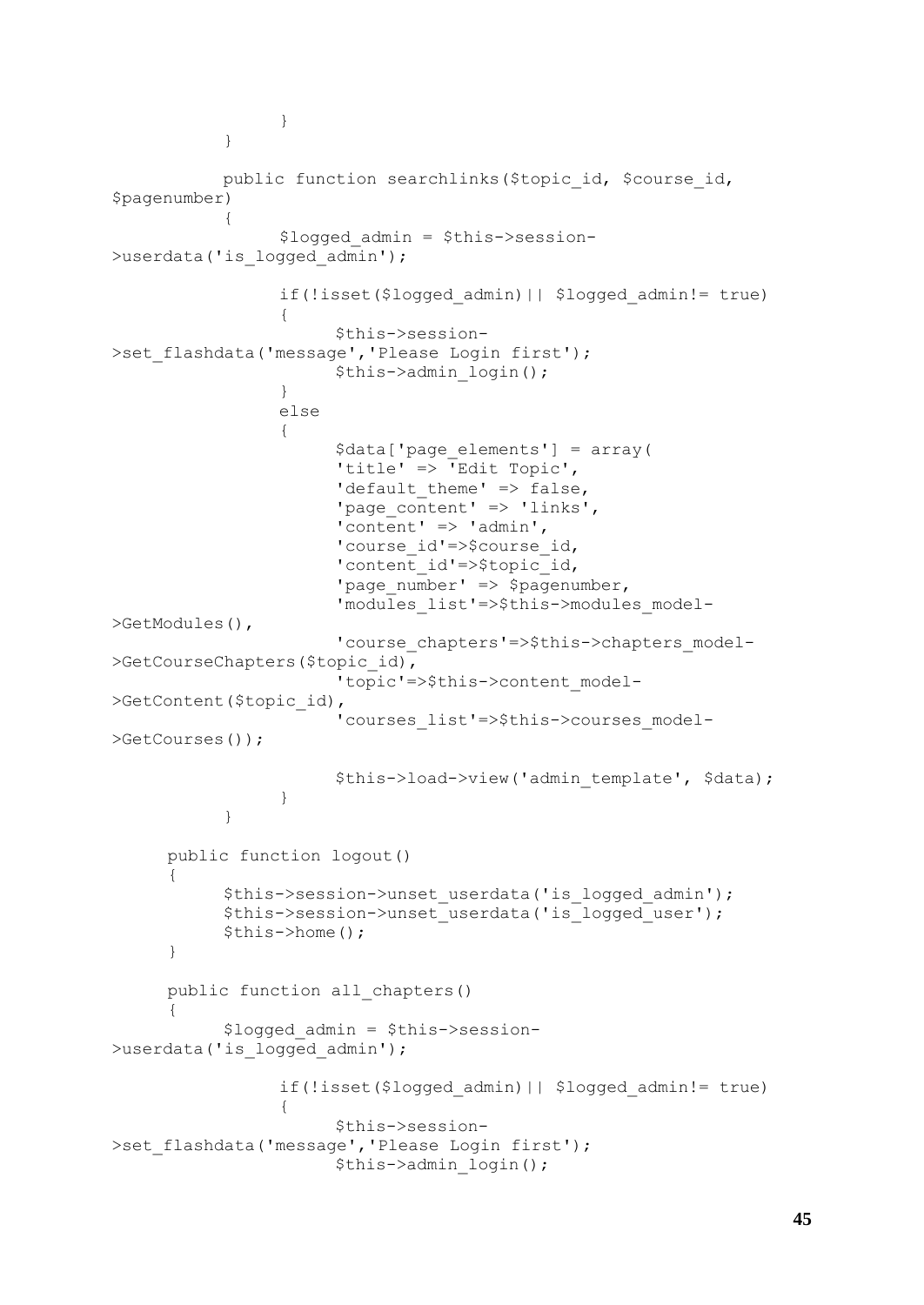```
}
                 else
                  {
                        $data['page_elements'] = array(
                        'title' \Rightarrow 'All Chapters',
                        'default_theme' => false,
                        'page content' => 'all chapters',
                        'content' \Rightarrow 'admin',
                        'modules_list'=>$this->modules_model-
>GetModules(),
                        'results_list'=>$this->content_model-
>SearchContent(),
                        'courses_list'=>$this->courses_model-
>GetCourses());
                        $this->load->view('admin template', $data);
                  }
      }
}
?>
```

```
Courses controller
```

```
<?php if ( ! defined('BASEPATH')) exit('No direct script access 
allowed');
     class Courses extends CI_Controller {
           public function construct()
           {
        parent:: construct();
         $this->load->model('chapters_model');
         $this->load->model('modules_model');
         $this->load->model('content_model');
         $this->load->model('courses_model');
 }
           function index() 
           {
                 $this->home();
           }
           public function home()
           {
                 $logged_user = $this->session-
>userdata('is logged user');
                 $logged_admin = $this->session-
>userdata('is_logged admin');
                 if($logged admin == true || $logged user == true)
                 {
                      $data['page_elements'] = array(
                      'title' => \overline{Y}KMIS',
                      'load side'=>true,
                      'default theme' => false,
                       'page content' => 'home',
```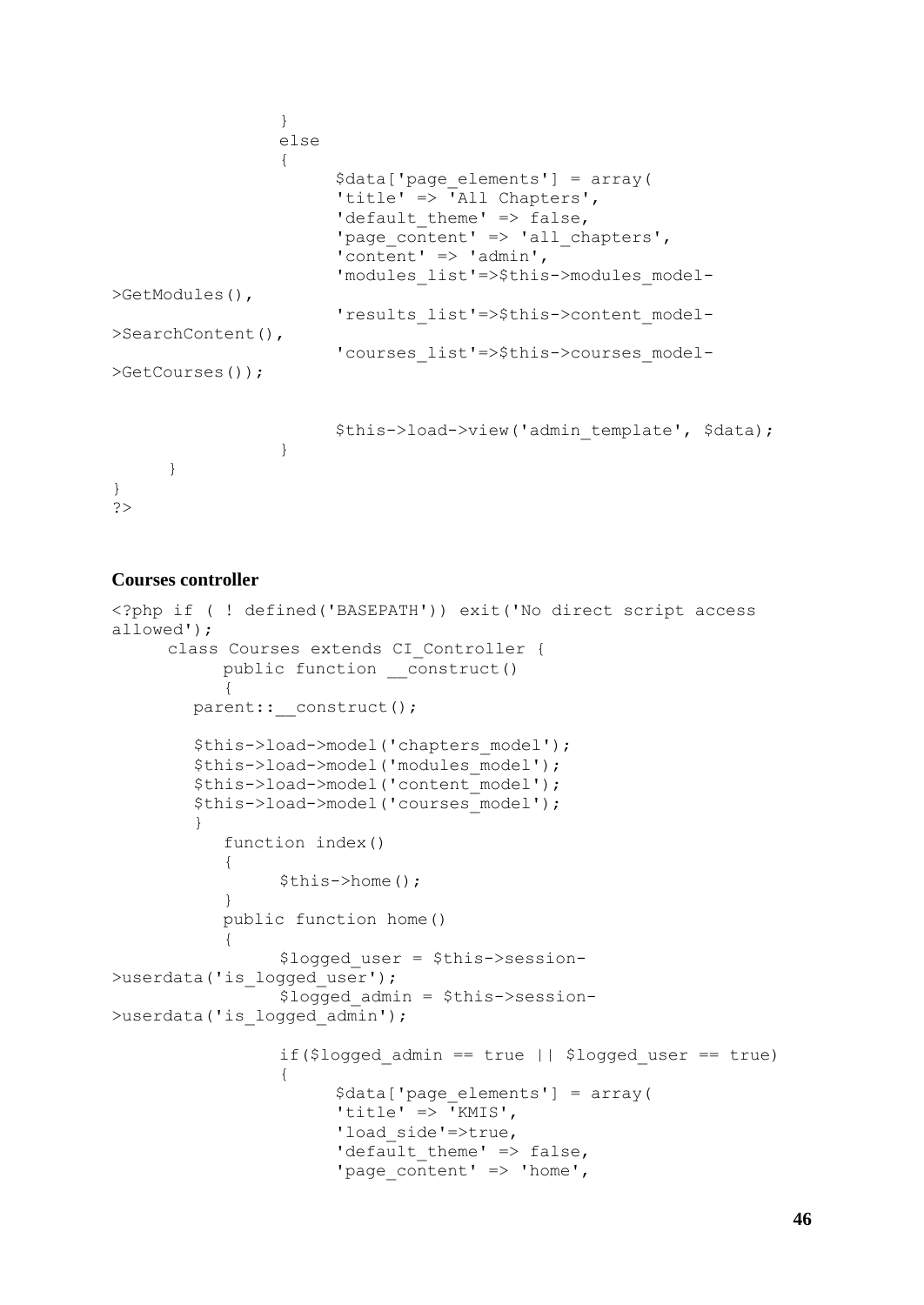```
'content' => 'site',
                       'modules_list'=>$this->modules_model-
>GetModules(),
                       'courses_list'=>$this->courses_model-
>GetCourses());
                       $this->load->view('site_template', $data);
                 }
                 else
                 {
                       $this->session-
>set flashdata('message','Please Login first');
                       redirect(base_url().'welcome/home');
                 }
           }
           public function course_details($id)
           {
                 $logged_user = $this->session-
>userdata('is logged user');
                 $logged_admin = $this->session-
>userdata('is logged admin');
                 if($logged admin == true || $logged user == true)
                 {
                       $data['page_elements'] = array(
                       'title' => \bar{Y}KMIS',
                       'load side'=>true,
                       'default theme' \Rightarrow false,
                       'page_content' => 'course',
                       'content' \Rightarrow 'site',
                       'course id'=>$id,
                       'modules_list'=>$this->modules_model-
>GetModules(),
                       'course info'=>$this->courses model-
>GetCourse($id),
                       'course chapters'=>$this->chapters model-
>GetCourseChapters($id),
                       'courses_list'=>$this->courses_model-
>GetCourses());
                       $this->load->view('course_template', $data);
                 }
                 else
                 {
                       $this->session-
>set flashdata('message','Please Login first');
                       redirect(base url().'welcome/home');
                 }
           }
           public function topic($topic id, $course id)
           {
```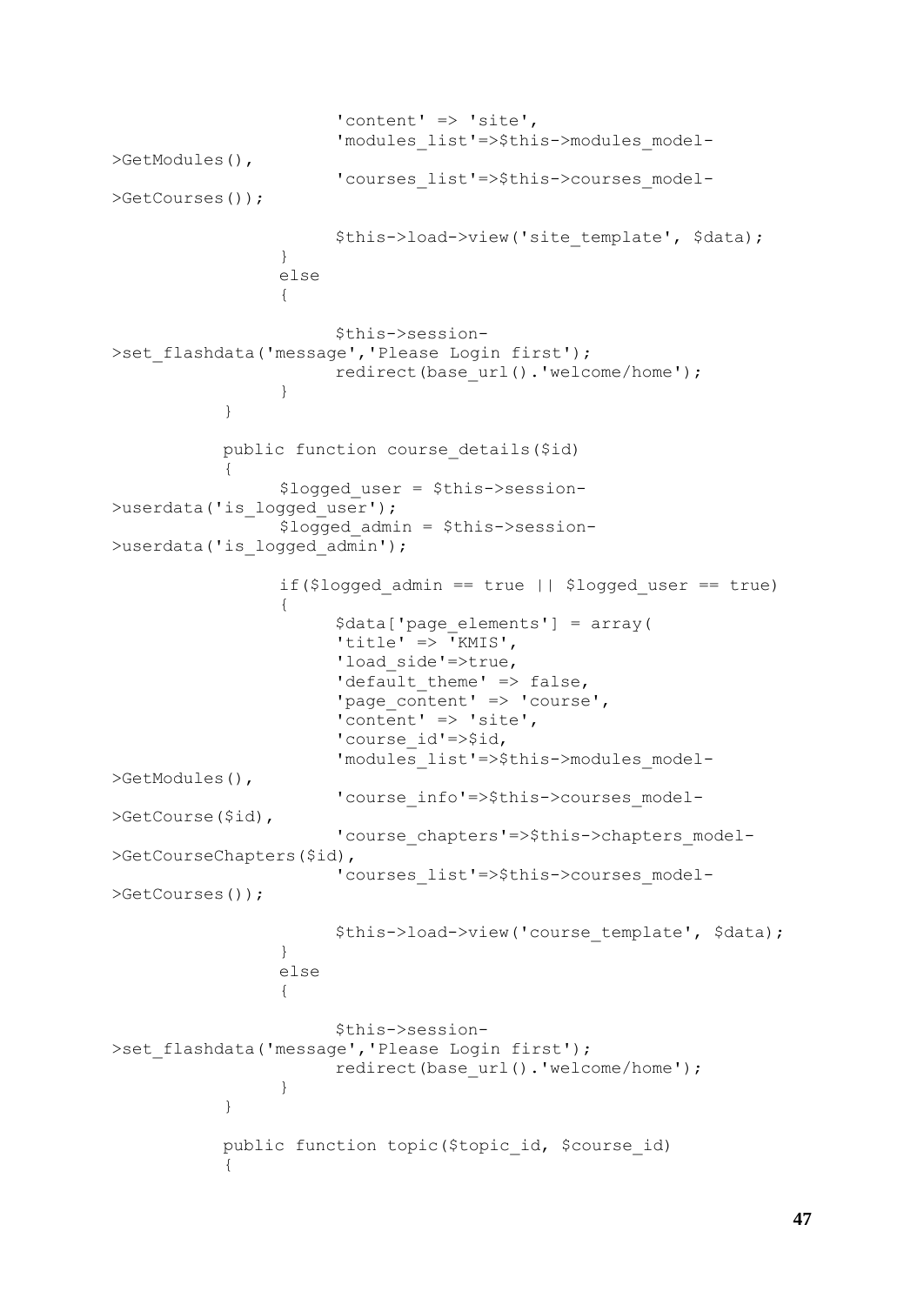```
$logged_user = $this->session-
>userdata('is logged user');
                 $logged_admin = $this->session-
>userdata('is logged admin');
                 if($logged admin == true || $logged user == true)
                 {
                       $data['page_elements'] = array(
                       'title' => \overline{Y}KMIS',
                       'load side'=>true,
                       'default theme' \Rightarrow false,
                       'page content' => 'topic',
                       'content' => 'site',
                       'course id'=>$course id,
                       'content id'=>$topic id,
                       'modules_list'=>$this->modules_model-
>GetModules(),
                       'course info'=>$this->courses model-
>GetCourse($course_id),
                       'course chapters'=>$this->chapters model-
>GetCourseChapters($course_id),
                       'topic'=>$this->content_model-
>GetContent($topic_id),
                       'previous'=>$this->content_model-
>get_previous($topic_id, $course_id),
                       'next'=>$this->content_model-
>get next($topic id, $course id),
                       'courses_list'=>$this->courses_model-
>GetCourses());
                       $this->load->view('course_template', $data);
                 }
                 else
                 {
                       $this->session-
>set flashdata('message','Please Login first');
                      redirect(base url().'welcome/home');
                 }
           }
           public function search()
           {
                 $logged_user = $this->session-
>userdata('is logged user');
                 $logged_admin = $this->session-
>userdata('is logged admin');
                 if($logged admin == true || $logged user == true)
                 {
                       $data['page_elements'] = array(
                       'title' => 'Search results for: '.$this-
>input->post('keyword'),
                       'keyword'=>$this->input->post('keyword'),
                       'load side'=>true,
```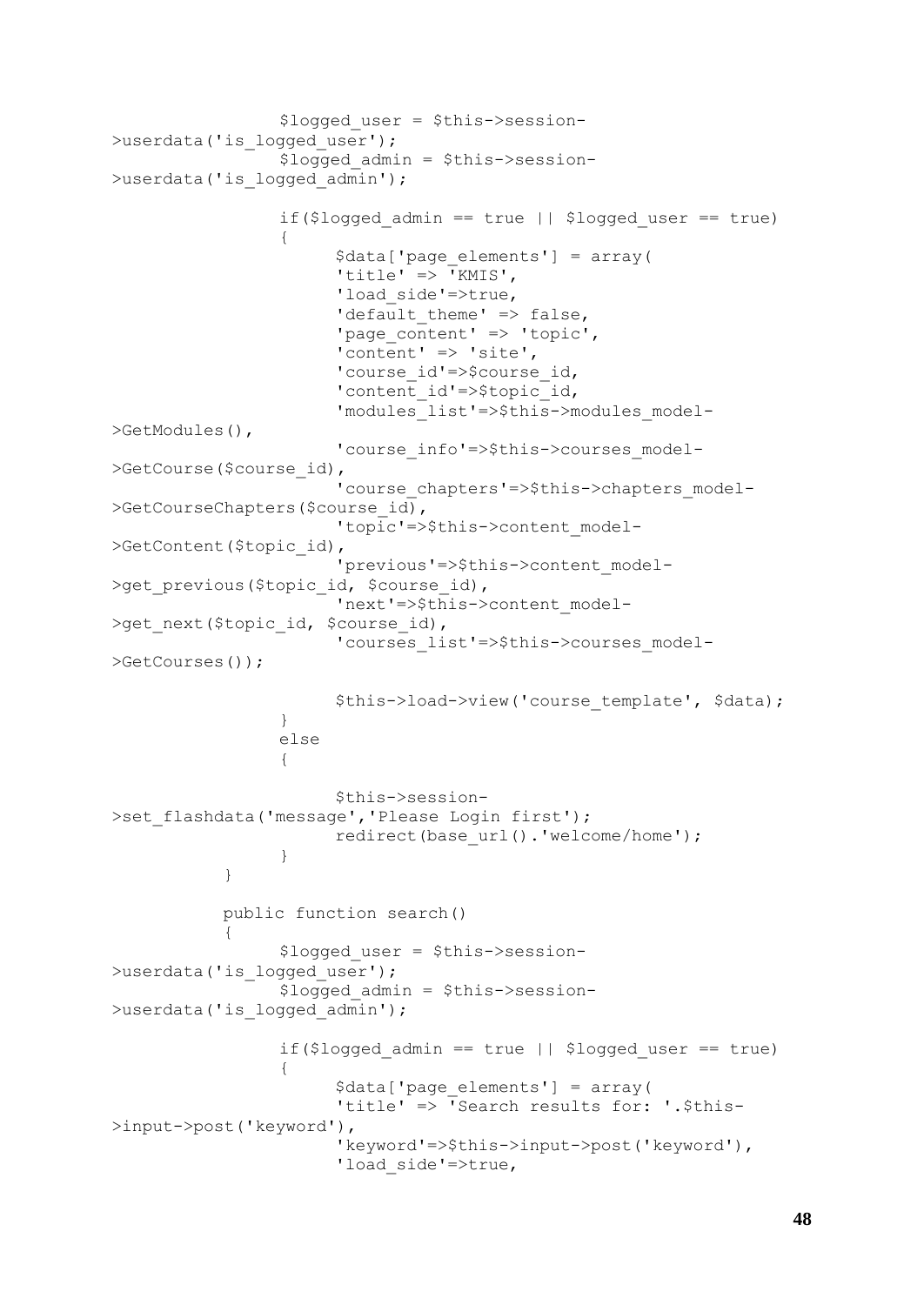```
'default_theme' => false,
                       'page content' => 'search results',
                       'content' \Rightarrow 'site',
                       'modules_list'=>$this->modules_model-
>GetModules(),
                       'results_list'=>$this->content_model-
>SearchContent(),
                       /*'course_info'=>$this->courses_model-
>GetCourse($course_id),
                       'course chapters'=>$this->chapters model-
>GetCourseChapters($course_id),
                       'topic'=>$this->content model-
>GetContent($topic_id),*/
                       'courses_list'=>$this->courses_model-
>GetCourses());
                       $this->load->view('site template', $data);
                 }
                 else
                 {
                       $this->session-
>set flashdata('message','Please Login first');
                      redirect(base url().'welcome/home');
                 }
           }
           public function searchlinks ($topic id, $course id,
$pagenumber)
           {
                 $logged_user = $this->session-
>userdata('is logged user');
                 $logged_admin = $this->session-
>userdata('is logged admin');
                 if($logged admin == true || $logged user == true)
                 {
                       $data['page_elements'] = array(
                       'title' => 'Edit Topic',
                       'default theme' \Rightarrow false,
                       'load side'=>true,
                       "page"content' => 'links',
                       'page number' => $pagenumber,
                       'content' \Rightarrow 'site',
                       'course id'=>$course id,
                       'content id'=>$topic id,
                       'modules_list'=>$this->modules_model-
>GetModules(),
                       'course chapters'=>$this->chapters model-
>GetCourseChapters($topic_id),
                       'topic'=>$this->content_model-
>GetContent($topic_id),
                       'course_info'=>$this->courses_model-
>GetCourse($course_id),
```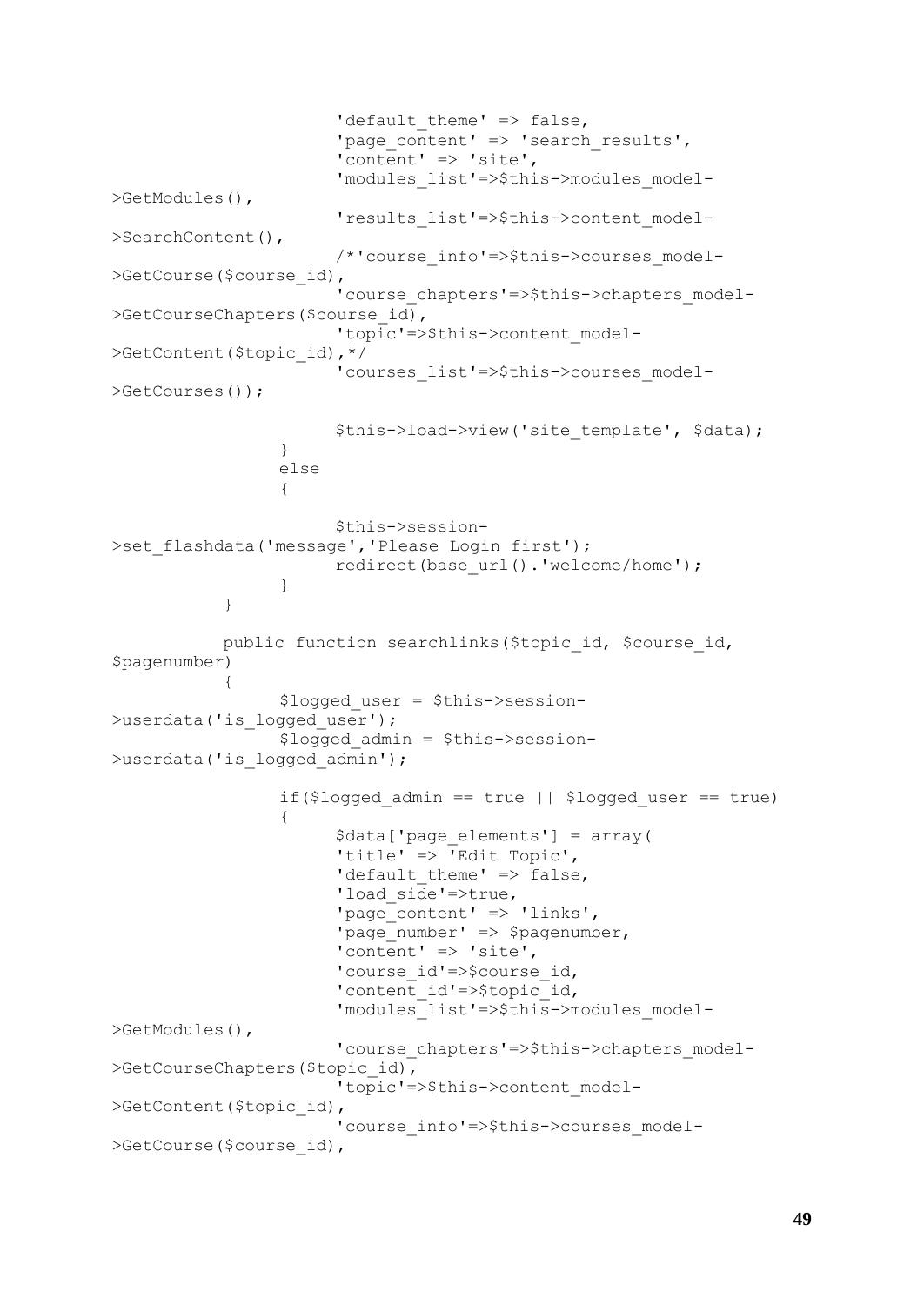```
'courses_list'=>$this->courses_model-
>GetCourses());
                       $this->load->view('course_template', $data);
                 }
                 else
                 {
                       $this->session-
>set flashdata('message','Please Login first');
                       redirect(base url().'welcome/home');
                 }
           }
}
?>
```
## **Models**

#### **Chapters model**

```
<?php
     class Chapters model extends CI Model {
           function AddChapter($id) {
                 \deltadata = array(
                       'chapter description'=> $this->input-
>post('chapter_description'),
                       'chapter number'=>$this->input-
>post('chapter number'),
                       'course_id'=> $id
                 ); 
                 $this->db->insert('course_chapters', $data);
           }
           function GetChapter($id)
           {
                 $sql = "SELECT courses.course_description, 
modules.module name , course chapters.chapter description
                            FROM modules, courses, course chapters
                            WHERE modules.module id=courses.module id
AND courses.course id=course chapters.course id AND
course chapters.chapter id =\overline{''}. $id."";
                 $query = $this->db->query($sql);
                 return $query->result();
           }
           function UpdateChapter($id)
           {
                 $course_name = $this->input-
>post('chapter description');
                 $sql = "UPDATE course_chapters
                            SET 
course chapters.chapter description='".$course name."'
                            WHERE course chapters.chapter id
=".$id."";
                 $query = $this->db->query($sql);
```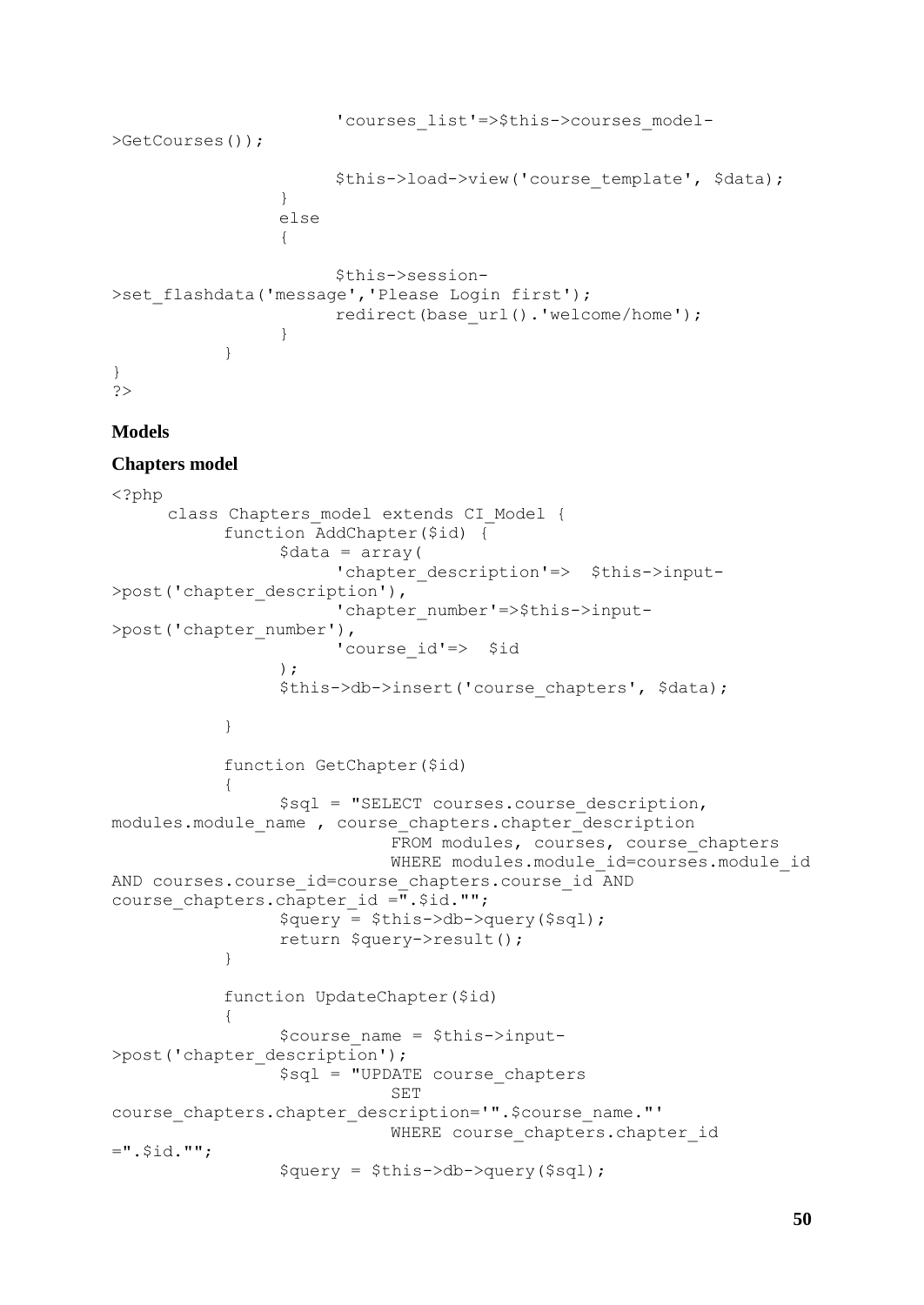```
return $query->result();
            }
            function GetCourseChapters($id)
            {
                  $sql = "SELECT courses.course_description, 
modules.module name, course chapters.chapter description,
course_chapters.chapter_number, course_chapters.chapter_id 
                              FROM modules, courses, course chapters
                              WHERE modules.module id=courses.module id
AND course chapters.course id =".$id."";
                  \text{Squery} = \frac{\text{Sthis}-\text{Scho}-\text{Squery}}{\text{Sthis}-\text{Squeity}}return $query->result();
            }
            function DeleteChapter($id)
            {
                  $sql = "DELETE FROM course_chapters
                              WHERE course chapters.chapter id
=".$id."";
                  $query = $this->db->query($sql);
                  return $query->result();
            }
      }
?>
Content model
<?php
      class Content model extends CI Model {
            function AddContent() {
                  \text{Sdata} = \text{array}(
                         'content heading'=> $this->input-
>post('content_heading'),
                         'content'=> $this->input->post('content'),
                        'chapter id'=>$this->input->post('chapter id')
                  ); 
                  $this->db->insert('course content', $data);
            }
            function GetContent($id)
            {
```

```
$sql = "SELECT courses.course_description, 
modules.module name , course chapters.chapter description,
course content.content heading, course content.content,
course_chapters.chapter_id
                           FROM modules, courses, course chapters,
course_content
                           WHERE modules.module id=courses.module id
AND courses.course_id=course_chapters.course_id AND
course_content.chapter_id=course_chapters.chapter_id AND 
course content.content id =".$id."";
```

```
$query = $this->db->query($sql);
```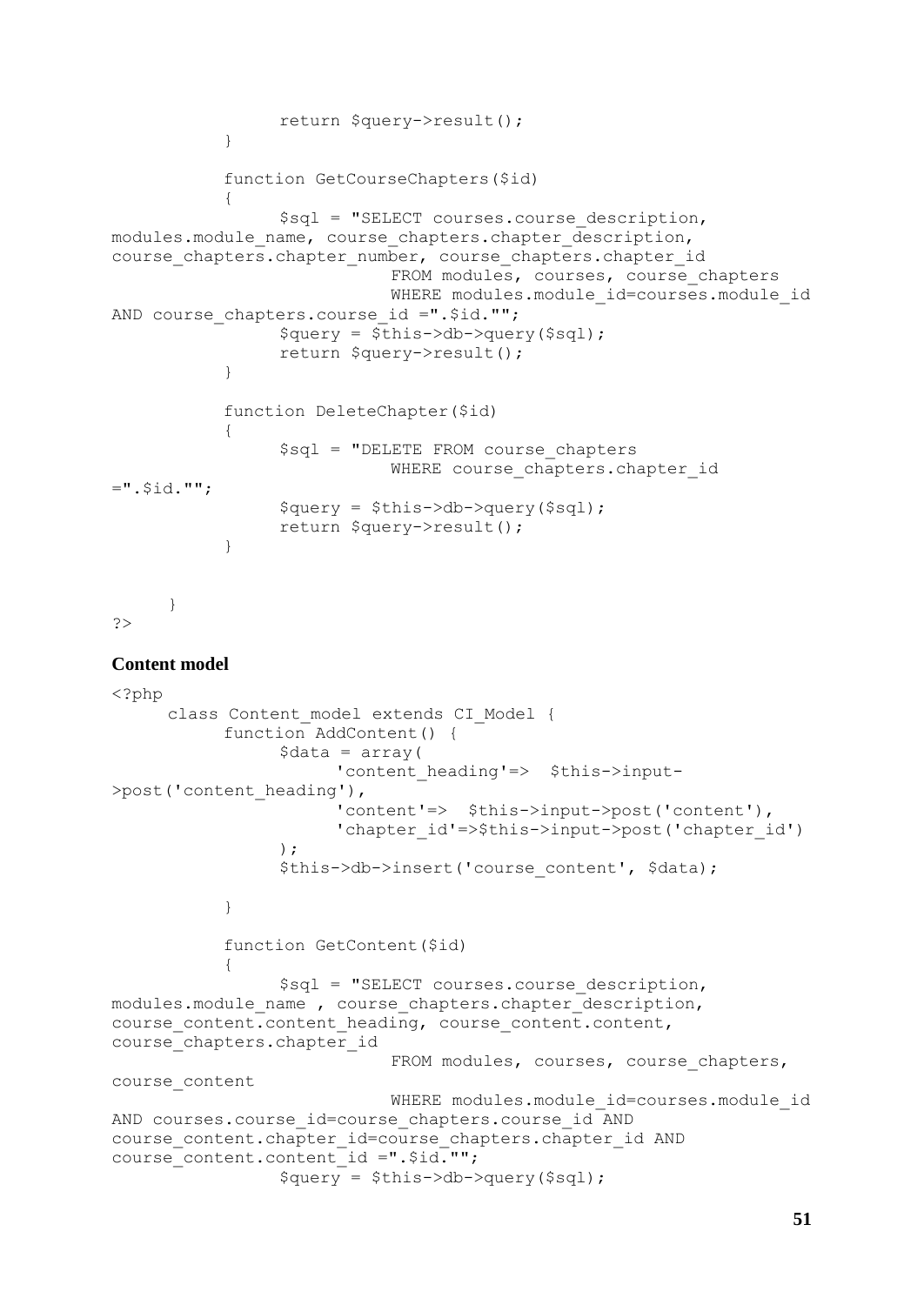```
return $query->result();
           }
           function UpdateContent($id)
           {
                $content = $this->input->post('content');
                $heading = $this->input->post('content_heading');
                 $sql = "UPDATE course_content
                            SET 
course content.content='".$content."',
course_content.content_heading='".$heading."'
                           WHERE course content.content id
=".$id."";
                 $query = $this->db->query($sql);
                return $query;
           }
           function GetChapterContents($id)
           {
                 $sql = "SELECT courses.course_description, 
modules.module name , course chapters.chapter description,
course content.content heading, course content.content,
course_content.chapter_id, course_content.content_id
                            FROM modules, courses, course chapters,
course_content
                            WHERE modules.module id=courses.module id
AND courses.course id=course chapters.course id AND
course content.chapter id=course chapters.chapter id AND
course_content.chapter_id =".$id."";
                $query = $this->db->query($sql);
                return $query->result();
           }
           function DeleteContent($id)
           {
                 $sql = "DELETE FROM course_content
                            WHERE course content.content id
=".$id."";
                $query = $this->db->query($sql);
                 return $query;
           }
           function SearchContent()
           {
                 $sql = "SELECT courses.course_description, 
modules.module name , course chapters.chapter description,
course content.content heading, course content.content,
course content.content id, courses.course id
                            FROM modules, courses, course chapters,
course_content
                            WHERE modules.module id=courses.module id
AND courses.course id=course chapters.course id AND
course_content.chapter_id=course_chapters.chapter_id AND 
course_content.content LIKE '% ".$this->input->post('keyword')."
%'";
```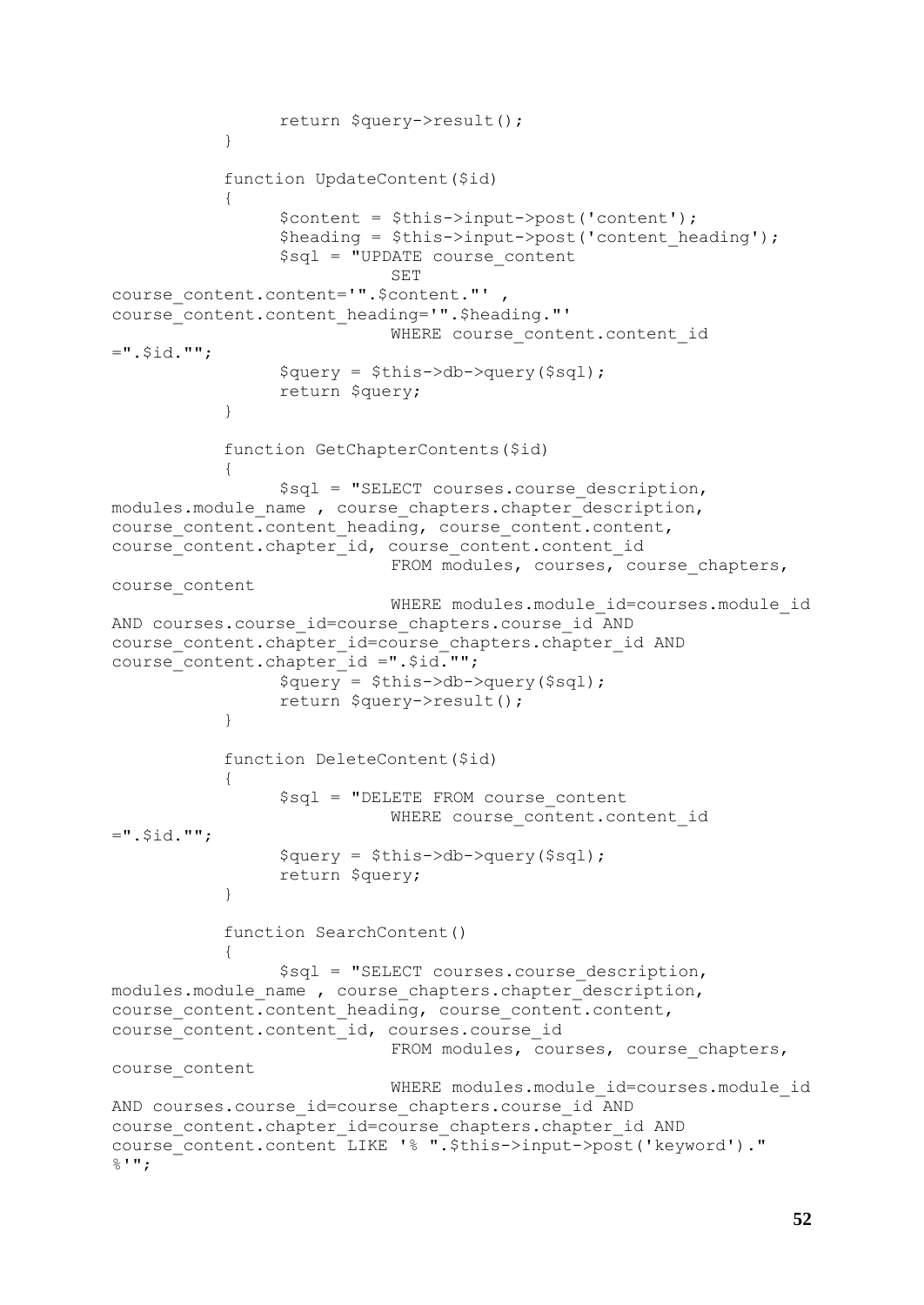```
$query = $this->db->query($sql);
                 return $query->result();
           }
           function get next($id, $cos)
           {
                 $sql = "SELECT course_content.content_id, 
courses.course description, modules.module name,
course chapters.chapter description, course content.content heading,
course content.content, courses.course id
                            FROM modules, courses, course chapters,
course_content
                            WHERE modules.module id=courses.module id
AND courses.course id=course chapters.course id AND
course content.chapter id=course chapters.chapter id AND
course chapters.course id = ".$cos." AND course content.content id >
".$id."
                            ORDER BY course content.content id LIMIT
1;";
                 $db = new PDO('mysql:host=localhost;dbname=abkms', 
'root', '');
                 $stmt = $db->query($sql);
                 if($stmt)
                       $id = $stmt->fetchColumn(0);
                 if (\text{sid } != = \text{false}){
                      return $id;
                 }
           }
           function get previous ($id, $cos)
           {
                 $sql = "SELECT course content.contrib_id,courses.course description, modules.module name ,
course chapters.chapter description, course content.content heading,
course_content.content, courses.course_id 
                            FROM modules, courses, course chapters,
course_content
                            WHERE modules.module id=courses.module id
AND courses.course id=course chapters.course id AND AND
course_chapters.course_id = ".$cos." 
course content.chapter id=course chapters.chapter id AND
ourse_content.content_id < ".$id."
                            ORDER BY course content.content id DESC
LIMIT 1;";
                 $db = new PDO('mysql:host=localhost;dbname=abkms', 
'root', '');
                 $stmt = $db->query($sql);
                 if($stmt)
                       $id = $stmt->fetchColumn(0);
                 if (\text{sid } !== \text{false}){
                      $id = $id-1;
```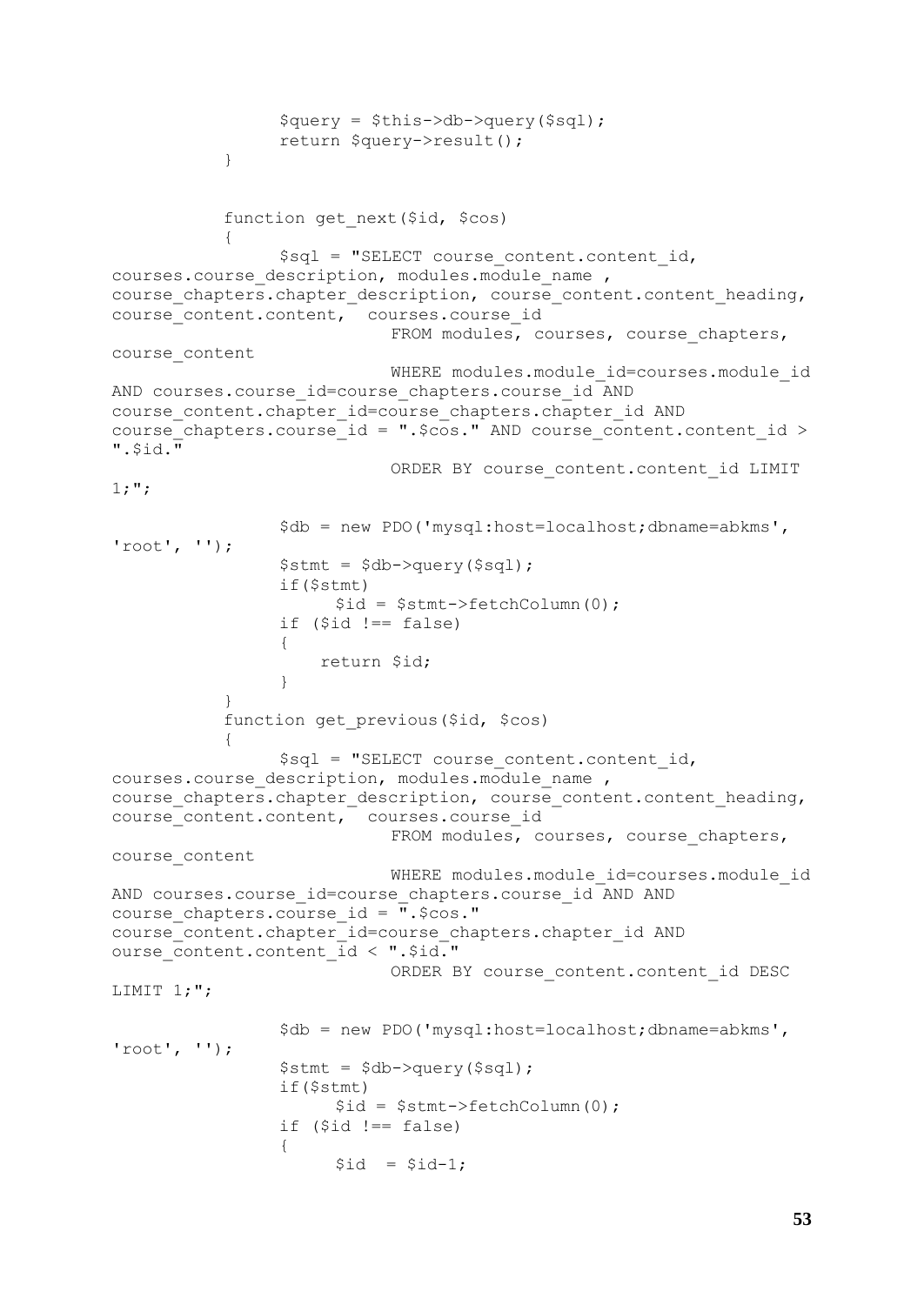```
if($id > 0)
                               return $id;
                   }
            }
      }
?>
Courses model
```

```
<?php
     class Courses model extends CI Model {
           function AddCourse() {
                 \text{Sdata} = \text{array}(
                       'course description'=> $this->input-
>post('course_description'),
                       'module id'=> $this->input->post('module id')
                 ); 
                 $this->db->insert('courses', $data);
           }
           function GetCourse($id)
            {
                 $sql = "SELECT courses.course_description, 
modules.module_name 
                             FROM modules, courses
                             WHERE modules.module id=courses.module id
AND courses.course id =".$id."";
                 $query = $this->db->query($sql);
                 return $query->result();
           }
           function GetCourses()
            {
                 $sql = "SELECT courses.course_description, 
courses.course_id, modules.module_name 
                             FROM modules, courses
                             WHERE 
modules.module id=courses.module id";
                 $query = $this->db->query($sql);
                 return $query->result();
           }
           function UpdateCourse($id)
           {
                 $course name = $this->input->post('module name');
                 $sq1 = \overline{''}UPDATE courses
                             SET 
courses.course_description='".$course_name."' 
                             WHERE courses.course id =". $id. "";
                 $query = $this->db->query($sql);
                 return $query->result();
           }
```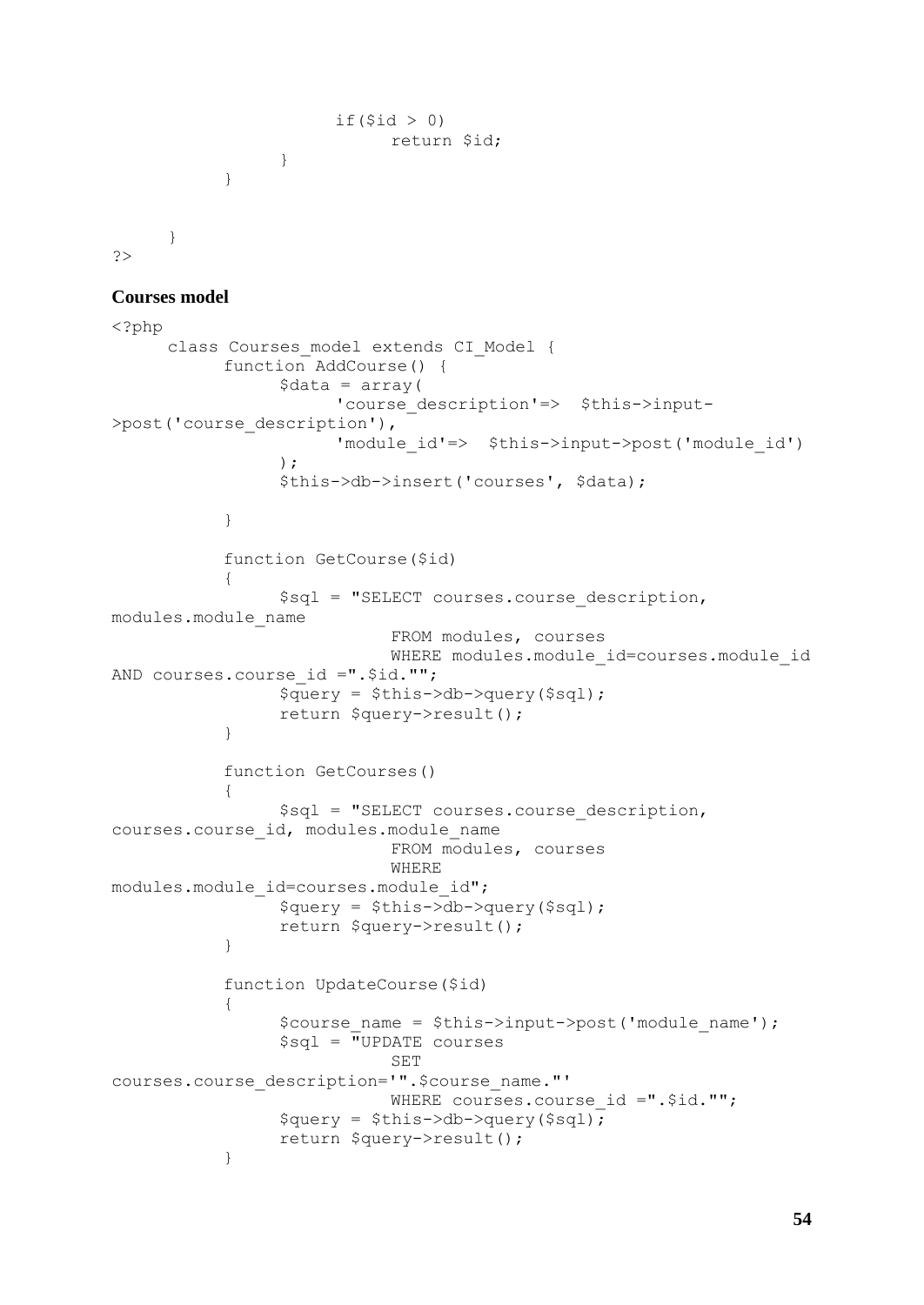```
function GetModuleCourses($id)
           {
                 $sql = "SELECT courses.course_id, 
courses.course_description, modules.module_name 
                            FROM modules, courses
                            WHERE modules.module id=courses.module id
AND courses.module id =".$id."";
                 $query = $this->db->query($sql);
                 return $query->result();
           }
           function DeleteCourse($id)
           {
                 $sql = "DELETE FROM courses
                            WHERE course.course id =".$id."";
                 $query = $this->db->query($sql);
                 return $query->result();
           }
```
?>

}

### **Views**

#### **Course template view**

```
<!DOCTYPE html>
<html lang="en">
<head> 
<?php 
//couse information
     $course description;
     foreach($page_elements['course_info'] as $row)
      {
           $course description = $row->course description;
      } 
?>
     <meta http-equiv="Content-Type" content="text/html; charset=utf-
8" />
     <meta name="viewport" content="width=device-width, initial-
scale=1.0, maximum-scale=1.0, user-scalable=0" /> 
     <!--[if gt IE 8]>
         <meta http-equiv="X-UA-Compatible" content="IE=edge" /> 
    \langle! [endif] -->
     <title><?php echo($course_description) ?>~abkms</title>
     <link rel="icon" type="image/ico" href="favicon.ico"/>
     <link href="<?php echo base_url();?>css/stylesheets.css" 
rel="stylesheet" type="text/css" />
    \langle!--[if lte IE 7]>
         <script type='text/javascript' src='js/other/lte-
ie7.js'></script>
```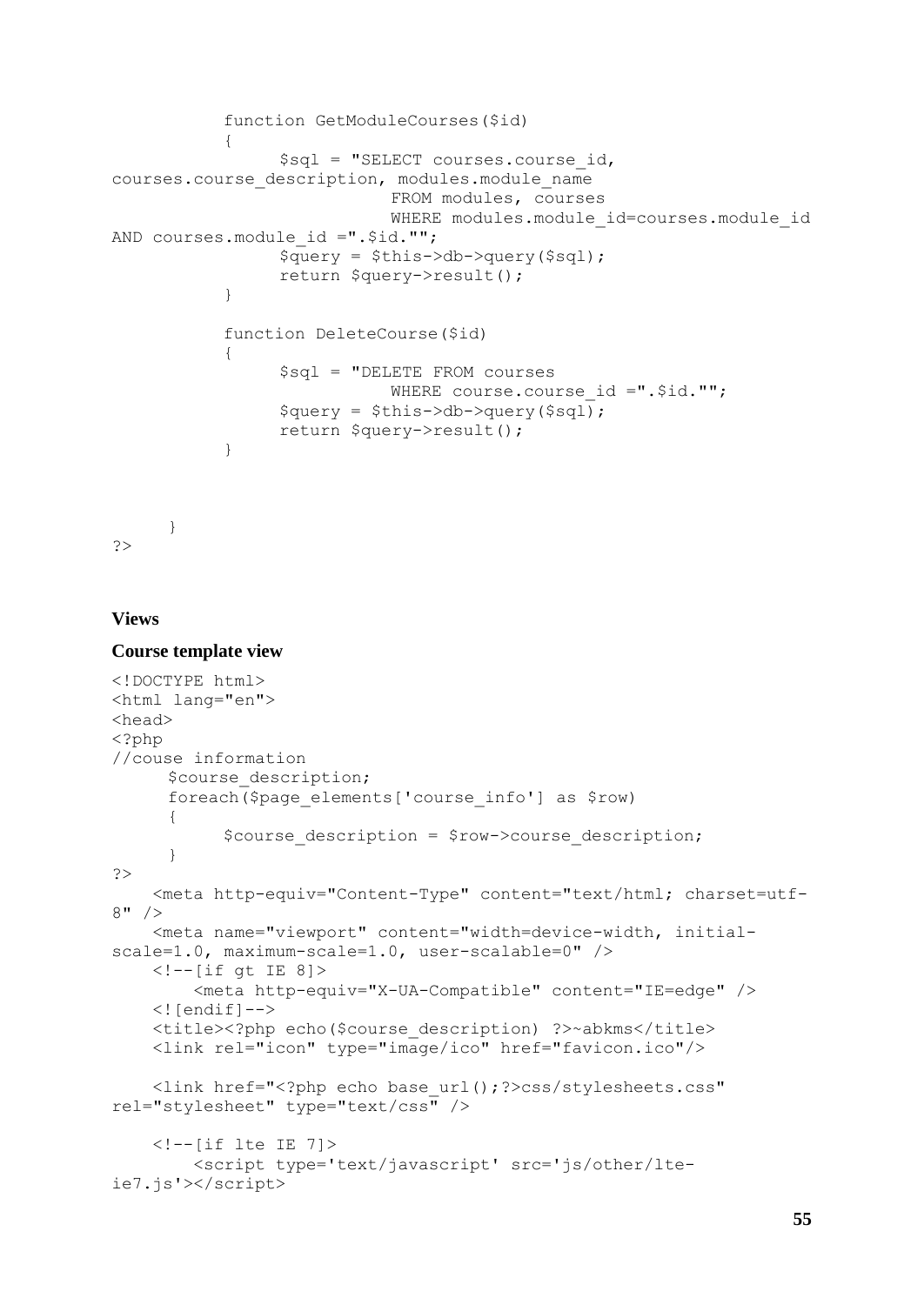```
\langle! [endif] \rightarrow
```

```
 <script type='text/javascript' src='<?php echo 
base_url();?>js/jquery/jquery-2.0.0.min.js'></script>
     <script type='text/javascript' src='<?php echo 
base_url();?>js/jquery/jquery-ui-1.10.3.custom.min.js'></script>
     <script type='text/javascript' src='<?php echo 
base_url();?>js/jquery/jquery-migrate-1.1.1.min.js'></script>
     <script type='text/javascript' src='<?php echo 
base_url();?>js/jquery/globalize.js'></script>
     <script type='text/javascript' src='<?php echo 
base url();?>js/bootstrap/bootstrap.min.js'></script>
     <script type='text/javascript' src='<?php echo 
base_url();?>js/cookies/jquery.cookies.2.2.0.min.js'></script>
     <script type='text/javascript' src='<?php echo 
base url();?>js/mcustomscrollbar/jquery.mCustomScrollbar.concat.min.
js'></script>
     <script type='text/javascript' src='<?php echo 
base url();?>js/charts/excanvas.min.js'></script>
     <script type='text/javascript' src='<?php echo 
base url();?>js/charts/jquery.flot.js'></script>
     <script type='text/javascript' src='<?php echo 
base url();?>js/charts/jquery.flot.stack.js'></script>
     <script type='text/javascript' src='<?php echo 
base url();?>js/charts/jquery.flot.pie.js'></script>
    -<br><script type='text/javascript' src='<?php echo
base url();?>js/charts/jquery.flot.resize.js'></script>
     <script type='text/javascript' src='<?php echo 
base_url();?>js/sparklines/jquery.sparkline.min.js'></script> 
     <script type='text/javascript' src='<?php echo 
base_url();?>js/validationengine/languages/jquery.validationEngine-
en.js'></script>
     <script type='text/javascript' src='<?php echo 
base_url();?>js/validationengine/jquery.validationEngine.js'></scrip
t <script type='text/javascript' src='<?php echo 
base_url();?>js/maskedinput/jquery.maskedinput.min.js'></script> 
     <script type='text/javascript' src='<?php echo 
base url();?>js/bootstrap/bootstrap.min.js'></script>
     <script type='text/javascript' src='<?php echo 
base_url();?>js/cookies/jquery.cookies.2.2.0.min.js'></script>
     <script type='text/javascript' src='<?php echo 
base url();?>js/nicedit/nicEdit.js'></script>
     <script type='text/javascript' src='<?php echo 
base_url();?>js/cleditor/jquery.cleditor.min.js'></script> 
     <script type='text/javascript' src='<?php echo 
base_url();?>js/scrollup/jquery.scrollUp.min.js'></script>
```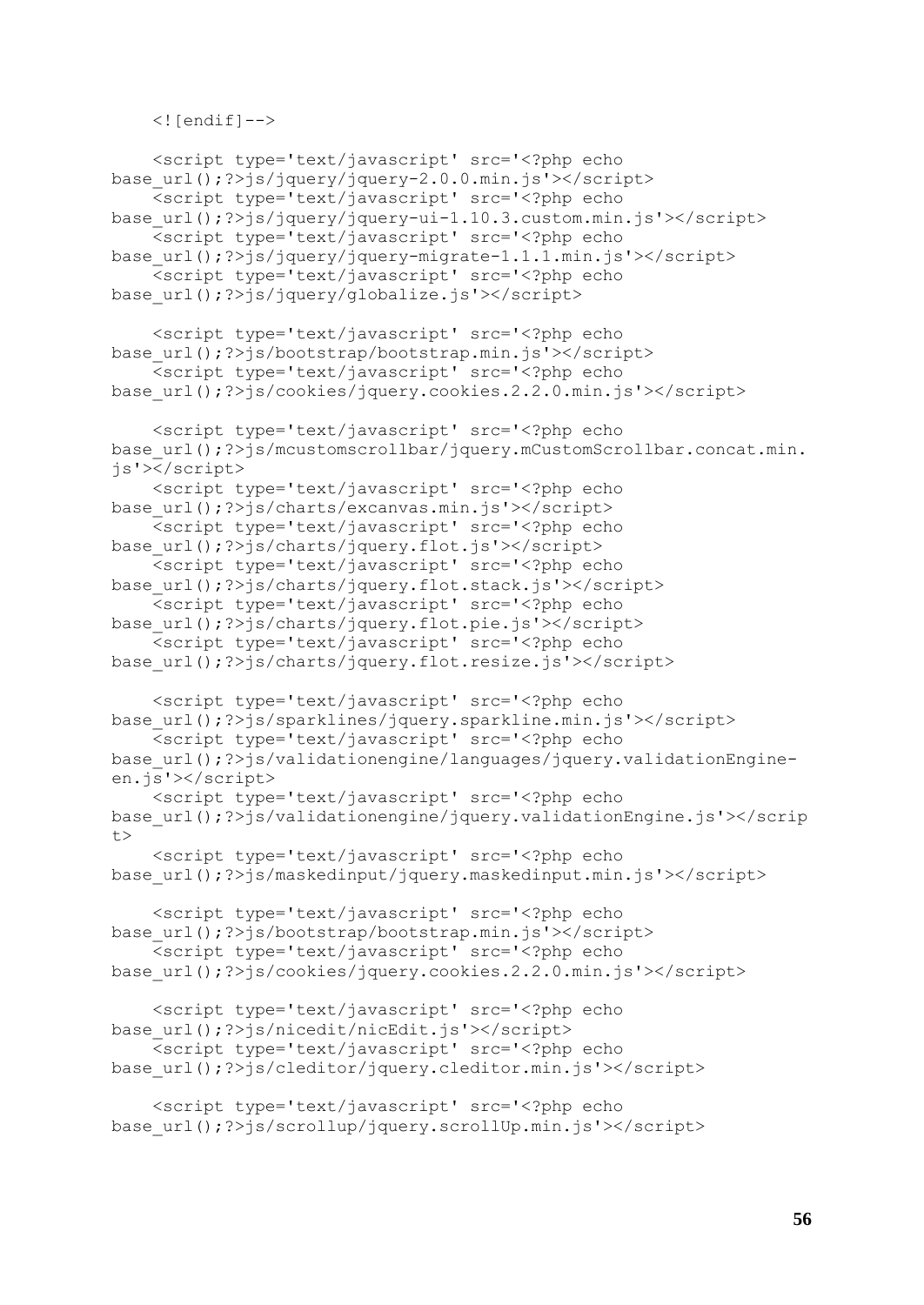```
 <script type='text/javascript' src='<?php echo 
base url();?>js/plugins.js'></script>
     <script type='text/javascript' src='<?php echo 
base url();?>js/actions.js'></script>
     <script type='text/javascript' src='<?php echo 
base url();?>js/charts.js'></script>
</head>
<body> 
     <?php
     //Body of Page
           $logged = $this->session->userdata('is_logged_admin');
           if(!$page_elements['load_side'])
                      {
                      }
                      else
                       {
                                  echo $this->load-
>view('include/header_course');
                      }
           if(isset($page_elements['default_theme']) && 
$page elements['default theme']==false)
           {
                 echo $this->load-
>view($page_elements['content'].'/'.$page_elements['page_content']);
           }
           elseif(isset($page_elements['default_theme']) & &
$page_elements['default_theme']=='custom')
           {
                 echo $this->load->view($page_elements['content'],
$page_elements); 
           }
           else
           {
                 echo $this->load-
>view('content/'.$page elements['content'], $page elements);
           }
           if(!isset($logged)|| $logged!= TRUE)
           {
           }
           else
           {
                      echo $this->load->view('include/closing');
           }
     ?>
</body>
</html>
```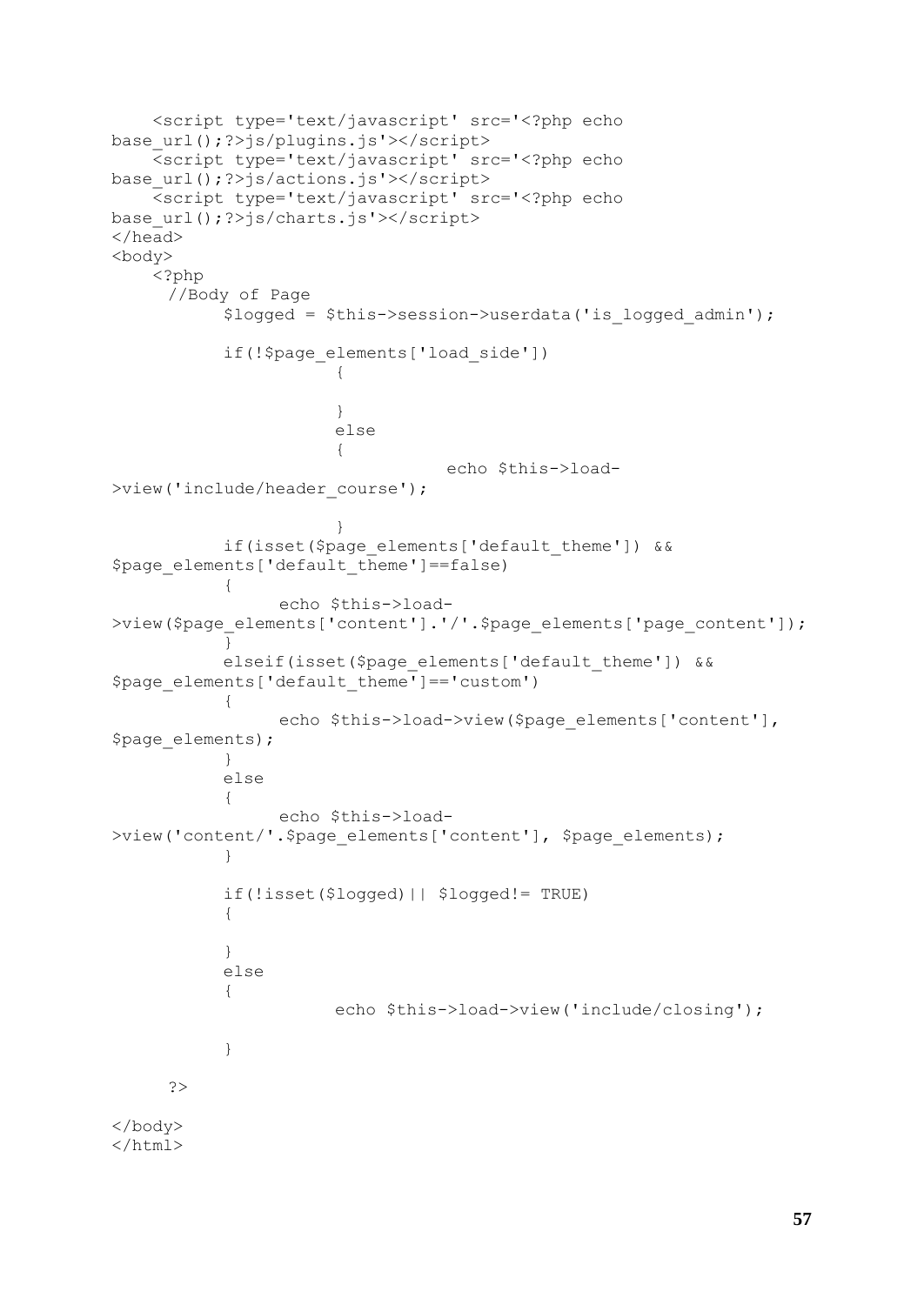## **Course view**

```
<?php
     //get the messages
     $msg = $this->session->flashdata('message');
     $error= $this->session->flashdata('error');
     if(($error)||$error!="")
      \left\{ ? \right\}<div class="alert alert-error"> 
                 <strong>Oh snap!</strong> <?php echo $error ?> 
                 <button type="button" class="close" data-
dismiss="alert">×</button>
           \langle/div>
     \langle ?php \rangleif(($msg)||$msg!="")
     {?>
     <div class="alert alert-success"> 
           <strong>Well done!</strong> <?php echo $msg ?>
           <button type="button" class="close" data-
dismiss="alert">×</button>
     </div>
     <?php
           }
?>
<div class="row-fluid">
     <div class="span12">
           <div class="block">
                 <div class="head">
                       <h2>Content</h2>
                 </div> 
                 <div class="content accordion">
                       <?php
                       foreach($page_elements['course_chapters'] as 
$row)
                       \{ ? \}<h3>CHAPTER <?php echo $row->chapter number.":
". $row->chapter description ?> </h3>
                       <div>
                                              <div class="block">
                                       <ul class="nav nav-tabs nav-
stacked">
                                                         <?php
                                                               $ci_obj 
= & get_instance();
                                                               $ci_obj-
>load->model('content model');
      $courses_list = $ci_obj->content_model-
>GetChapterContents($row->chapter id);
     foreach($courses_list as $cos)
                                                               {?>
```